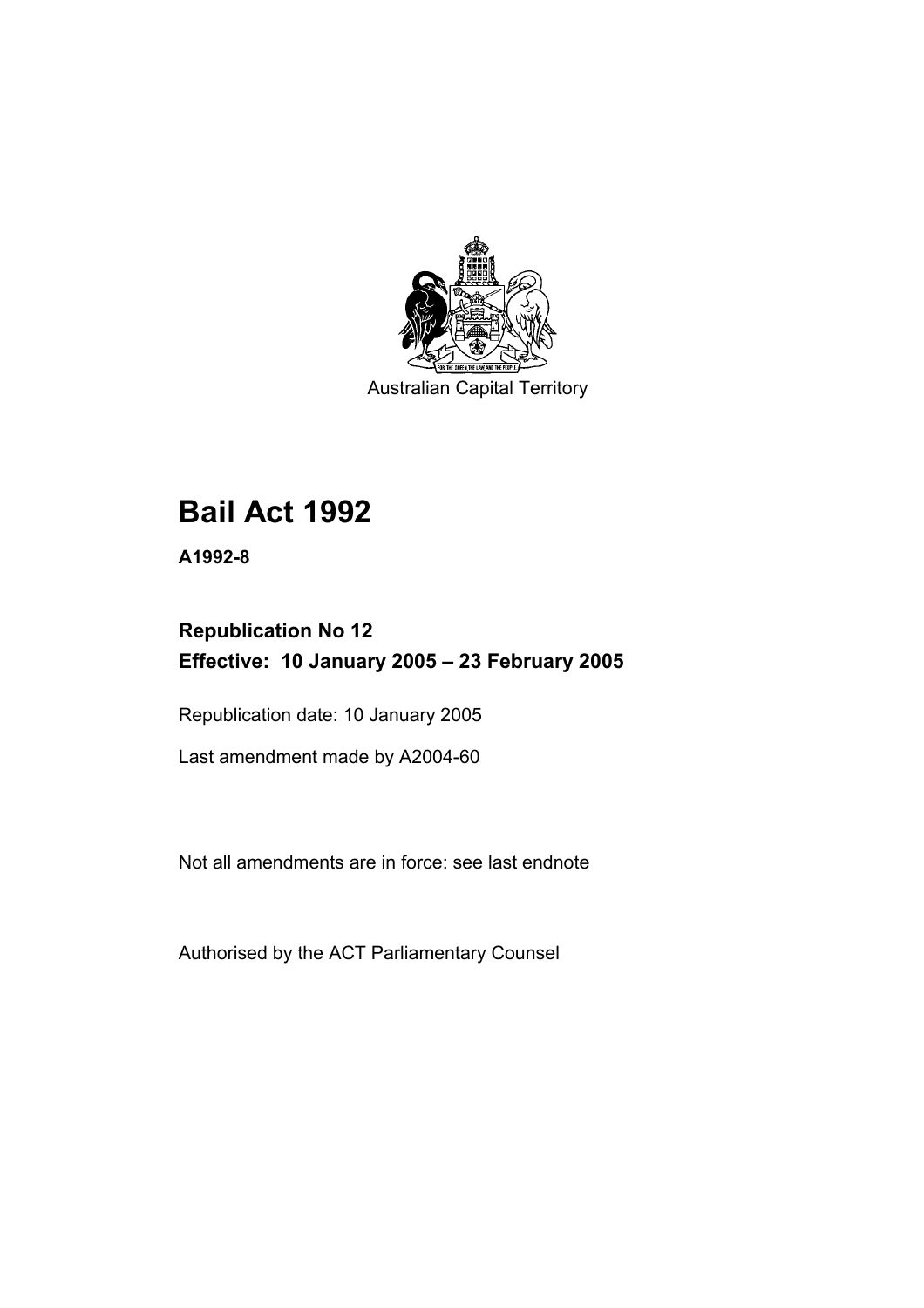# **About this republication**

#### **The republished law**

This is a republication of the *Bail Act 1992* (including any amendment made under the *Legislation Act 2001*, part 11.3 (Editorial changes)) as in force on 10 January 2005*.* It also includes any amendment, repeal or expiry affecting the republished law to 10 January 2005.

The legislation history and amendment history of the republished law are set out in endnotes 3 and 4.

#### **Kinds of republications**

The Parliamentary Counsel's Office prepares 2 kinds of republications of ACT laws (see the ACT legislation register at www.legislation.act.gov.au):

- authorised republications to which the *Legislation Act 2001* applies
- unauthorised republications.

The status of this republication appears on the bottom of each page.

#### **Editorial changes**

The *Legislation Act 2001*, part 11.3 authorises the Parliamentary Counsel to make editorial amendments and other changes of a formal nature when preparing a law for republication. Editorial changes do not change the effect of the law, but have effect as if they had been made by an Act commencing on the republication date (see *Legislation Act 2001*, s 115 and s 117). The changes are made if the Parliamentary Counsel considers they are desirable to bring the law into line, or more closely into line, with current legislative drafting practice.

This republication includes amendments made under part 11.3 (see endnote 1).

#### **Uncommenced provisions and amendments**

If a provision of the republished law has not commenced or is affected by an uncommenced amendment, the symbol  $\mathbf{U}$  appears immediately before the provision heading. The text of the uncommenced provision or amendment appears only in the last endnote.

#### **Modifications**

If a provision of the republished law is affected by a current modification, the symbol  $\mathbf{M}$ appears immediately before the provision heading. The text of the modifying provision appears in the endnotes. For the legal status of modifications, see *Legislation Act 2001*, section 95.

#### **Penalties**

The value of a penalty unit for an offence against this republished law at the republication date is—

- (a) if the person charged is an individual—\$100; or
- (b) if the person charged is a corporation—\$500.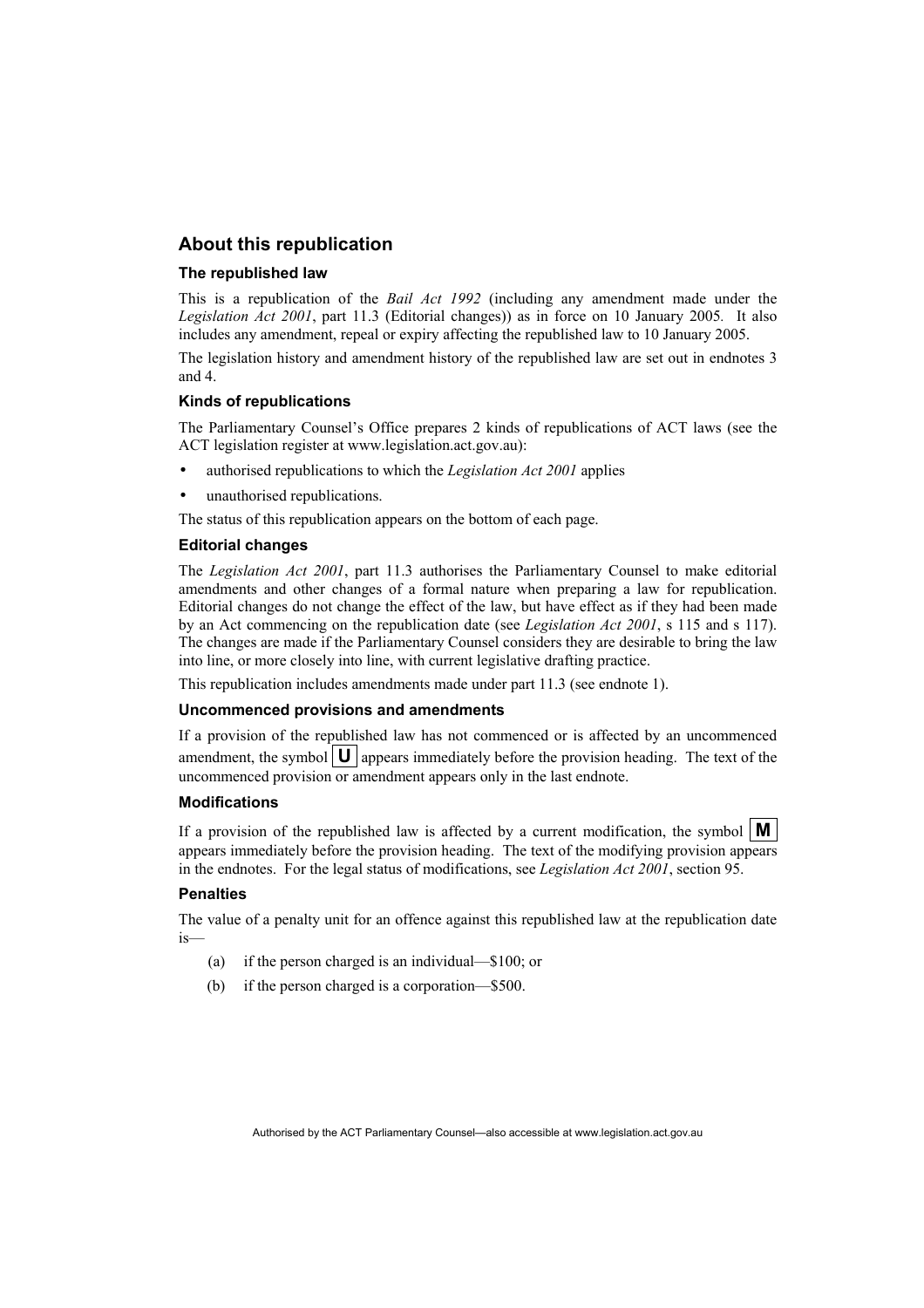

Australian Capital Territory

# **Bail Act 1992**

# **Contents**

|                     |                                                | Page       |
|---------------------|------------------------------------------------|------------|
| Part 1              | <b>Preliminary</b>                             |            |
| 1                   | Name of Act                                    | 2          |
| 2                   | Dictionary                                     | 2          |
| 3                   | <b>Notes</b>                                   | 2          |
| 4                   | Act applies to children                        | 2          |
| Part 2              | <b>Availability of bail</b>                    |            |
| <b>Division 2.1</b> | When bail may be granted and rights following  |            |
| 5                   | When may bail be granted?                      | 3          |
| 6                   | 3<br>Rights following grant of bail            |            |
| <b>Division 2.2</b> | <b>Presumption for bail</b>                    |            |
| 7                   | Div 2.2 subject to div 2.3 and div 2.4         | 4          |
| 8                   | Entitlement to bail—certain minor offences etc | 4          |
| R <sub>12</sub>     | Bail Act 1992                                  | contents 1 |
| 10/01/05            | Effective: 10/01/05-23/02/05                   |            |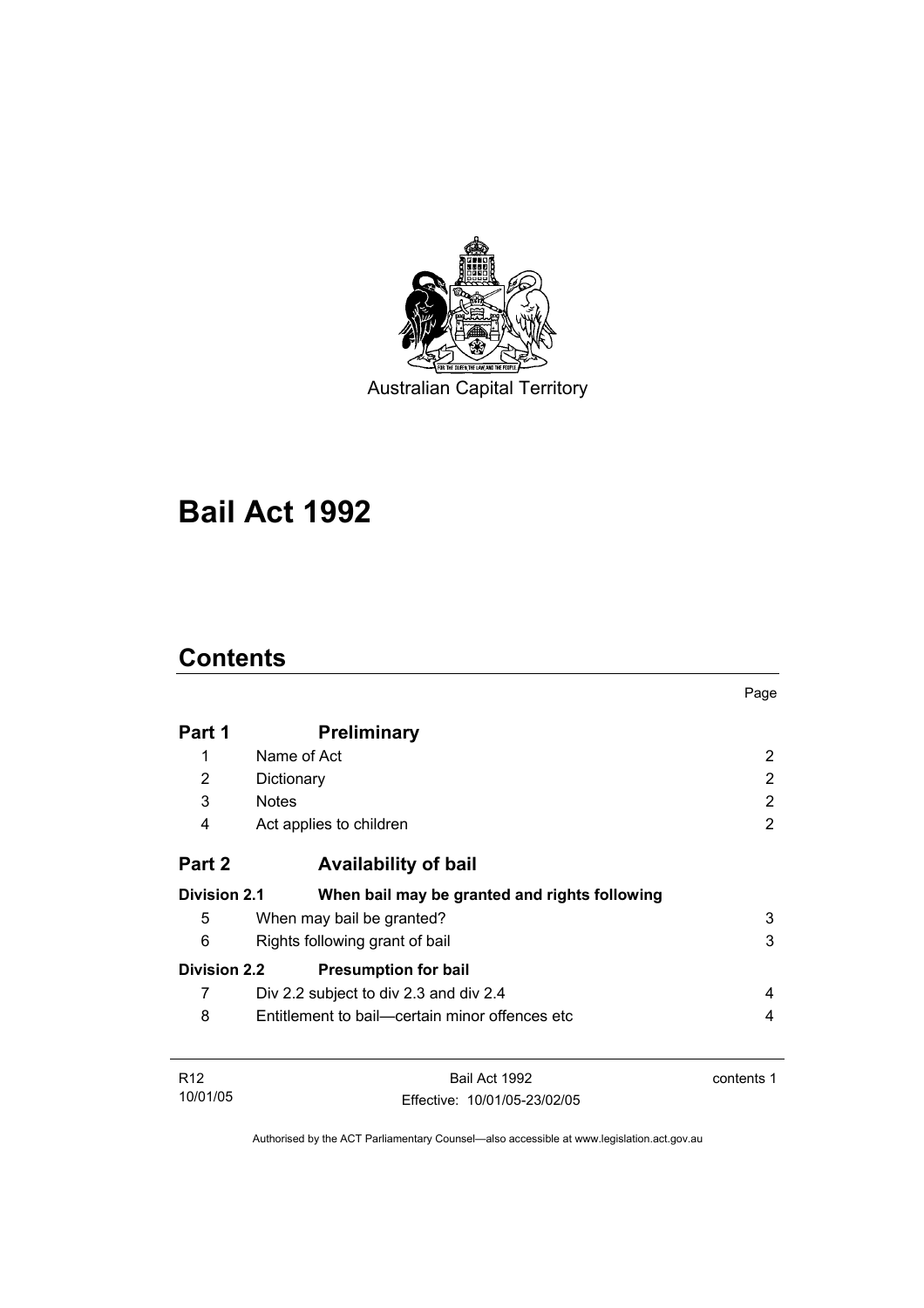|                     |                                                                                       | Page            |
|---------------------|---------------------------------------------------------------------------------------|-----------------|
| 8A                  | Entitlement to bail--breaches of certain orders                                       | ხ               |
| 9                   | Limitations on entitlement to bail                                                    | 6               |
| 9Α                  | Entitlement to bail-offences other than minor offences                                | 6               |
| <b>Division 2.3</b> | No presumption for bail                                                               |                 |
| 9Β                  | Div 2.2 not to apply to certain offences                                              | 7               |
| <b>Division 2.4</b> | <b>Presumption against bail</b>                                                       |                 |
| 9C                  | Bail for murder                                                                       | 8               |
| 9D                  | Bail for serious offence committed while charge for another pending or<br>outstanding | 8               |
| 9E                  | Bail for person sentenced to imprisonment                                             | 11              |
| 9F                  | Domestic violence offence-bail by authorised officer                                  | 11              |
| 9G                  | Special or exceptional circumstances                                                  | 12              |
| Part 3              | Dispensing with bail                                                                  |                 |
| 10                  | Dispensing with bail                                                                  | 14              |
| 11                  | Effect of dispensing with bail                                                        | 14              |
| 12                  | Decision to dispense with bail                                                        | 15              |
| Part 4              | <b>Grant of bail</b>                                                                  |                 |
| 13                  | Deciding bail after charge laid                                                       | 16              |
| 14                  | Grant of bail by authorised officers                                                  | 18              |
| 15                  | Deciding of questions of bail by authorised officers                                  | 18              |
| 16                  | Notification of decision of authorised officer                                        | 19              |
| 17                  | Charged persons in custody to be brought before court                                 | 21              |
| 18                  | Facilities to be provided to accused persons                                          | 21              |
| 19                  | General provisions relating to court bail                                             | 22              |
| 20                  | Limitations on power of magistrate                                                    | 23              |
| 21                  | Bail in relation to several offences                                                  | 23              |
| 22                  | Criteria for granting bail to adults                                                  | 24              |
| 23                  | Criteria for granting bail to children                                                | 26              |
| 23A                 | Victim's concern about need for protection                                            | 26              |
| Part 5              | Bail conditions and undertakings to appear                                            |                 |
| 24                  | Conditions of bail                                                                    | 27              |
| contents 2          | Bail Act 1992                                                                         | R <sub>12</sub> |

Effective: 10/01/05-23/02/05

10/01/05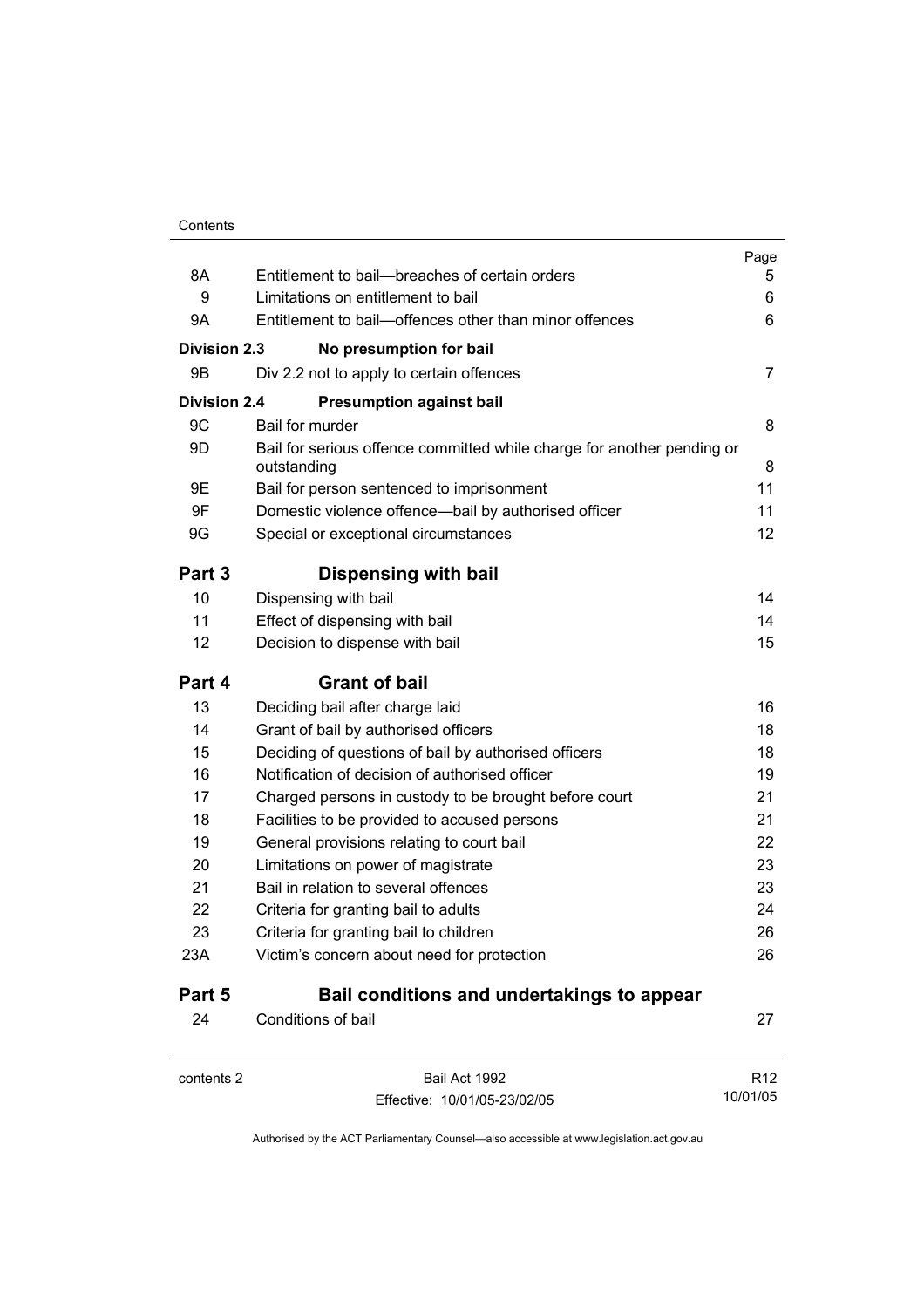|                     |                                                            | Contents   |
|---------------------|------------------------------------------------------------|------------|
|                     |                                                            | Page       |
| 25                  | Conditions on which bail may be granted to adults          | 27         |
| 26                  | Conditions on which bail may be granted to children        | 31         |
| 27                  | Recording of certain bail decisions                        | 33         |
| 28                  | Undertakings to appear                                     | 34         |
| 30                  | Accused person may be excused from attendance before court | 34         |
| 31                  | <b>Bail requirements</b>                                   | 36         |
| 32                  | Acceptable people and security for bail                    | 36         |
| 33                  | Continuation of bail and undertakings                      | 37         |
| 34                  | Written notice of conditions of bail                       | 39         |
| 36                  | Discharge of surety                                        | 40         |
| 37                  | Payment of amounts to Territory                            | 41         |
| Part 6              | <b>Review of bail decisions</b>                            |            |
| <b>Division 6.1</b> | Review of decisions by authorised officers                 |            |
| 38                  | Review by authorised officers                              | 43         |
| 39                  | Exercise of power to review                                | 43         |
| 40                  | Limitation on power of authorised officer to review        | 44         |
| <b>Division 6.2</b> | <b>Review of decisions by courts</b>                       |            |
| 41                  | Right of review of bail decisions                          | 44         |
| 41A                 | Court may review on its own initiative                     | 45         |
| 42                  | Power of magistrate to review                              | 45         |
| 43                  | Power of Supreme Court to review                           | 45         |
| 45                  | Exercise of power to review                                | 46         |
| 46                  | Review limited to bail conditions                          | 47         |
| Part 7              | <b>Miscellaneous</b>                                       |            |
| 47                  | Giving information relating to bail                        | 49         |
| 47A                 | Notice to victim of bail decisions                         | 49         |
| 48                  | Notification to court that bail condition not satisfied    | 50         |
| 49                  | Failure to answer bail                                     | 50         |
| 51                  | Indemnification of sureties                                | 51         |
| 52                  | Contravention of Act by police officers                    | 51         |
| 55                  | Civil standard of proof to apply for certain purposes      | 52         |
| 56                  | No right of surety to arrest                               | 52         |
| R <sub>12</sub>     | Bail Act 1992                                              | contents 3 |

Authorised by the ACT Parliamentary Counsel—also accessible at www.legislation.act.gov.au

Effective: 10/01/05-23/02/05

10/01/05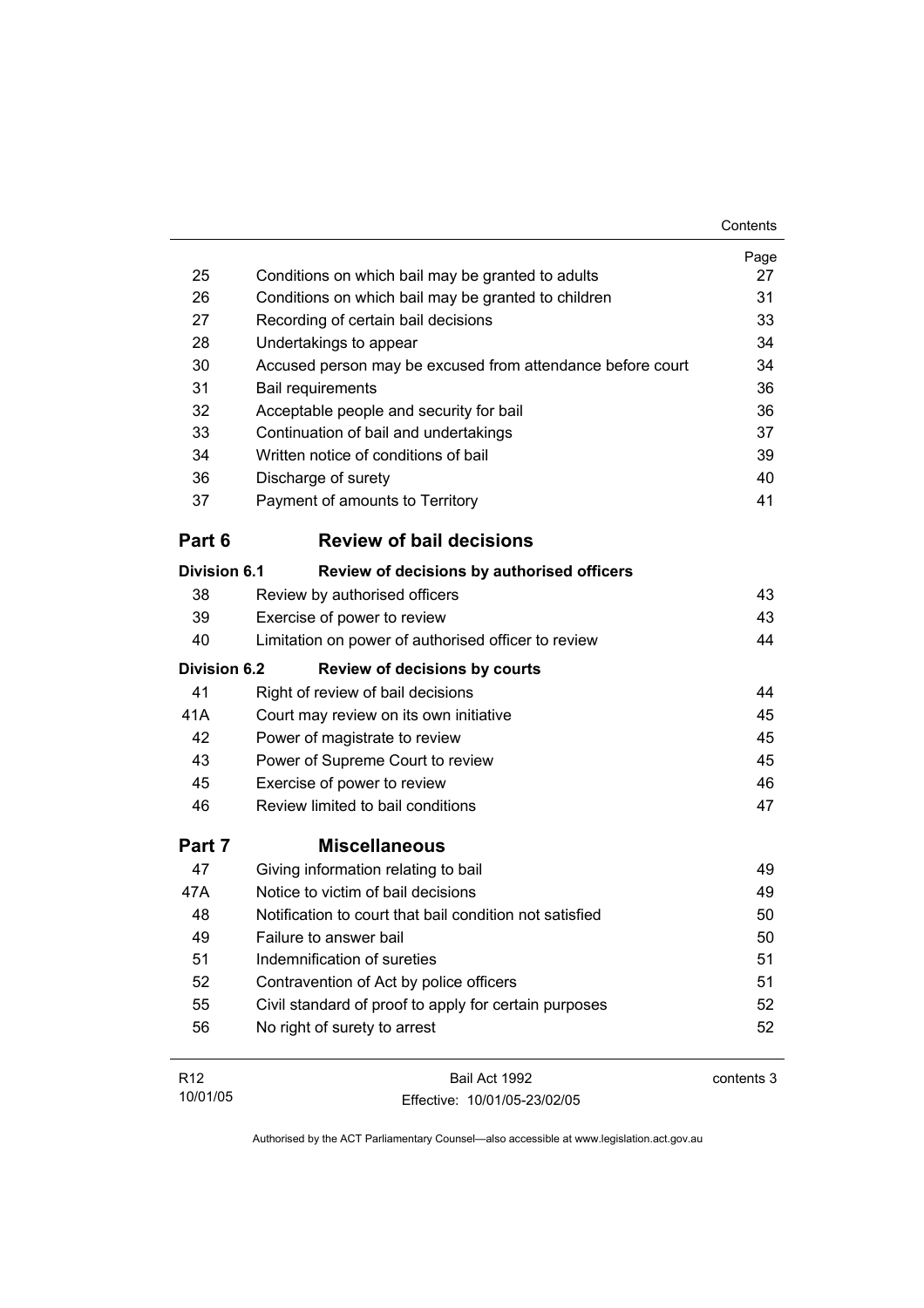| 56A  | Arrest without warrant of person on bail             | Page<br>52 |
|------|------------------------------------------------------|------------|
| 56B  | Arrest for breach of condition by person outside ACT | 53         |
| 57   | Act to prevail                                       | 53         |
| 57AA | Abolition of inherent power of bail                  | 54         |
| 58   | Approved forms                                       | 54         |
| 59   | Regulation-making power                              | 54         |

| <b>Schedule 1</b> | Offences to which presumption of bail does not<br>apply | 55 |
|-------------------|---------------------------------------------------------|----|
| <b>Part 1.1</b>   | <b>Offences against Crimes Act 1900</b>                 | 55 |
| <b>Part 1.2</b>   | <b>Offences against Criminal Code</b>                   | 55 |
| <b>Part 1.3</b>   | <b>Offences against Drugs of Dependence Act 1989</b>    | 56 |
| <b>Part 1.4</b>   | <b>Offences against Customs Act 1901 (Cwith)</b>        | 56 |
|                   |                                                         |    |

# **Dictionary** 57

### **Endnotes**

|   | About the endnotes     | 60  |
|---|------------------------|-----|
| 2 | Abbreviation key       | 60  |
| 3 | Legislation history    | 61  |
| 4 | Amendment history      | 64  |
| 5 | Earlier republications | 72  |
| 6 | Uncommenced amendments | 73. |

contents 4 Bail Act 1992 Effective: 10/01/05-23/02/05

R12 10/01/05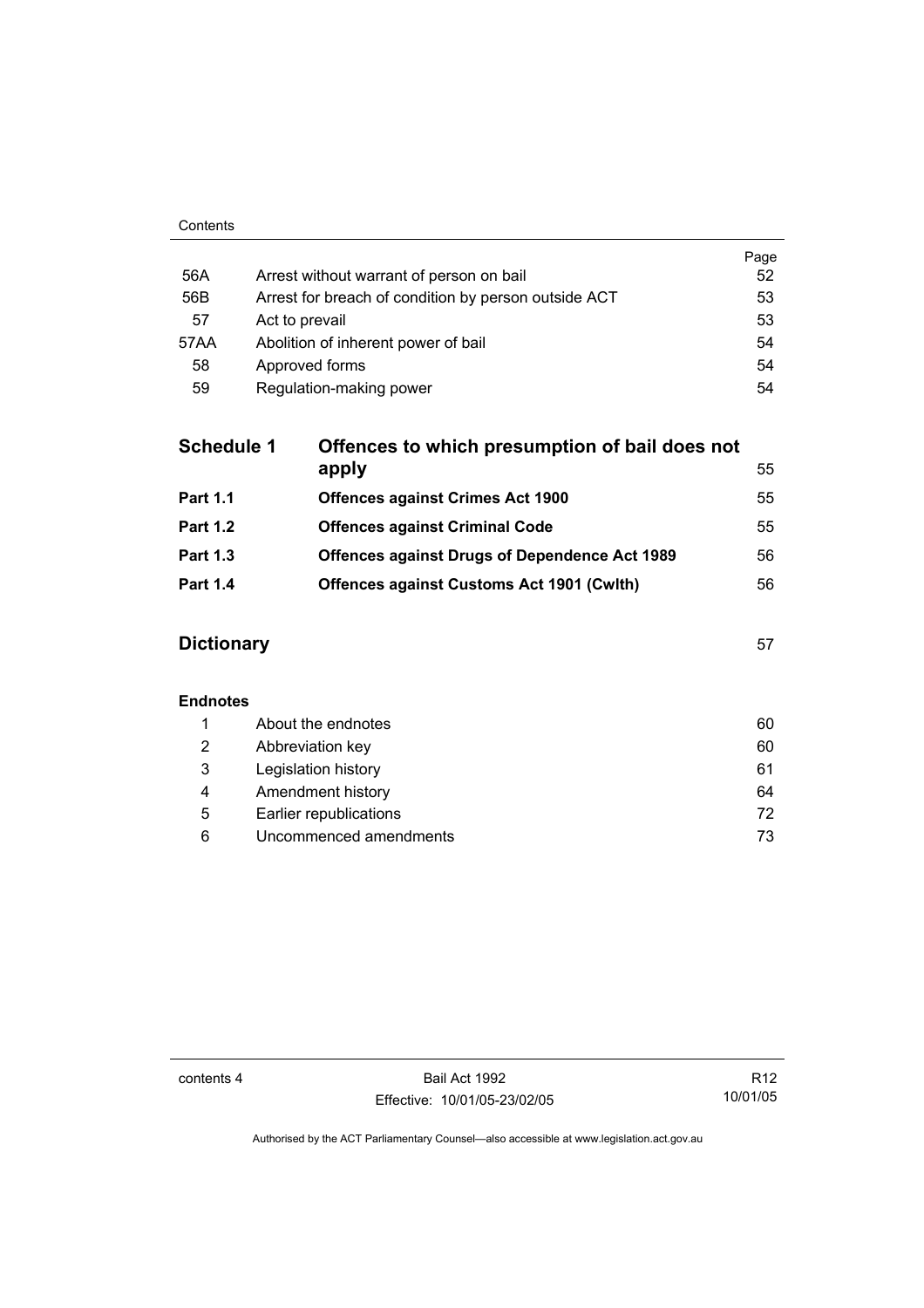

Australian Capital Territory

# **Bail Act 1992**

An Act relating to bail for accused persons in connection with criminal proceedings

R12 10/01/05

I

Bail Act 1992 Effective: 10/01/05-23/02/05 page 1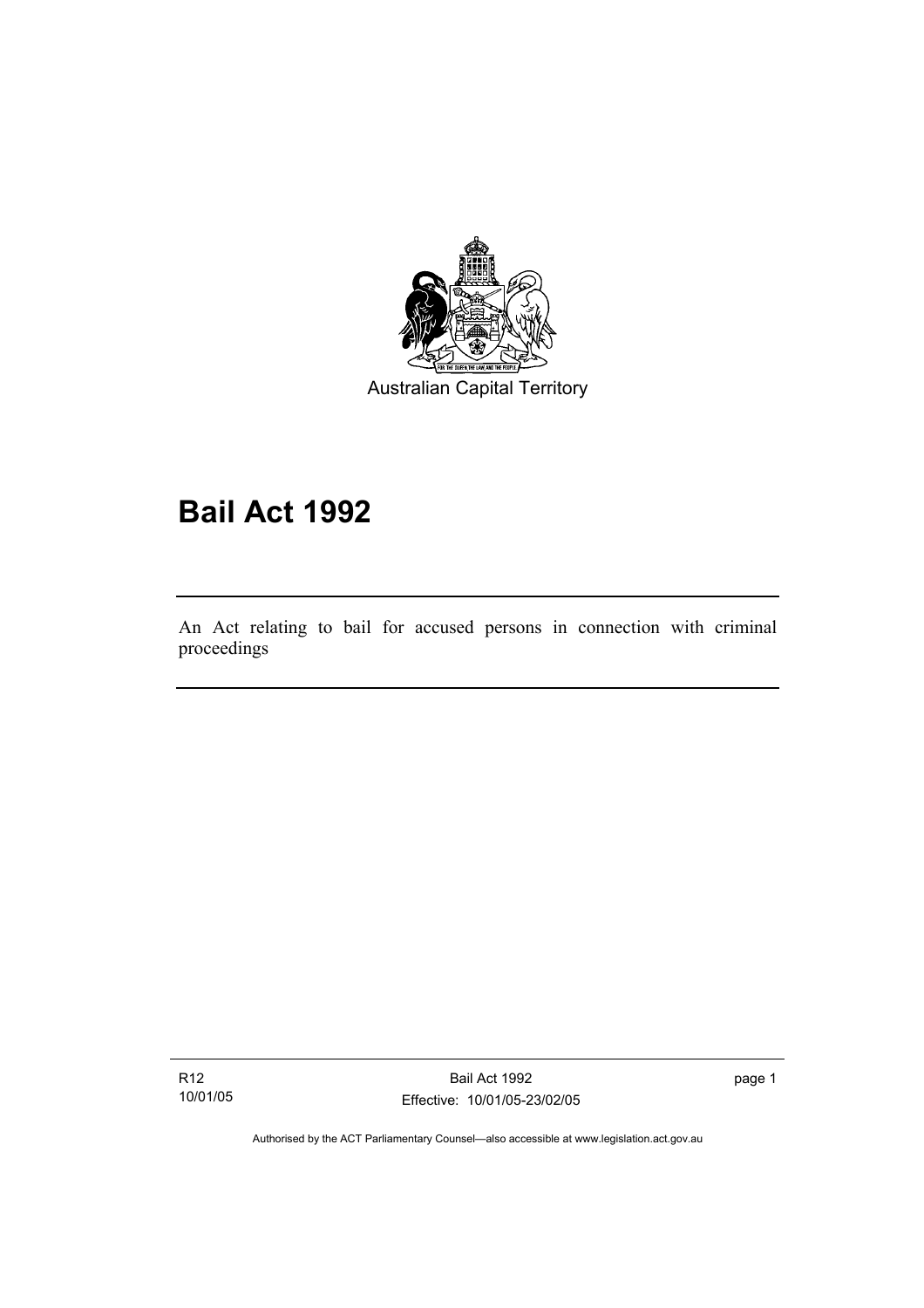#### **Part 1** Preliminary

Section 1

# **Part 1** Preliminary

### **1 Name of Act**

This Act is the *Bail Act 1992*.

### **2 Dictionary**

The dictionary at the end of this Act is part of this Act.

*Note 1* The dictionary at the end of this Act defines certain terms used in this Act, and includes references (*signpost definitions*) to other terms defined elsewhere.

> For example, the signpost definition '*domestic violence offence—*see the *Crimes Act 1900*, dictionary.' means that the term 'domestic violence offence' is defined in that dictionary and the definition applies to this Act.

*Note 2* A definition in the dictionary (including a signpost definition) applies to the entire Act unless the definition, or another provision of the Act, provides otherwise or the contrary intention otherwise appears (see Legislation Act, s  $155$  and s  $156$  (1)).

### **3 Notes**

A note included in this Act is explanatory and is not part of this Act.

*Note* See the Legislation Act, s 127 (1), (4) and (5) for the legal status of notes.

### **4 Act applies to children**

This Act applies to a person whether or not the person is an adult.

R12 10/01/05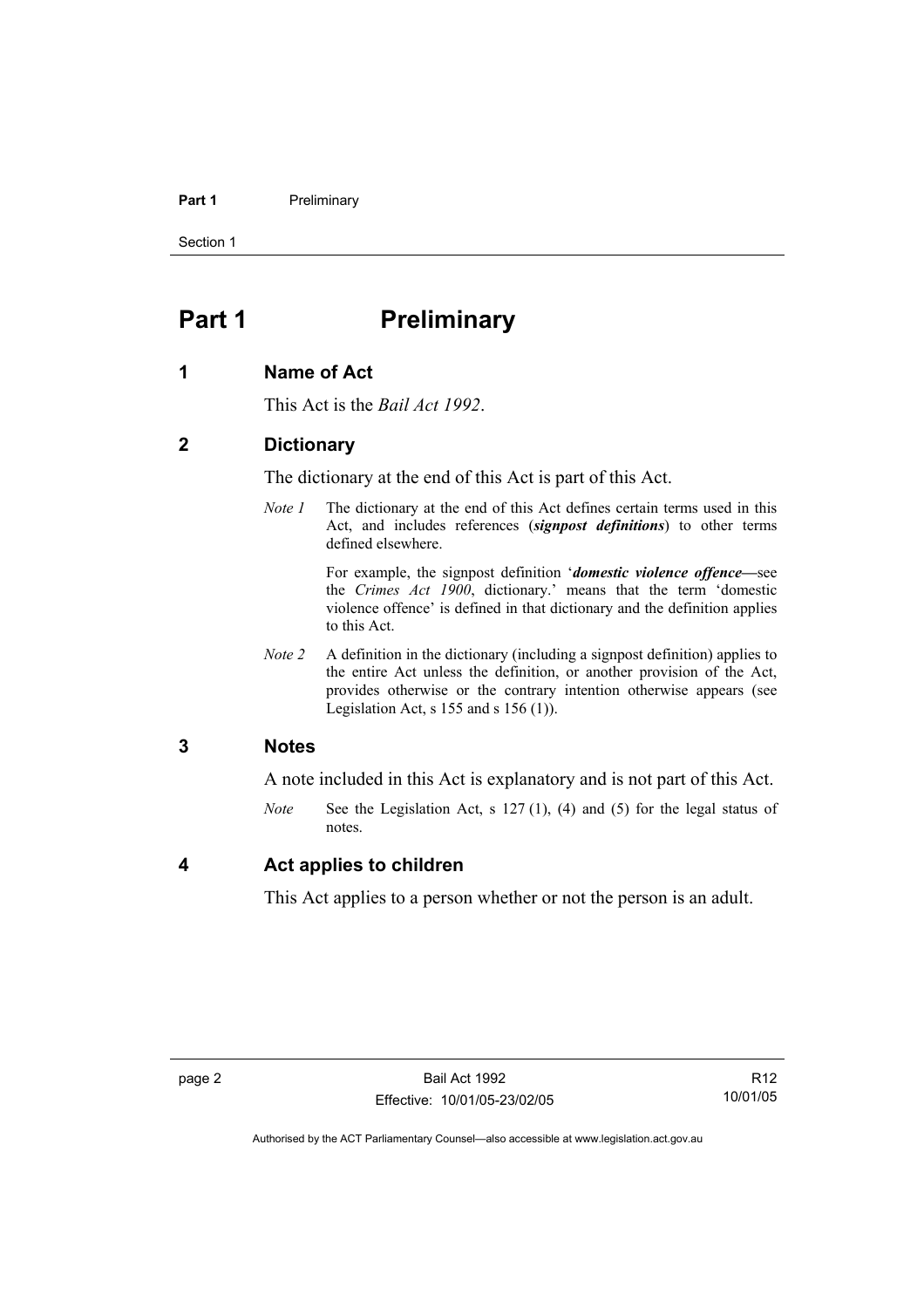# **Part 2 Availability of bail**

# **Division 2.1 When bail may be granted and rights following**

# **5 When may bail be granted?**

- (1) An accused person may be granted bail in relation to any period when the person is not required to attend court in relation to the offence with which the person has been charged.
- (2) However, an accused person who is in custody in relation to an offence must not be granted bail in relation to any period when—
	- (a) the person is in custody for another offence or reason in relation to which the person is not entitled to be granted bail; or
	- (b) the person is serving a sentence of imprisonment.

# **6 Rights following grant of bail**

- (1) This section applies if—
	- (a) bail is granted to an accused person in relation to an offence; and
	- (b) the person gives an undertaking to appear; and
	- (c) if a bail condition mentioned in section  $25(1)$  (b) (ii) or (c) is imposed—the security is given or the deposit made.
- (2) The person is entitled—
	- (a) if the person is in custody—to be released from custody; and
	- (b) to remain at liberty in relation to the offence until required to appear before a court in accordance with the undertaking.
- (3) This section is subject to section 56A (Arrest without warrant of person on bail).

| R <sub>12</sub> | Bail Act 1992                | page 3 |
|-----------------|------------------------------|--------|
| 10/01/05        | Effective: 10/01/05-23/02/05 |        |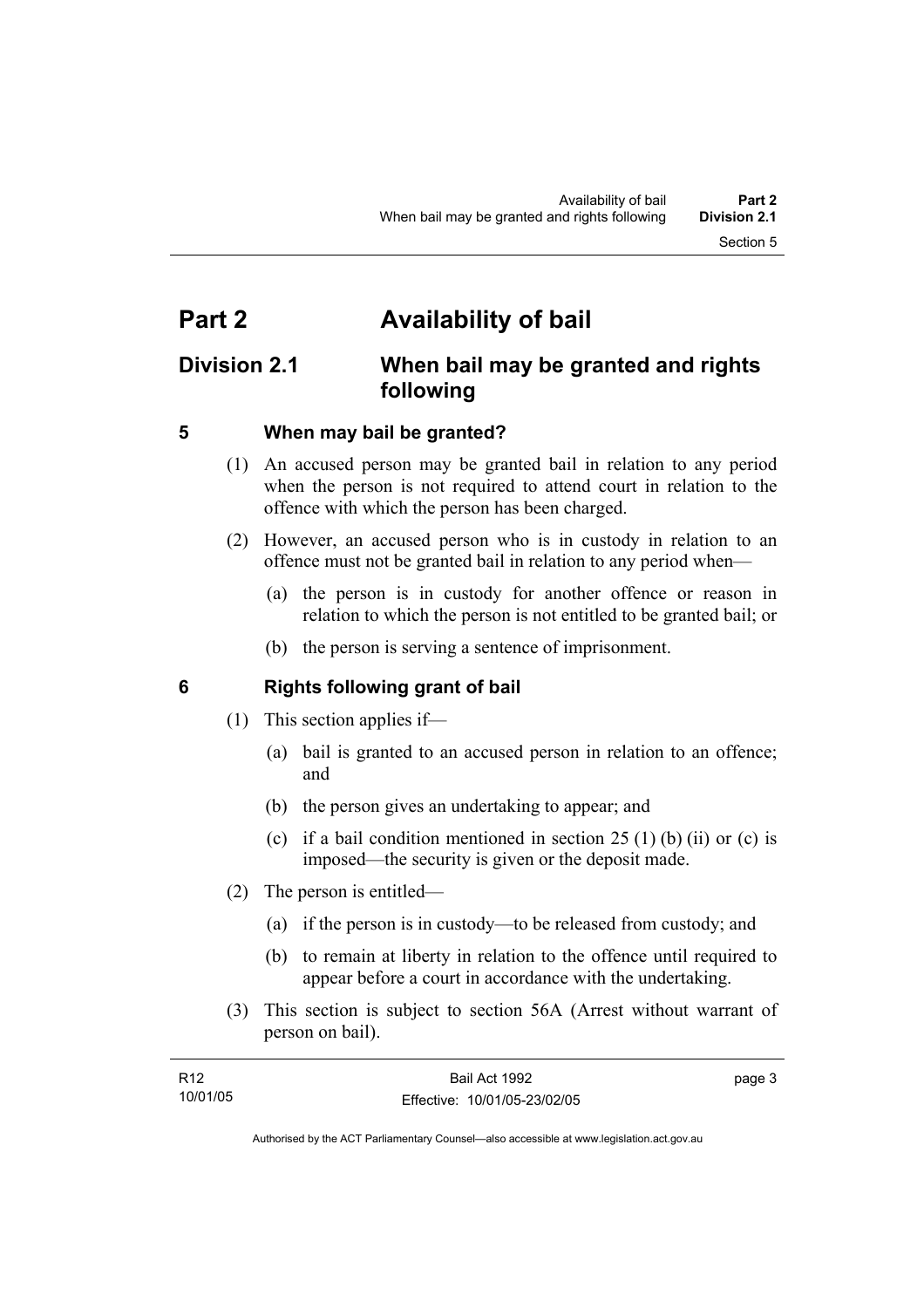**Part 2 Availability of bail Division 2.2** Presumption for bail Section 7

# **Division 2.2 Presumption for bail**

# **7 Div 2.2 subject to div 2.3 and div 2.4**

This division is subject to division 2.3 (No presumption for bail) and division 2.4 (Presumption against bail).

# **8 Entitlement to bail—certain minor offences etc**

- (1) This section applies to—
	- (a) a person charged with an offence not punishable by imprisonment (except in default of payment of a fine); and
	- (b) a person charged with an offence punishable by imprisonment for not longer than 6 months; and
	- (c) a person arrested for a breach of the peace or apprehended breach of the peace; and
	- (d) a person arrested under a warrant because of failure to comply with a summons or subpoena; and
	- (e) a person brought up to attend a trial or hearing following the issue of a writ of habeas corpus.
- (2) The person is entitled—
	- (a) to be granted bail; and
	- (b) if the person is in custody—to be released from custody as soon as the person gives an undertaking to appear.
- (3) However, if no further appearance is required for a person arrested for a breach of the peace or an apprehended breach of the peace, the person may be released from custody without giving an undertaking to appear.

R12 10/01/05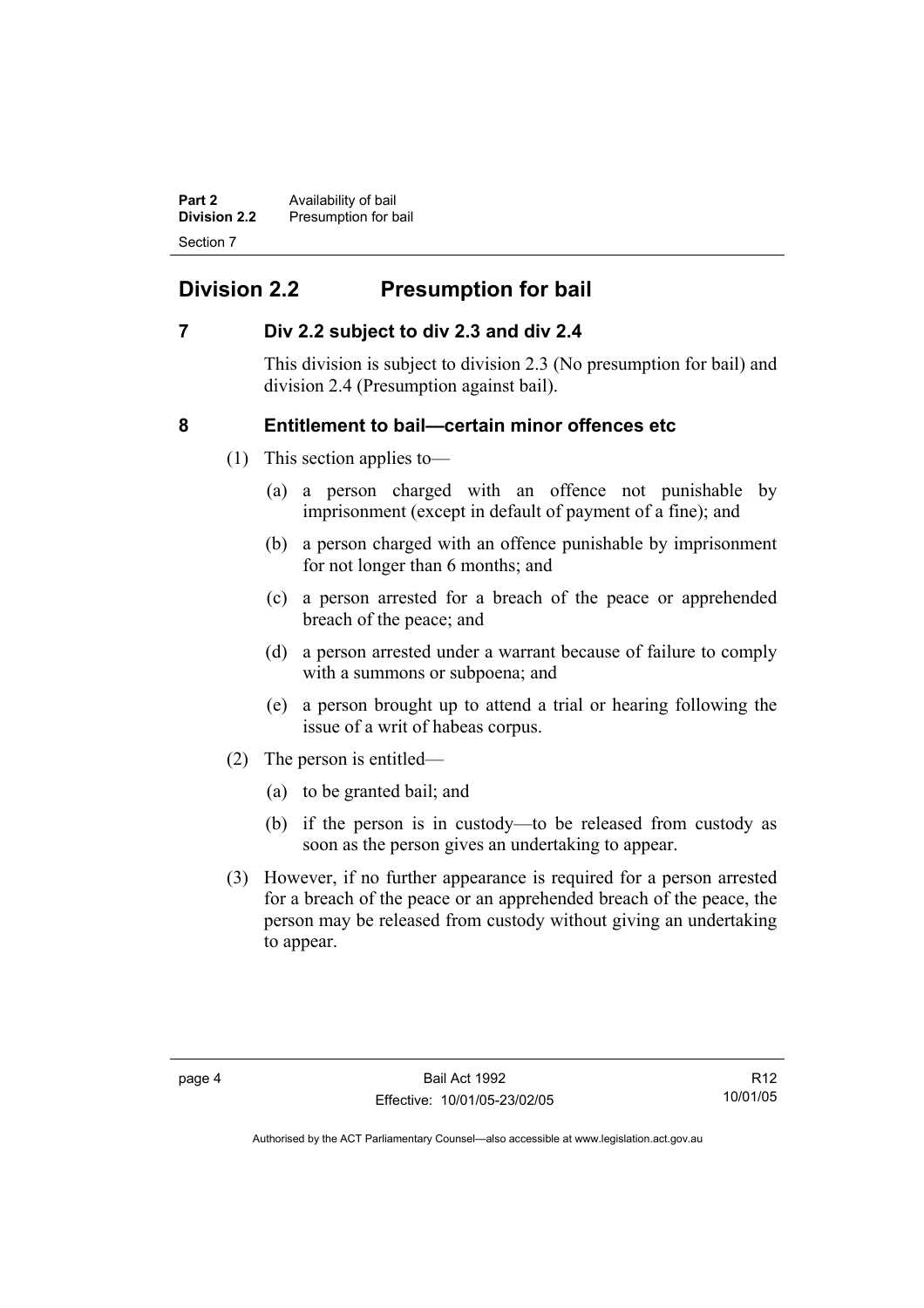- (4) A condition to keep the peace may be imposed on a grant of bail to a person arrested for a breach of the peace or an apprehended breach of the peace.
	- *Note* For other conditions that may be imposed on a grant of bail, see s 25 and s 26.

### **8A Entitlement to bail—breaches of certain orders**

- (1) This section applies to a person who is arrested for, or in another way brought before the court in relation to, a breach of—
	- (a) a recognisance; or
	- (b) a community service order; or
	- (c) a home detention order; or
	- (d) a periodic detention order.
- (2) The person has the same entitlement to be granted bail in relation to the breach of the order as the person has under this part in relation to the offence to which the order relates.

#### **Examples**

- 1 Martin has been found guilty of armed robbery and sentenced to periodic detention. He has breached the periodic detention order and is before the court on an application to cancel the order. There is no presumption in relation to bail because the offence of armed robbery is an offence to which division 2.2 (Presumption for bail) does not apply.
- 2 Joe has been found guilty of threatening to kill. Joe had, 3 years before, been found guilty of an offence involving violence. After serving part of his sentence of imprisonment for the offence of threatening to kill, he was released on entering into a recognisance. He has breached the recognisance and is before the court on an application to cancel the order for his release. There is no presumption in relation to bail because section 9B (b) applies to make the offence of threatening to kill an offence to which division 2.2 (Presumption for bail) does not apply.
	- *Note* An example is part of the Act, is not exhaustive and may extend, but does not limit, the meaning of the provision in which it appears (see Legislation Act, s 126 and s 132).

page 5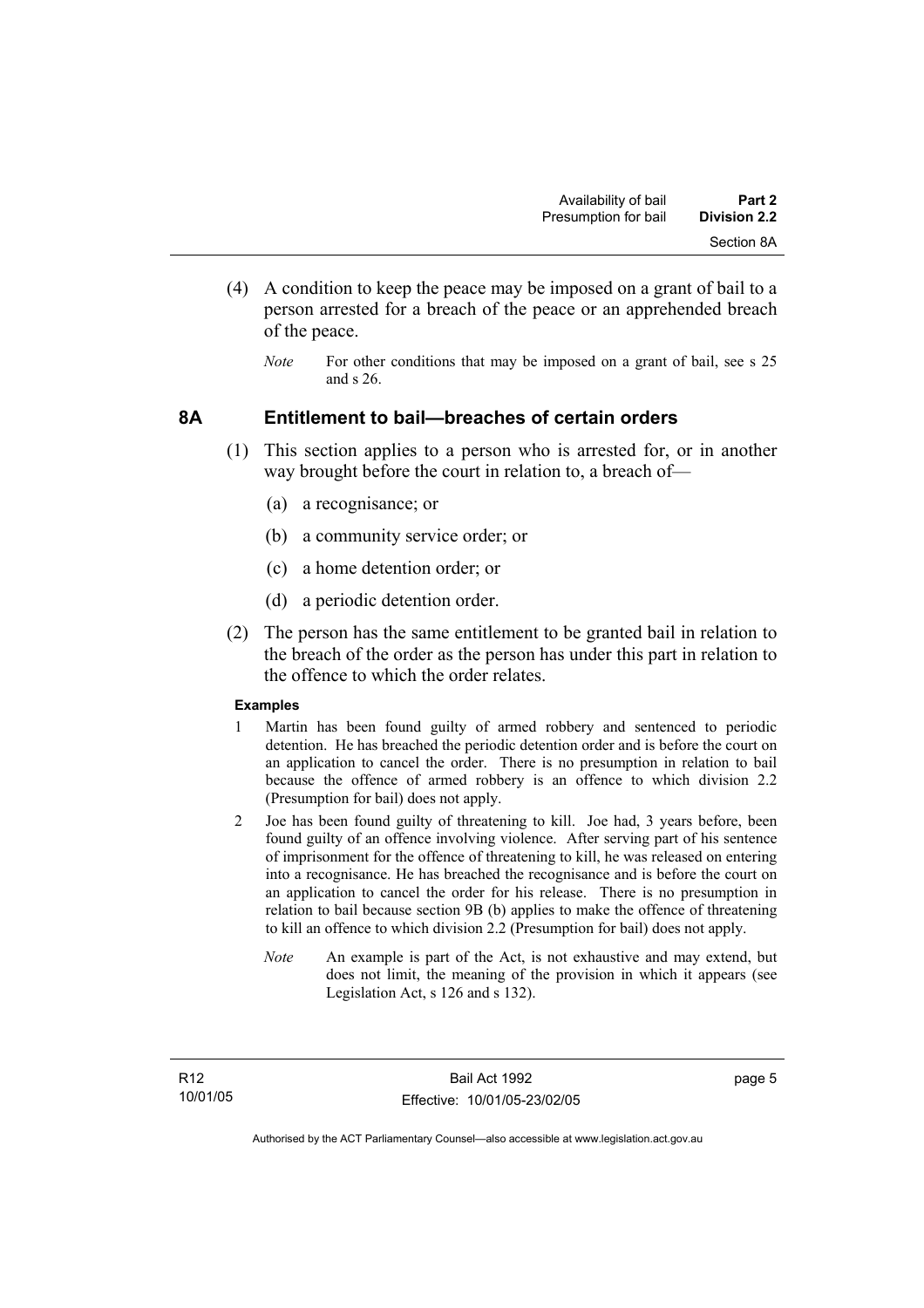| Part 2              | Availability of bail |
|---------------------|----------------------|
| <b>Division 2.2</b> | Presumption for bail |
| Section 9           |                      |

(3) In this section:

*community service order*—see the *Crimes Act 1900*, section 407.

*home detention order*—see the *Rehabilitation of Offenders (Interim) Act 2001*, dictionary.

*periodic detention order* means an order under the *Periodic Detention Act 1995*, section 4 (Power to order periodic detention).

### **9 Limitations on entitlement to bail**

- (1) A person charged with an offence mentioned in section 8 (1) (a) or (b) is not entitled to be granted bail if—
	- (a) the person has previously failed to comply with an undertaking to appear, or a bail condition imposed, in relation to the same or a similar offence; or
	- (b) in the opinion of the court or authorised officer, the person is incapacitated by intoxication, injury or use of drugs or is otherwise in danger of physical injury or in need of physical protection.
- (2) A person arrested for a breach of the peace or apprehended breach of the peace is not entitled to be granted bail if the person has previously, without reasonable excuse, failed to comply with an undertaking to appear, or a bail condition imposed, in relation to a breach of the peace or apprehended breach of the peace.

# **9A Entitlement to bail—offences other than minor offences**

- (1) This section applies to—
	- (a) a person in relation to an offence other than an offence mentioned in section 8 (1) (a) or (b) (Entitlement to bail certain minor offences etc); and
	- (b) a person who is not entitled to bail under section 8 (2) because of section  $9(1)$  or  $(2)$ .

R12 10/01/05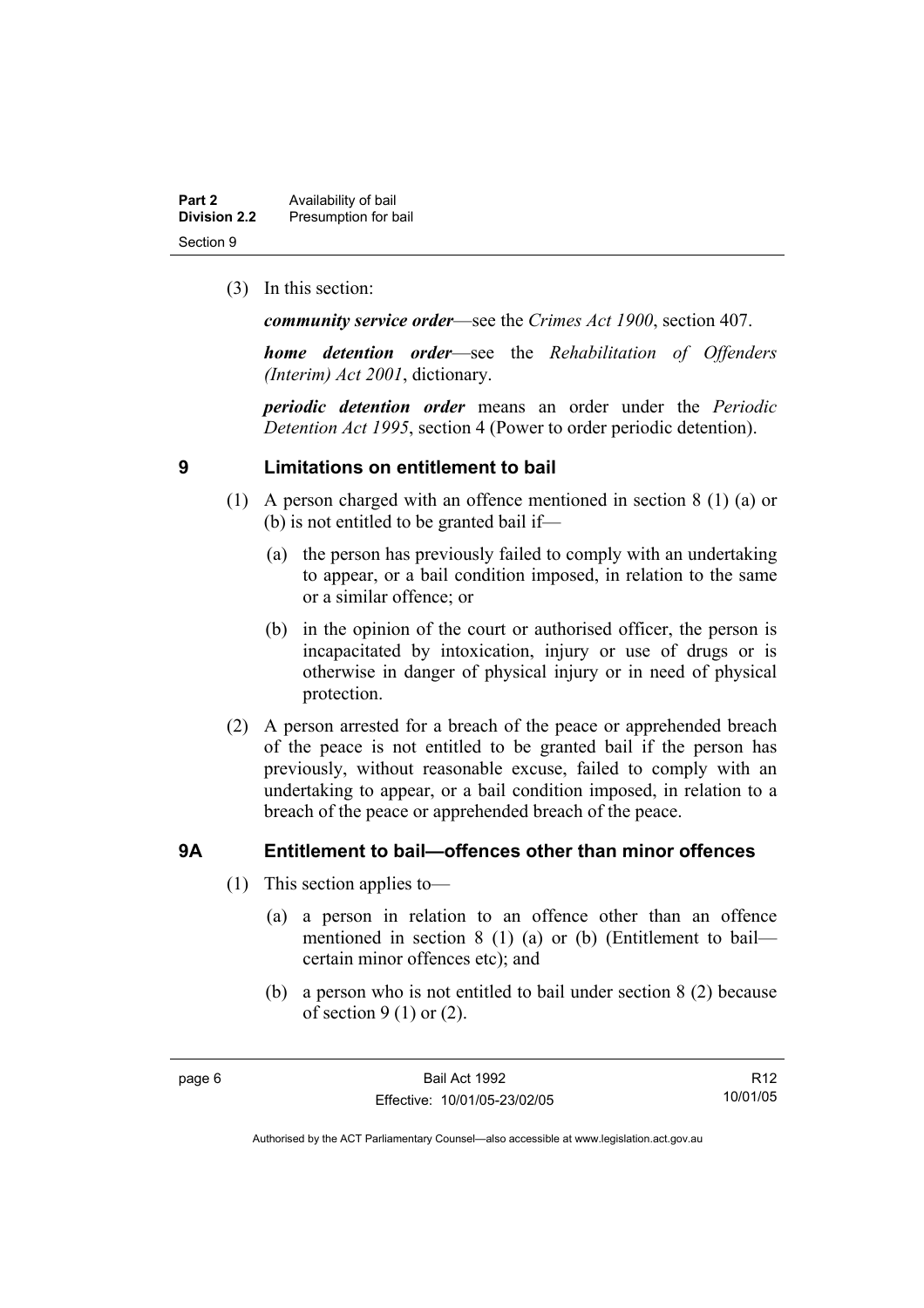- (2) The person is entitled to be granted bail unless the court or authorised officer is satisfied that refusal is justified after considering—
	- (a) for an adult—the matters mentioned in section 22 (Criteria for granting bail to adults); or
	- (b) for a child—the matters mentioned in section 23 (Criteria for granting bail to children).

# **Division 2.3 No presumption for bail**

# **9B Div 2.2 not to apply to certain offences**

Division 2.2 (Presumption for bail) does not apply to the grant of bail—

- (a) to a person accused of an offence mentioned in schedule 1 (Offences to which presumption for bail does not apply); or
- (b) to a person accused of any of the following offences, if the person has in the previous 10 years been found guilty of an offence involving violence or the threat of violence:
	- (i) an offence against the *Crimes Act 1900*, section 30 (Threat to kill);
	- (ii) an offence against the *Crimes Act 1900*, section 31 (Threat to inflict grievous bodily harm);
	- (iii) an offence against the *Crimes Act 1900*, section 35 (Stalking);
	- (iv) an offence against the *Protection Orders Act 2001*, section 34 (Offence for contravention of protection order); or
- (c) to a person accused of an offence against the *Criminal Code Act 1995* (Cwlth), section 80.1 (Treason); or

page 7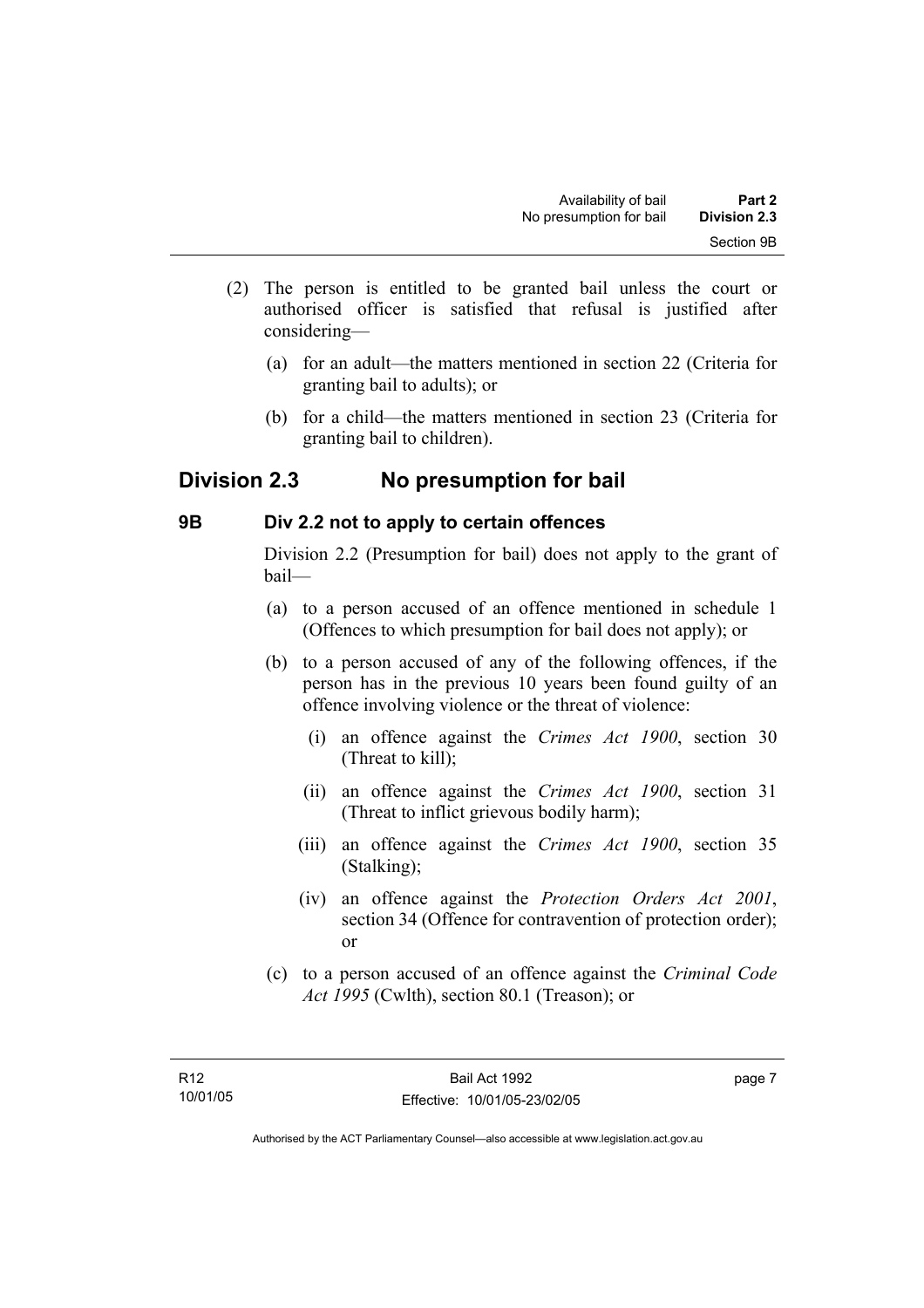| Part 2              | Availability of bail     |
|---------------------|--------------------------|
| <b>Division 2.4</b> | Presumption against bail |
| Section 9C          |                          |

 (d) to a person convicted of an indictable offence but not sentenced.

# **Division 2.4 Presumption against bail**

 **U 9C Bail for murder** 

- (1) This section applies to a person accused of murder.
	- *Note* A reference to an offence against a Territory law includes a reference to a related ancillary offence, eg attempt (see Legislation Act, s 189).
- (2) A court or authorised officer must not grant bail to the person unless satisfied that special or exceptional circumstances exist favouring the grant of bail.
- (3) However, even if special or exceptional circumstances are established, the court or officer must refuse bail if satisfied that refusal is justified after considering—
	- (a) for an adult—the matters mentioned in section 22 (Criteria for granting bail to adults); or
	- (b) for a child—the matters mentioned in section 23 (Criteria for granting bail to children).

# **9D Bail for serious offence committed while charge for another pending or outstanding**

- (1) This section applies if—
	- (a) a person is accused of a serious offence; and
	- (b) the person is alleged to have committed the offence while a charge against the person for another serious offence is pending or outstanding.

#### **Example**

Claude is served with a summons to attend the Magistrates Court to answer a charge that he has committed the offence of taking a motor vehicle without consent (punishable by 5 years imprisonment under the Criminal Code,

R12 10/01/05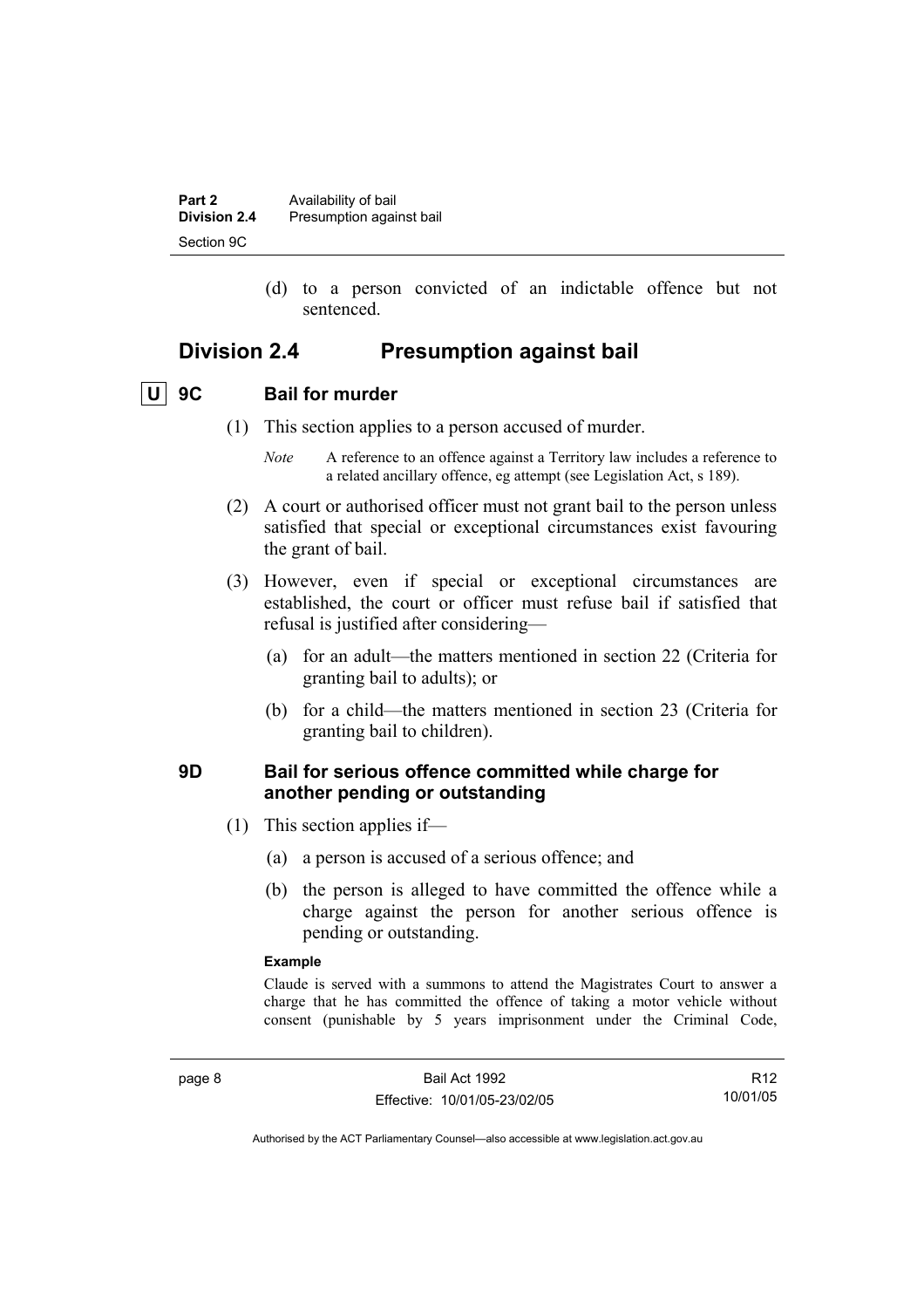section 318 (1), and so a serious offence for this section). Before the court date, Claude is arrested and charged with having committed an aggravated robbery the day after being served with the summons (punishable by 25 years imprisonment under the Criminal Code, section 310, and so also a serious offence for this section). At the time of the alleged aggravated robbery, the charge of taking a motor vehicle without consent was still pending. This section will apply to any decision about the grant of bail to Claude in relation to the aggravated robbery charge.

- *Note* An example is part of the Act, is not exhaustive and may extend, but does not limit, the meaning of the provision in which it appears (see Legislation Act, s 126 and s 132).
- (2) A court or an authorised officer must not grant bail to the accused person unless satisfied that special or exceptional circumstances exist favouring the grant of bail.
- (3) However, even if special or exceptional circumstances are established, the court or officer must refuse bail if satisfied that refusal is justified after considering—
	- (a) for an adult—the matters mentioned in section 22 (Criteria for granting bail to adults); or
	- (b) for a child—the matters mentioned in section 23 (Criteria for granting bail to children).
- (4) Also, if the serious offence mentioned in subsection (1) (a) or (b) is a domestic violence offence, an authorised person must not grant bail to the accused person if satisfied that refusal of bail is required under section 9F (Domestic violence offence—bail by authorised officer).
- (5) This section does not affect the application of section 9F (4) and (5) to the accused person if—
	- (a) the serious offence mentioned in subsection (1) (a) or (b) is a domestic violence offence; and
	- (b) an authorised person grants bail to the accused person.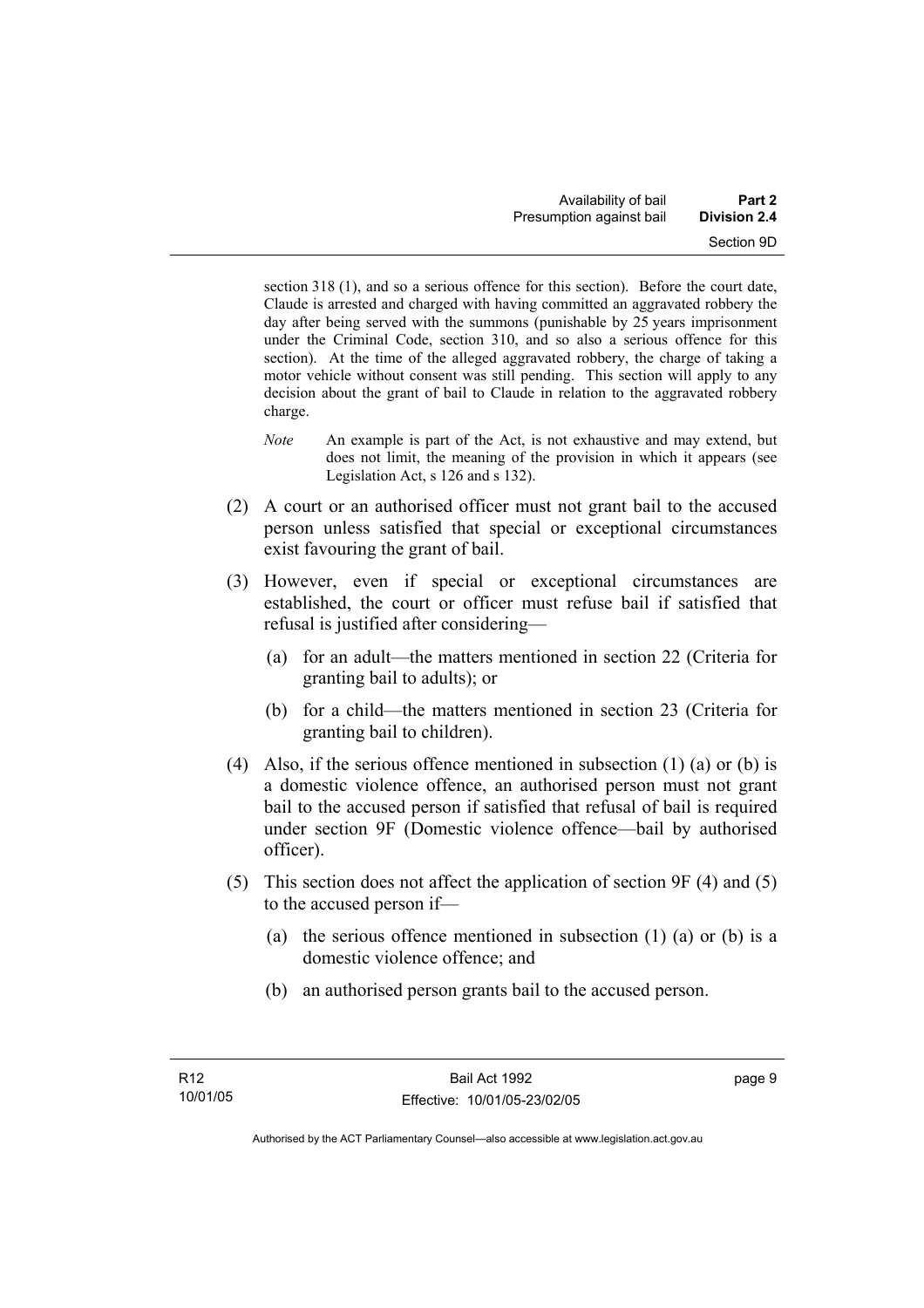(6) In this section:

*outstanding*—a charge against a person for an offence is *outstanding*—

- (a) until the charge is finally dealt with in any of the following ways:
	- (i) the charge is withdrawn;
	- (ii) the charge is dismissed by a court;
	- (iii) the person is discharged by the Magistrates Court following a committal hearing;
	- (iv) the person is acquitted or found guilty by a court of the offence; and
- (b) if the person is acquitted or found guilty by a court of the offence charged, but a new trial on the charge (or a charge based on the same facts) is later ordered on appeal—from the date the new trial is ordered until the earliest of the following happens—
	- (i) the charge (or a charge based on the same facts) is finally dealt with as mentioned in paragraph (a)  $(i)$ ,  $(ii)$  or  $(iv)$ ;
	- (ii) the order for the new trial is reversed on a further appeal.
- *Note Found guilty*, of an offence, includes having the offence taken into account under the *Crimes Act 1900*, s 357 and having an order made in relation to the offence under the *Crimes Act 1900*, s 402 or the *Children and Young People Act 1999*, s 98 (see Legislation Act, dict, pt 1).

*pending*—a charge against a person for an serious offence is *pending* if the person has not yet been charged with the offence, but the person has—

 (a) been arrested for the offence (unless the person is later released without being charged with a serious offence); or

R12 10/01/05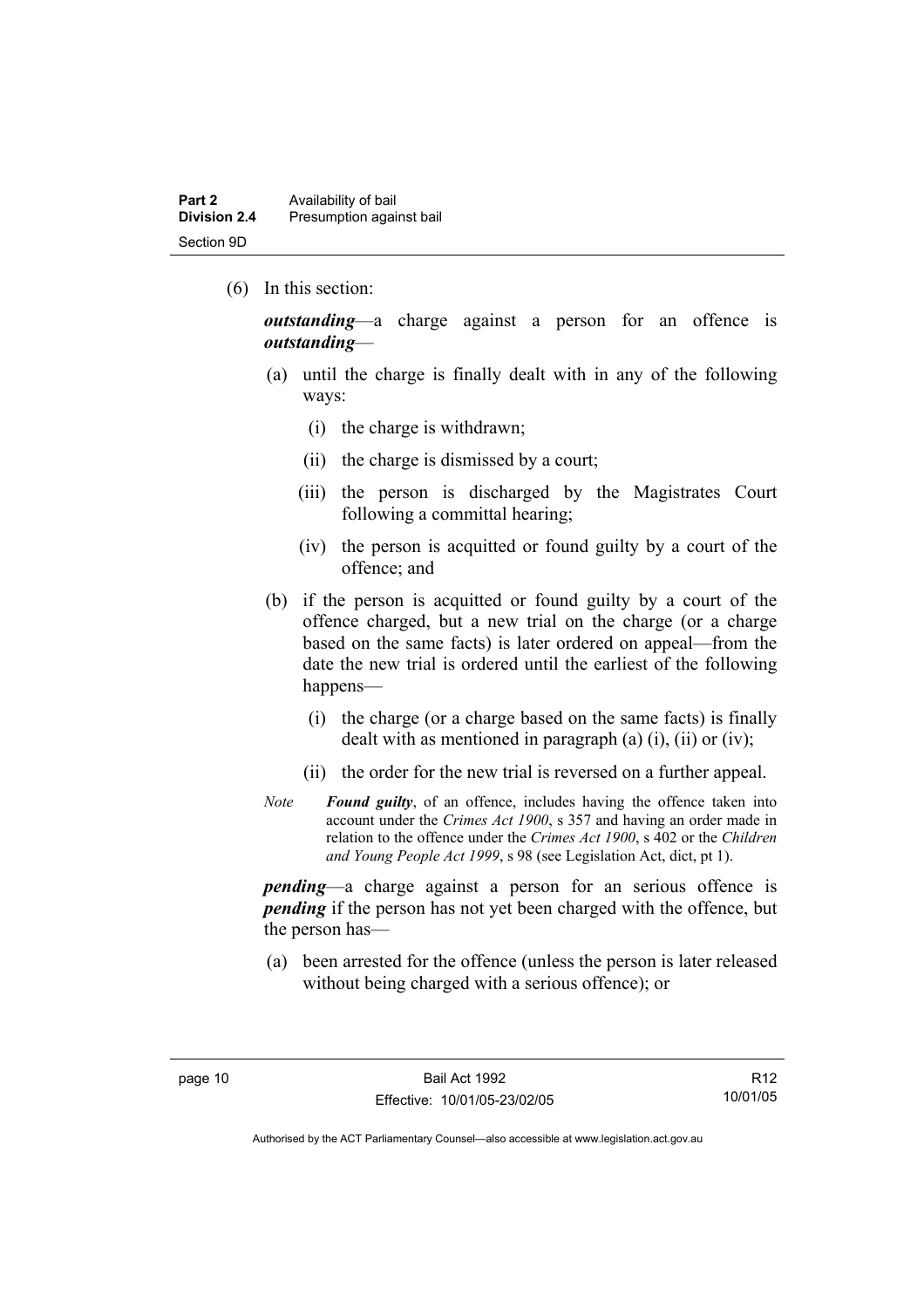- (b) been served with a summons to appear before a court to answer a charge for the offence; or
- (c) at the invitation of a police officer, signed an agreement to attend court to answer a charge for the offence.

*serious offence* means an offence punishable by imprisonment for 5 years or longer.

# **9E Bail for person sentenced to imprisonment**

- (1) This section applies if—
	- (a) a person has been convicted of an offence by a court and sentenced to a period of imprisonment for the offence; and
	- (b) an appeal is pending in relation to the conviction or sentence.
- (2) A court must not grant bail to the person unless satisfied that special or exceptional circumstances exist favouring the grant of bail.
- (3) In this section:

*appeal* includes an appeal against a decision on appeal.

# **9F Domestic violence offence—bail by authorised officer**

- (1) This section applies to a person accused of a domestic violence offence.
- (2) An authorised officer must not grant bail to the person unless satisfied that the person poses no danger to a protected person while released on bail.
- (3) However, even if the authorised officer is satisfied under subsection (2), the officer must refuse bail if satisfied that the refusal is justified after considering—
	- (a) for an adult—the matters mentioned in section 22 (Criteria for granting bail to adults); or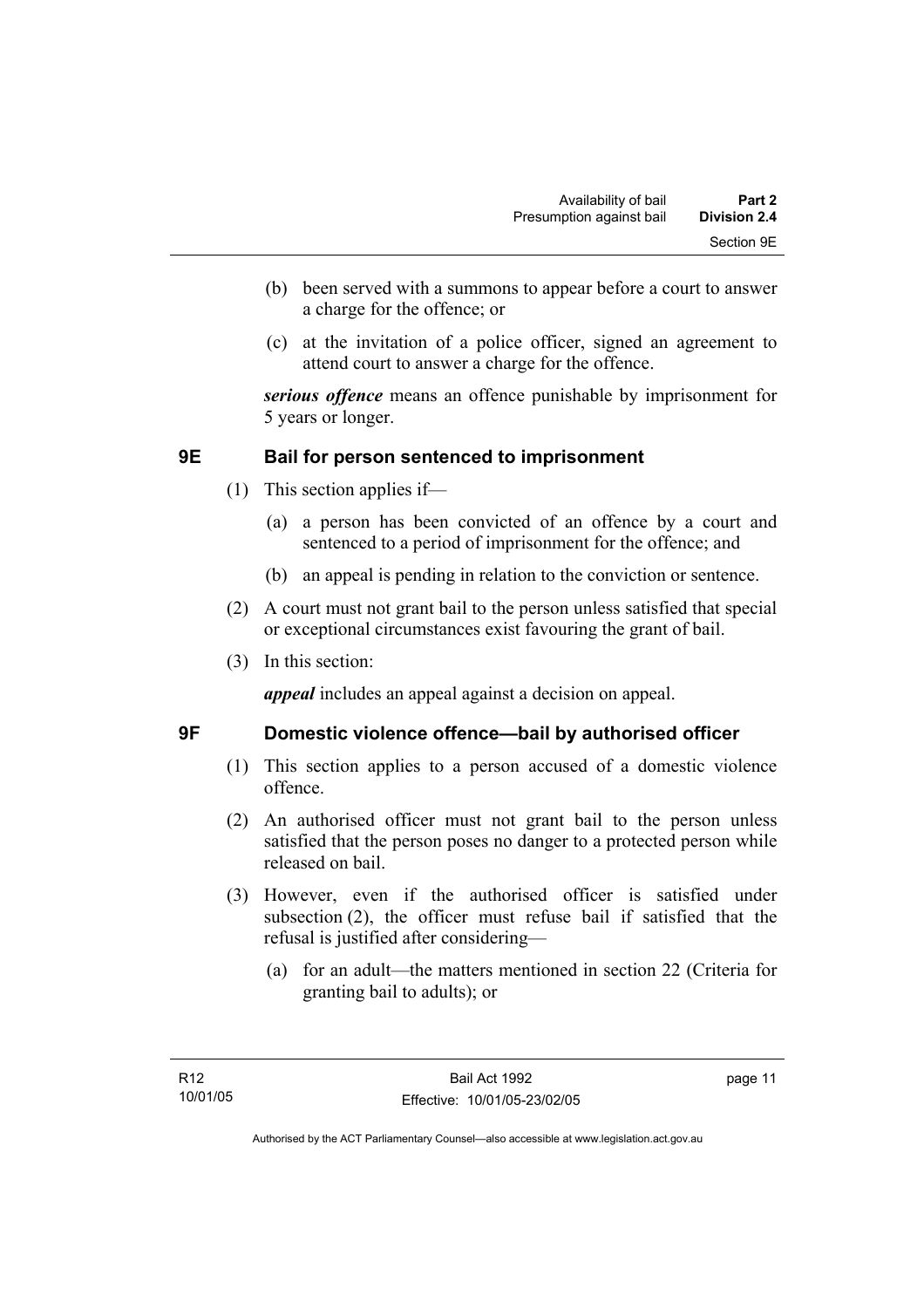| Part 2<br><b>Division 2.4</b> | Availability of bail     |
|-------------------------------|--------------------------|
|                               | Presumption against bail |
| Section 9G                    |                          |

- (b) for a child—the matters mentioned in section 23 (Criteria for granting bail to children).
- (4) Also, the person must not be released on bail under this section unless the person gives an undertaking to appear within 48 hours of being released.
- (5) If the authorised officer grants bail to the person under this section, the officer must, in the record made under section 27 (Recording of certain bail decisions), state why the officer is satisfied that the person poses no danger to any protected person.
- (6) In this section:

*protected person*, in relation to a domestic violence offence—

- (a) means a person against whom the alleged conduct making up the offence was directed; and
- (b) includes a relevant person in relation to that person.

# **9G Special or exceptional circumstances**

- (1) This section applies if a court or authorised officer is required under this part to be satisfied of the existence of special or exceptional circumstances favouring the grant of bail to a person.
- (2) A circumstance that would be an applicable bail criteria for the person is not a special or exceptional circumstance only because it is an applicable bail criteria.
- (3) Also, the court or authorised officer must consider the applicable bail criteria for the person only after the court or authorised officer is satisfied of the existence of the special or exceptional circumstances.

#### **Examples for s (3)**

1 Damien is before the court charged with having committed an aggravated robbery. He has earlier been charged with having committed aggravated robbery. Section 9D applies and there is a presumption against bail unless there are special or exceptional circumstances. Damien argues that there are

R12 10/01/05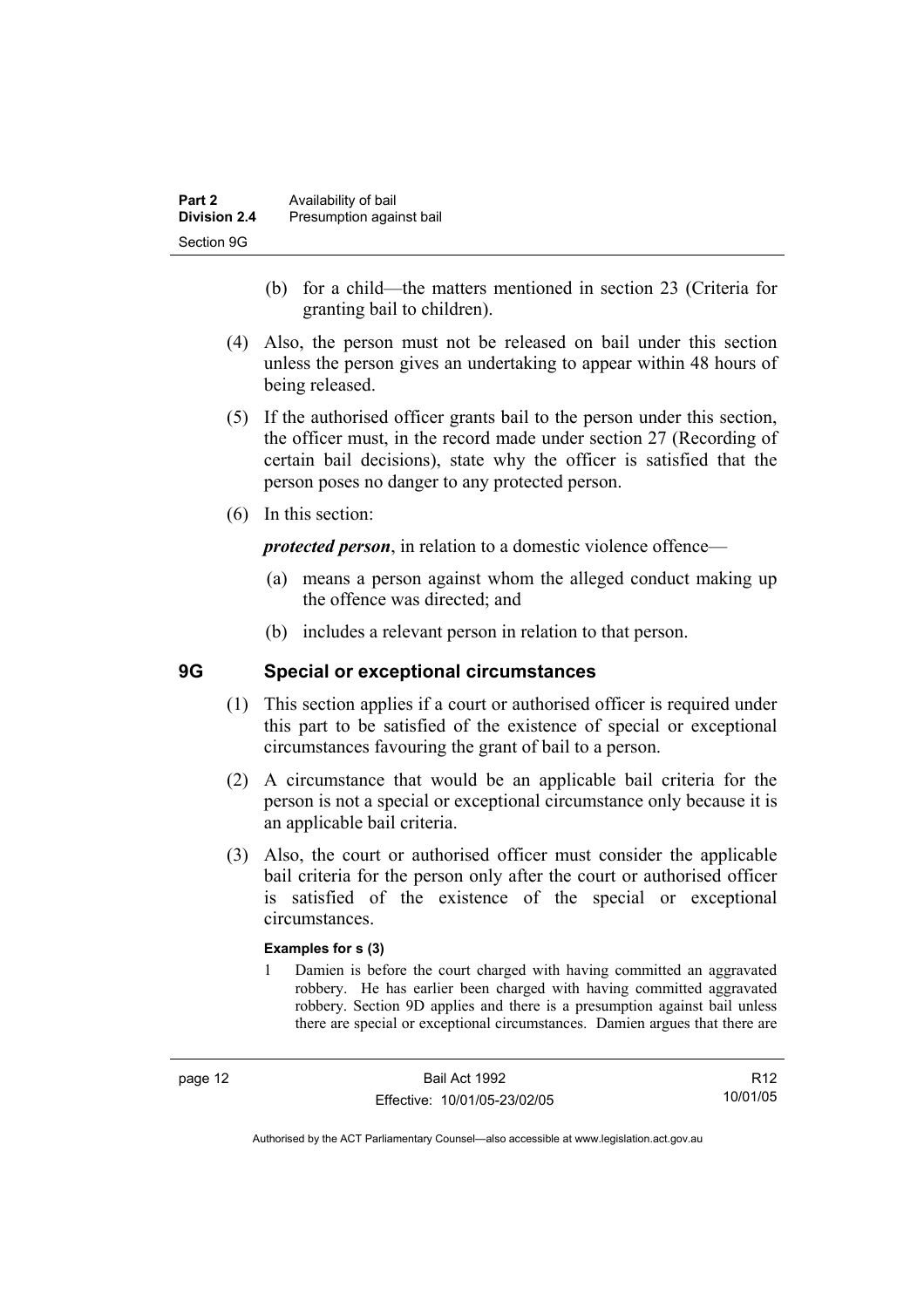special circumstances as he needs to support his child, he may lose his job and he may lose an opportunity to take up public housing. The court considers that the circumstances are not special or exceptional. Bail is not granted and the criteria in section 22 are not considered.

- 2 Jason is facing similar charges. Jason has had a car accident before his arrest for the second offence. His kidneys are damaged requiring dialysis every 3 days. Jason argues that his need for regular treatment and his reduced mobility mean that he is highly unlikely to abscond. The court considers these circumstances are special or exceptional. The court then considers the criteria in section 22 in deciding whether to grant bail.
- *Note* An example is part of the Act, is not exhaustive and may extend, but does not limit, the meaning of the provision in which it appears (see Legislation Act, s 126 and s 132).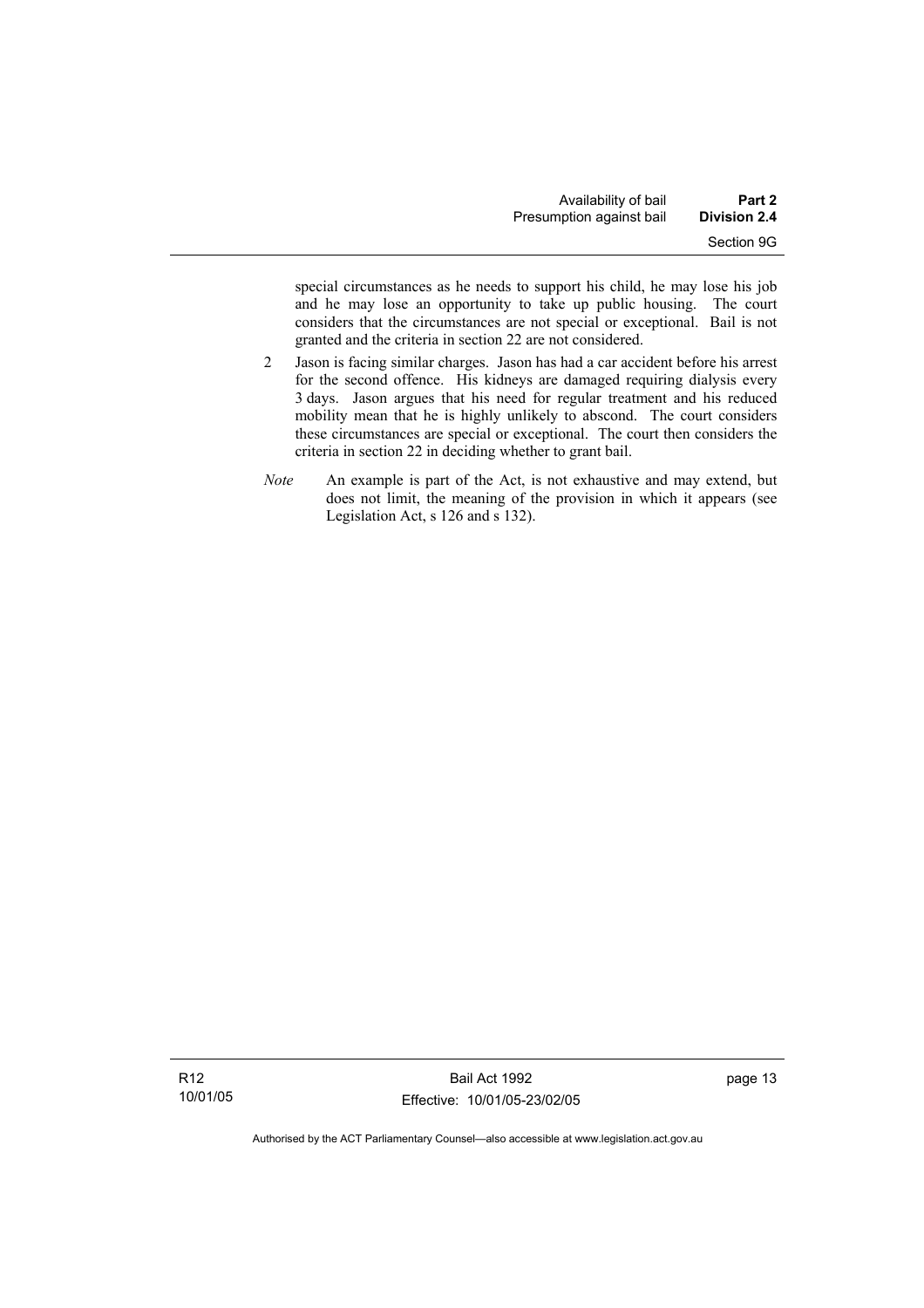#### **Part 3** Dispensing with bail

Section 10

# **Part 3 Dispensing with bail**

### **10 Dispensing with bail**

- (1) A court that may grant bail to an accused person may instead dispense with the requirement for bail.
- (2) In deciding whether to release an accused person from custody without requiring bail, a court may have regard to any information that appears to the court to be relevant and reliable.
- (3) If, during an appearance by an accused person before a court, no specific order or direction is made by the court in relation to bail, the court is taken to have dispensed with the requirement for bail.
- (4) Subsection (2) does not apply if, under section 33 (3), the court is taken to have continued bail.
- (5) A court must not dispense with the requirement for bail for an accused person to whom either of the following sections apply unless satisfied that special or exceptional circumstances exist justifying dispensing with the requirement:
	- (a) section 9D (Bail for serious offence committed while charge for another pending or outstanding);
	- (b) section 9E (Bail for person sentenced to imprisonment).

# **11 Effect of dispensing with bail**

 (1) While the requirement for bail is dispensed with under this Act in relation to a person accused of an offence, the person is entitled to be and to remain at liberty in relation to the offence until the person is required to appear before a court in relation to the offence.

R12 10/01/05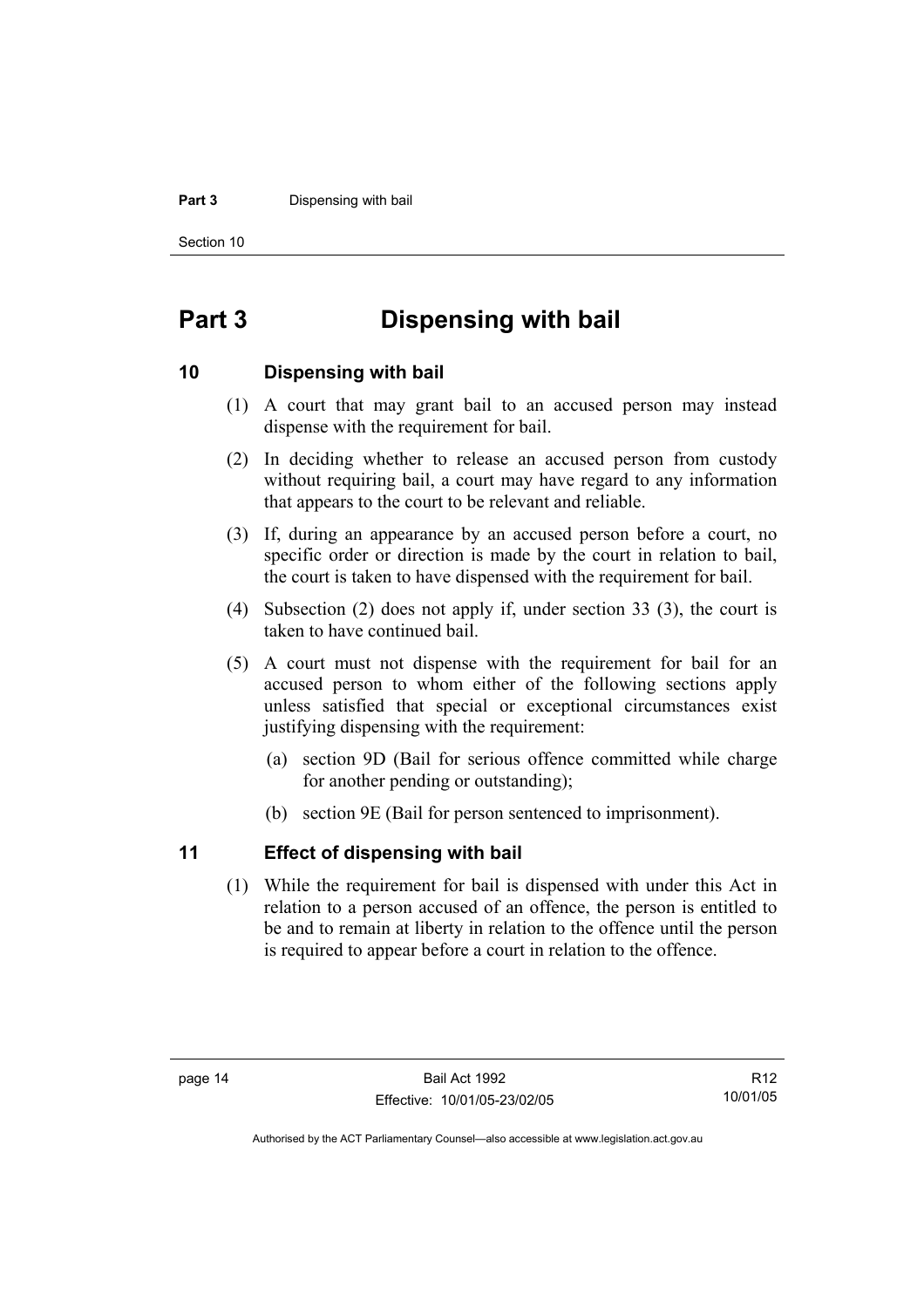(2) Subsection (1) does not apply to an accused person while the person is in custody for another offence or reason in relation to which the person is not entitled to be at liberty, whether under this Act or otherwise.

# **12 Decision to dispense with bail**

For part 6, if a court dispenses with the requirement for bail, the court is taken to have made a decision in relation to bail.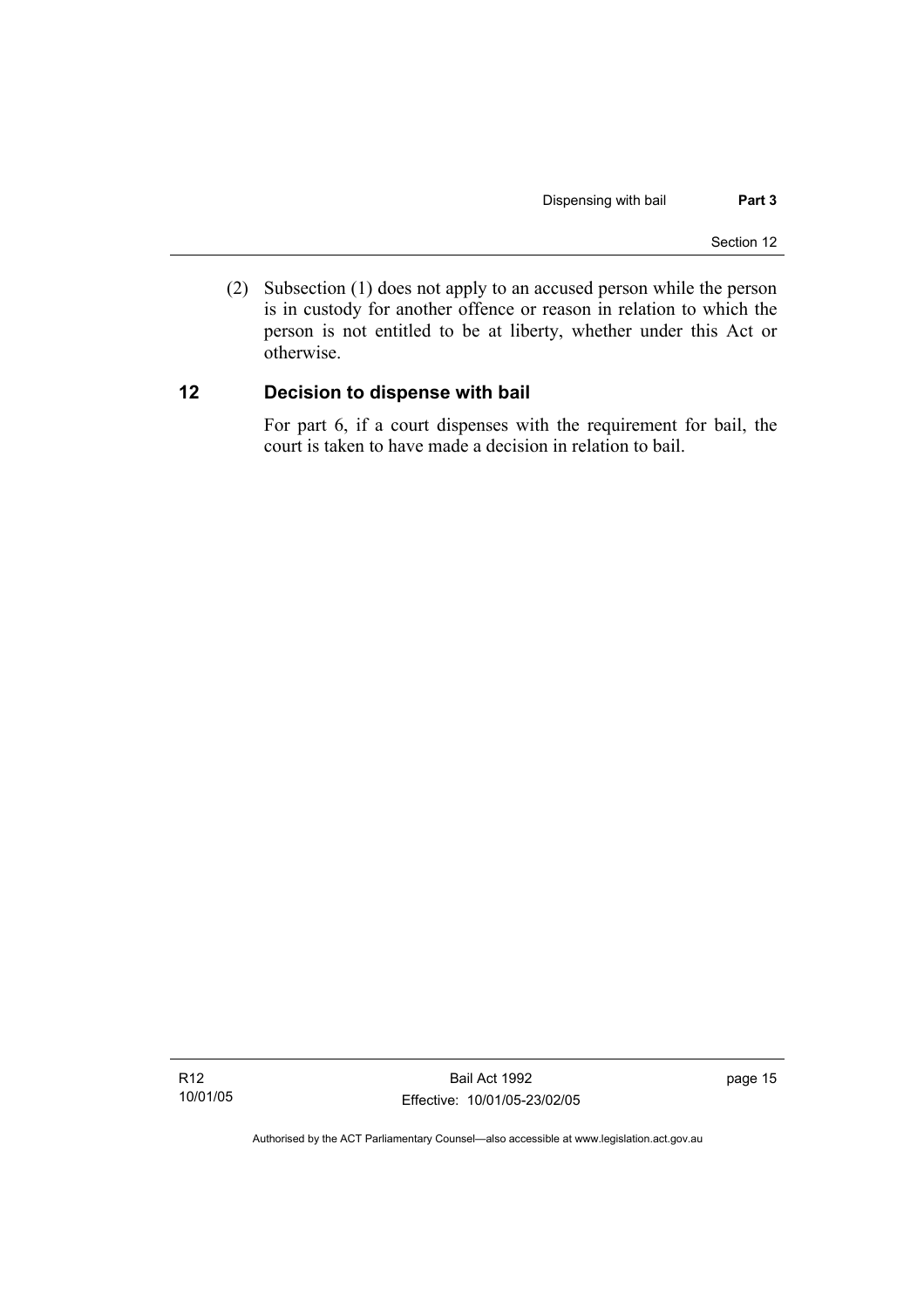#### **Part 4** Grant of bail

Section 13

# **Part 4 Grant of bail**

### **13 Deciding bail after charge laid**

- $(1)$  If—
	- (a) a person who has been taken into custody by a police officer is charged with an offence but is not to be brought before a court forthwith after being so charged; or
	- (b) it is not practicable to bring before a court forthwith a person arrested under a warrant (being a warrant which does not expressly preclude the granting of bail) issued under the *Magistrates Court Act 1930*, section 42 (1) in relation to an offence punishable by a fine or by imprisonment for a period not exceeding 2 years;

the police officer who charges or arrests the person—

- (c) shall inform the person, or cause the person to be informed, that the person may—
	- (i) apply for bail; and
	- (ii) communicate with a lawyer of his or her choice in relation to the making of an application for bail; and
	- (iii) if the person cannot speak or understand the English language—have recourse to the services of a competent interpreter; and
	- (iv) communicate with any other person of his or her choice, being a person who may reasonably be expected to assist him or her in relation to the provision of bail; and

and, if the person asks for facilities to do so, shall provide the person with reasonable facilities to enable the person to

R12 10/01/05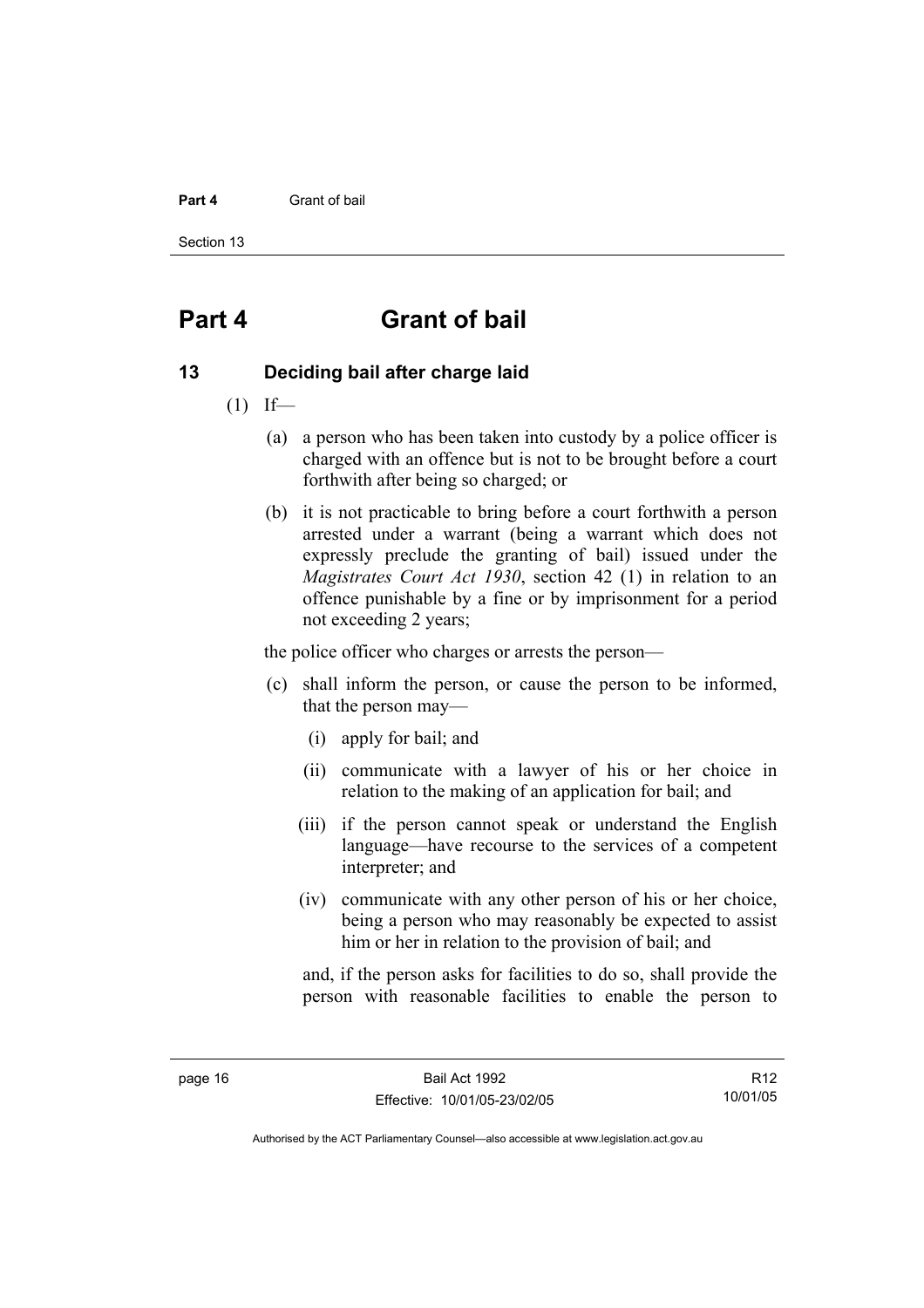communicate with a lawyer, such an interpreter or such other person; and

- (d) shall inform the person, or cause the person to be informed of—
	- (i) the applicable bail criteria; and
	- (ii) the conditions subject to which the person may be released on bail; and
- (e) if the person applies for bail—
	- (i) if the police officer is authorised to grant bail to the person—shall consider whether the person should be granted bail; or
	- (ii) in any other case—shall bring the person before an authorised officer.
- (2) If a person is brought before an authorised officer under subsection (1) (e) (ii), the authorised officer shall consider whether the person should be granted bail.
- (3) If, before subsection (1) has been fully complied with in relation to an accused person, an authorised officer is satisfied that it is appropriate to release the person on bail subject only to the person giving an undertaking to appear, the authorised officer may so release the person.
- (4) A police officer who charges or arrests a person may refrain from complying with subsection  $(1)$   $(c)$   $(ii)$ ,  $(iii)$  or  $(iv)$  if the police officer believes on reasonable grounds that it is necessary to do so to prevent—
	- (a) the escape of an accomplice of the accused person; or
	- (b) the loss, destruction or falsification of evidence relating to the offence.

page 17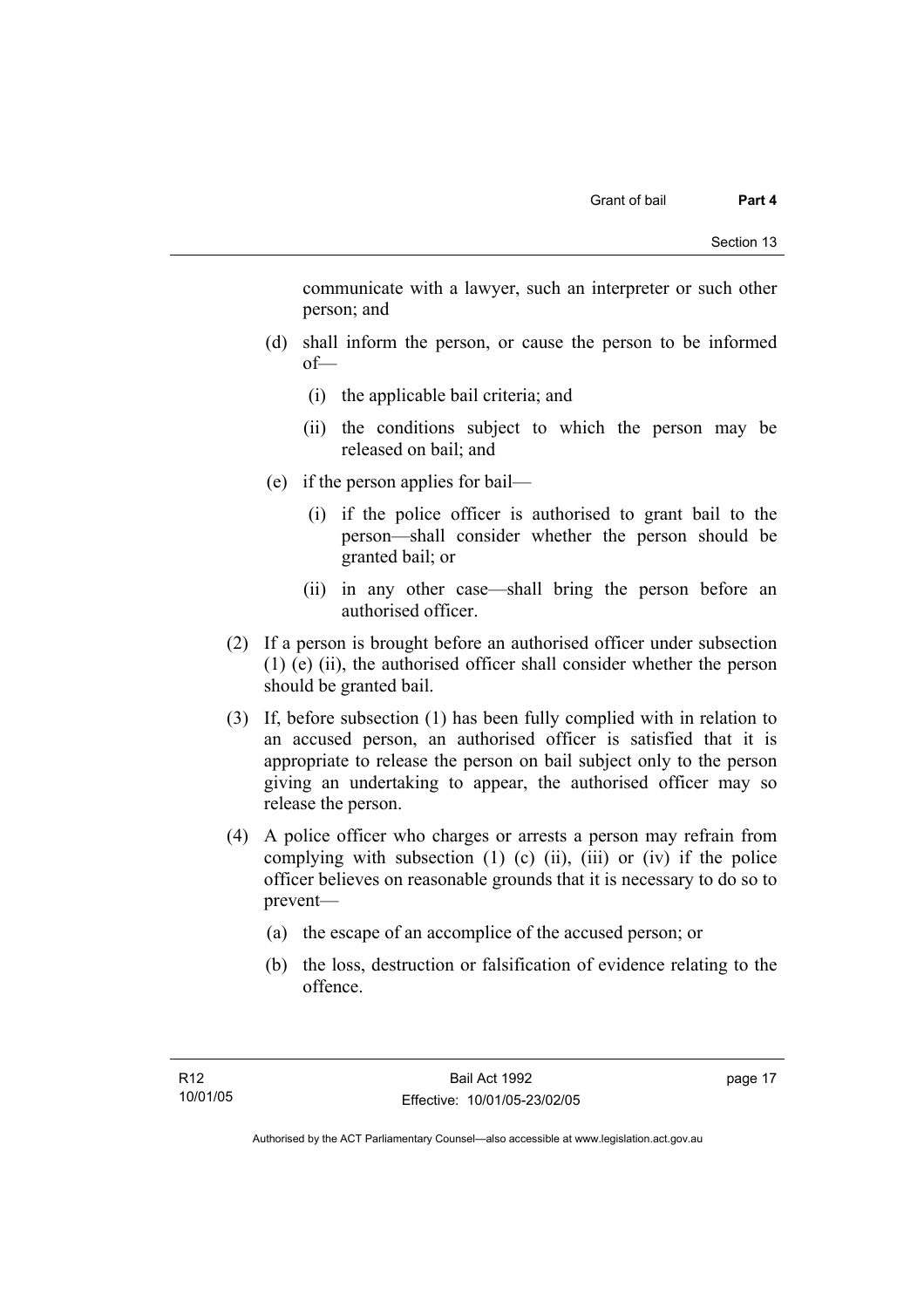#### **Part 4** Grant of bail

Section 14

 (5) If a police officer who charges` or arrests a person refrains from complying with subsection  $(1)$   $(c)$   $(ii)$ ,  $(iii)$  or  $(iv)$  for a reason specified in subsection (4), the police officer shall record, or cause to be recorded, his or her reasons for not so complying.

### **14 Grant of bail by authorised officers**

- (1) Subject to subsection (2), an authorised officer may grant bail in accordance with this Act to an accused person who is present at a police station.
- (2) An authorised officer must not grant bail to a person accused of an offence if—
	- (a) a decision about bail in relation to the offence has been made by a court; or
	- (b) the offence is a domestic violence offence of murder.
	- *Note* A reference to an offence against a Territory law includes a reference to a related ancillary offence, eg attempt (see Legislation Act, s 189).

# **15 Deciding of questions of bail by authorised officers**

- (1) An authorised officer who is required to consider whether to grant bail to an accused person shall as soon as reasonably practicable—
	- (a) give—
		- (i) the accused person or a lawyer representing the accused person; and
		- (ii) any police officer involved in the investigation of the offence with which the accused person is charged;

an opportunity to make submissions to the authorised officer about the conditions to which any grant of bail to the accused person should be made subject; and

 (b) having regard to those submissions, to the applicable bail criteria and to any other available information that the

R12 10/01/05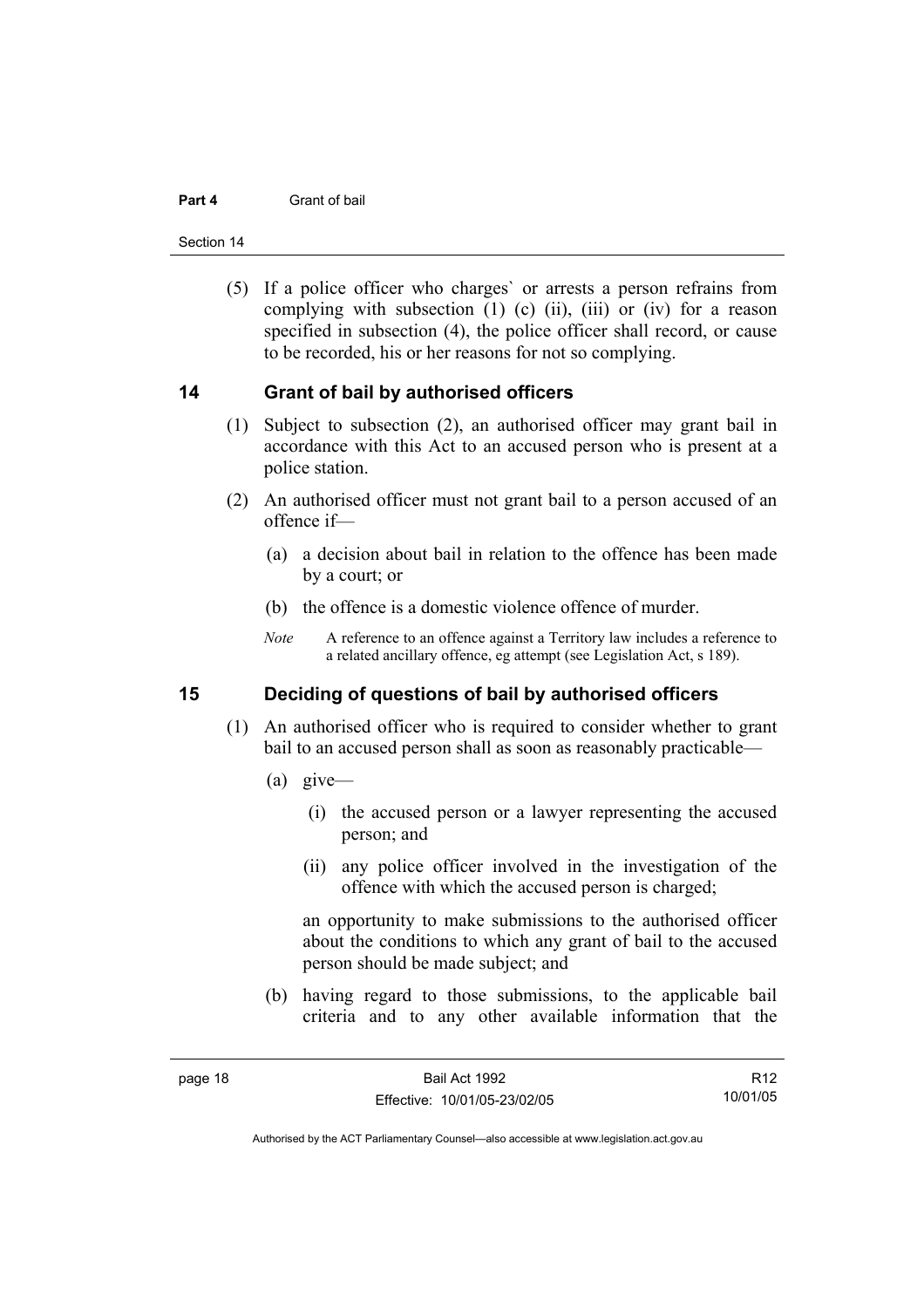authorised officer considers relevant and reliable, decide whether the person should be granted bail.

- (2) If the authorised officer is satisfied, having regard to the applicable bail criteria, that—
	- (a) it is appropriate to release the person on the person giving an undertaking to appear; and
	- (b) it is not necessary to impose a bail condition;

the authorised officer shall release the person on the person giving that undertaking.

- (3) If the authorised officer is satisfied, having regard to the applicable bail criteria, that it is not appropriate to grant bail to the accused person without imposing a condition, the authorised officer shall, having regard to—
	- (a) the conditions that may be imposed in granting bail to a person; and
	- (b) the extent to which the imposition of 1 or more bail conditions would be appropriate having regard to the matters mentioned in whichever of section 9F (2), section 22 or section 23 applies to the making of a decision regarding the granting of bail to the accused person;

decide whether to grant bail to the accused person.

# **16 Notification of decision of authorised officer**

- (1) If an authorised officer decides—
	- (a) to refuse to grant bail to an accused person; or
	- (b) to grant bail to an accused person subject to 1 or more bail conditions;

the authorised officer shall inform the accused person—

(c) of his or her decision; and

| R12      | Bail Act 1992                | page 19 |
|----------|------------------------------|---------|
| 10/01/05 | Effective: 10/01/05-23/02/05 |         |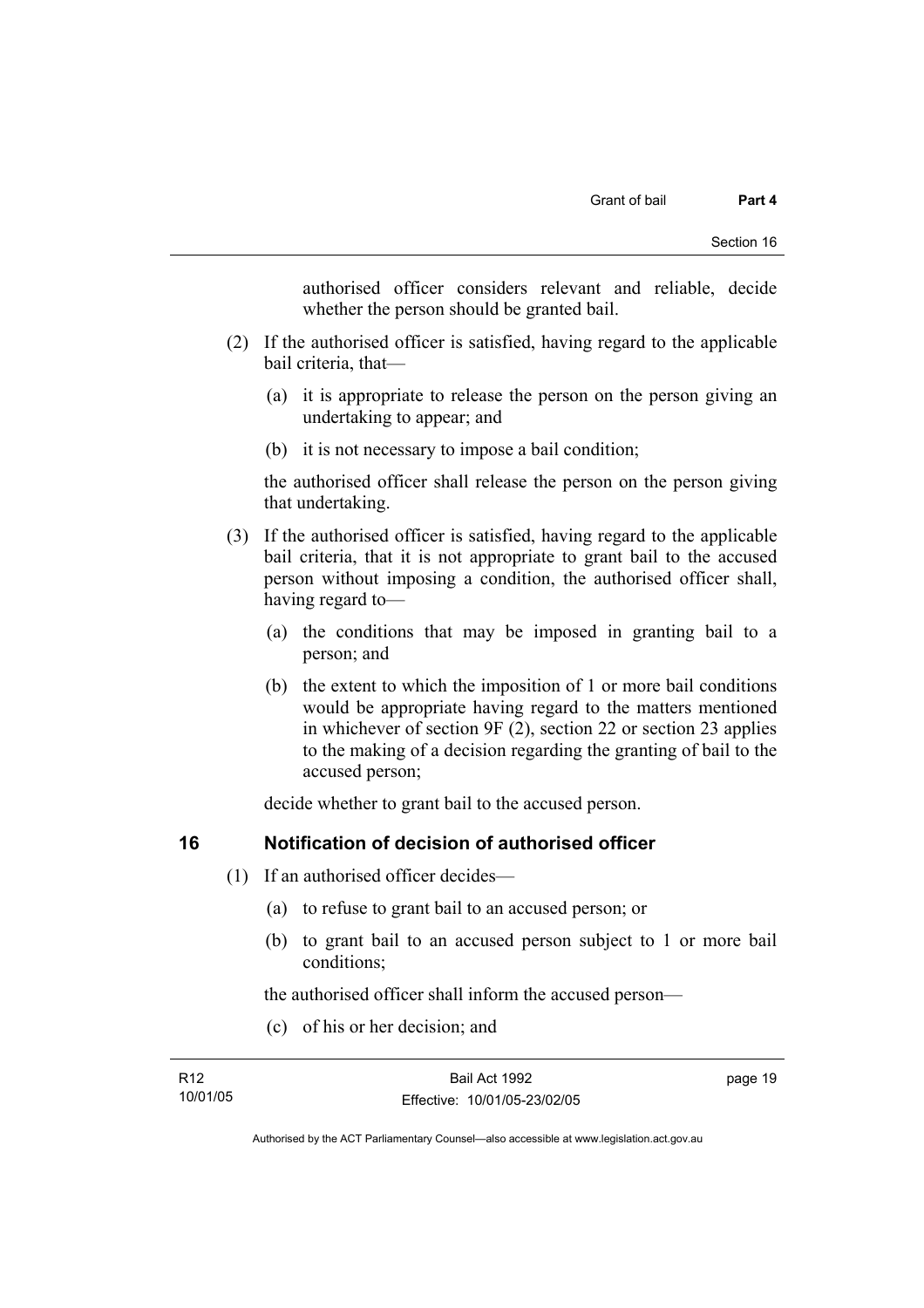#### **Part 4** Grant of bail

- (d) the right of the accused person to request a review of the decision under section 38; and
- (e) if bail is refused—that the person is entitled to communicate with a lawyer; and
- (f) if the person would be granted bail subject to 1 or more bail conditions and that bail condition, or those bail conditions, are such that the person is unable or unwilling to comply, or to arrange for compliance, with them—that the person is entitled to communicate with a lawyer.
- (2) An authorised officer shall, on being requested to do so by an accused person in relation to whom the authorised officer has made a decision of the kind referred to in subsection (1) (a) or (b), provide the person with reasonable facilities to communicate with a lawyer.
- (3) An authorised officer who refuses to grant bail to an accused person may refrain from complying with subsection (1) (e) or (f) and subsection (2) if the authorised officer believes on reasonable grounds that it is necessary to do so to prevent—
	- (a) the escape of an accomplice of the accused person; or
	- (b) the loss, destruction or falsification of evidence relating to the offence.
- (4) If an authorised officer refrains from complying with subsection (1) (e) or (f) and subsection (2) for a reason mentioned in subsection (3), the authorised officer shall record, or cause to be recorded, his or her reasons for not complying.
- (5) If an authorised officer decides to grant bail to an accused person in relation to a domestic violence offence, the officer must take reasonable steps to tell each protected person, as soon as practicable, about the decision and, if the accused person is granted bail subject to a bail condition, about the condition.

R12 10/01/05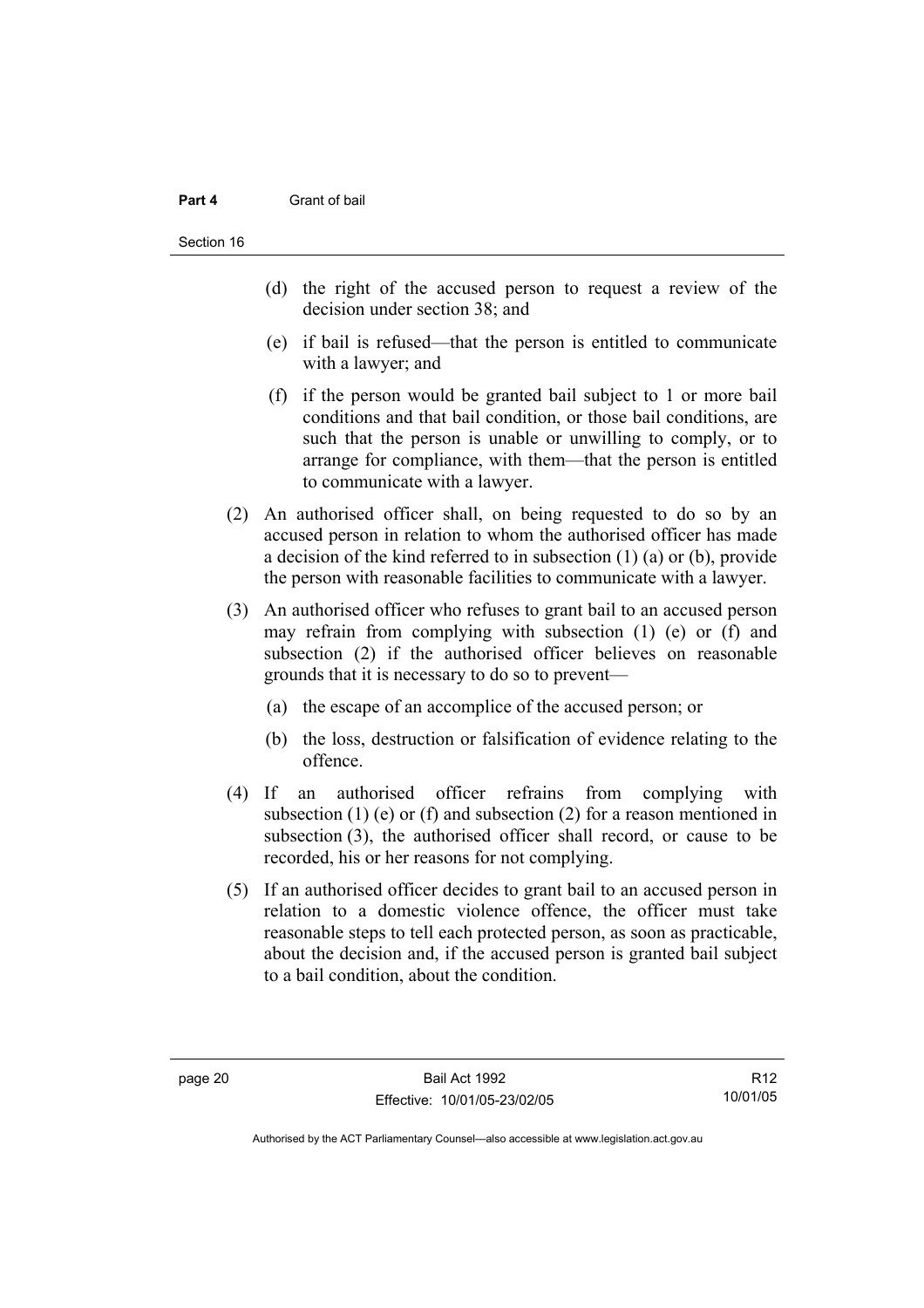- (6) If an authorised officer decides not to grant bail to an accused person in relation to a domestic violence offence, the officer must tell each protected person about the decision.
- (7) For this section:

# *protected person* means—

- (a) if the person against whom the alleged behaviour constituting the domestic violence offence was directed is a child—the person with care and control of the child; and
- (b) if anyone else is a person whom the alleged behaviour constituting the domestic violence offence was directed—that person.

# **17 Charged persons in custody to be brought before court**

An accused person who—

- (a) has been taken into custody and charged with an offence; and
- (b) is refused bail by an authorised officer or is not released on bail granted by an authorised officer;

shall be brought before a court as soon as practicable after the person has been taken into custody and, in any case, within 48 hours after having been taken into custody.

# **18 Facilities to be provided to accused persons**

- (1) If an accused person in police custody is to be brought, for the first time in relation to the offence, before a court more than 4 hours after the person came into custody—
	- (a) the police officer for the time being in charge of the police station where the person is in custody; or
	- (b) if the person is not in custody at a police station—the police officer who has custody of the person;

page 21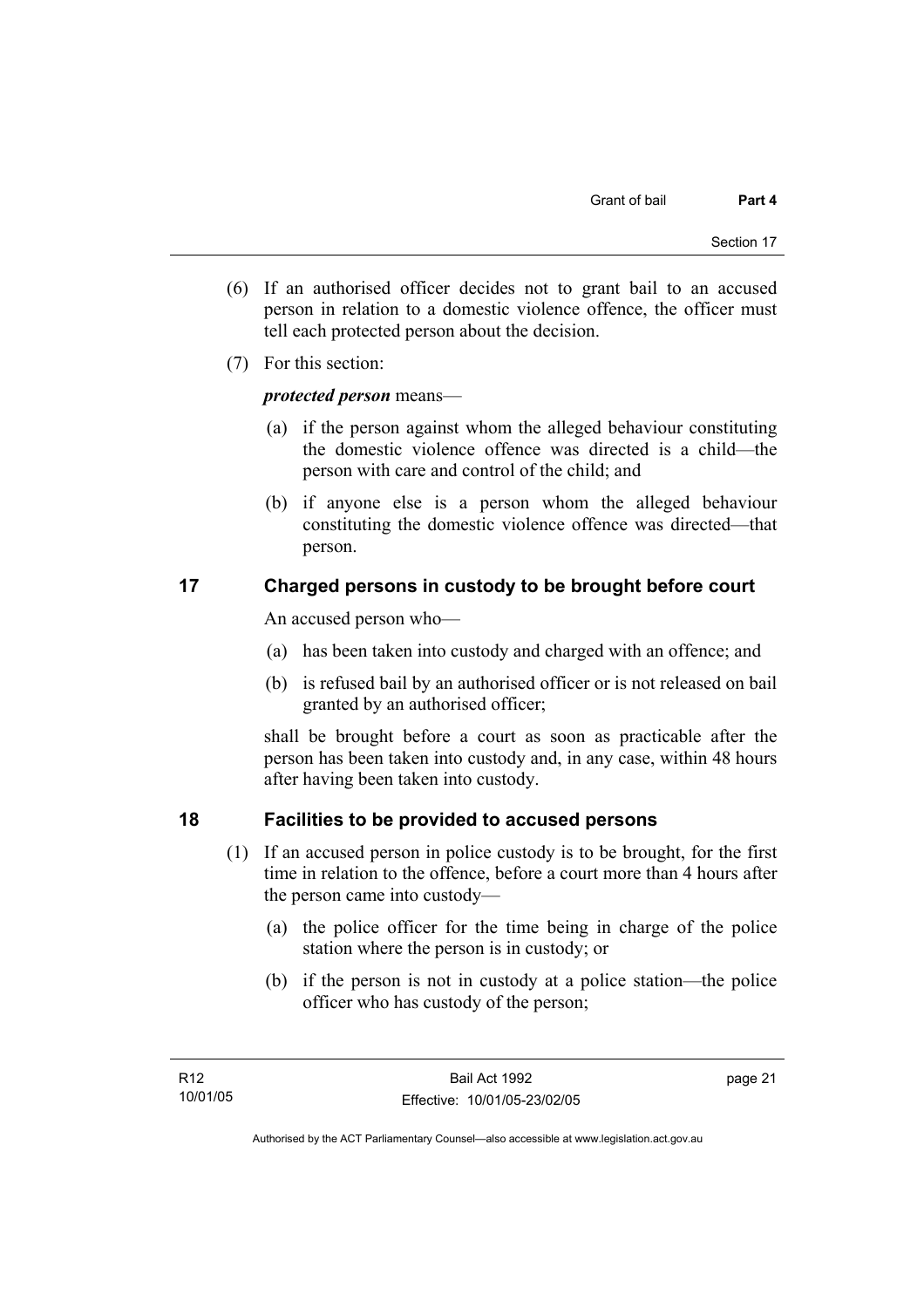#### **Part 4** Grant of bail

#### Section 19

shall, if it is reasonably practicable to do so, cause the person to be provided with, and allowed to use—

- (c) facilities to enable the accused person to wash, shower or bathe and (if appropriate) to shave; and
- (d) facilities to enable the accused person to change his or her clothing.
- (2) Nothing in subsection (1) requires a police officer, the Territory or the Commonwealth to provide clothing for the accused person unless the clothing is brought to the police station or other place where the accused person is in custody by a member of the accused person's family or some other person.

# **19 General provisions relating to court bail**

- (1) Subject to section 20, a court may—
	- (a) grant bail to an accused person who is being held in custody in relation to the offence with which the person has been charged; or
	- (b) enlarge, vary or revoke bail granted to an accused person.
- (2) There is no limit to the number of applications in relation to bail that may be made to a court by a person accused of an offence.
- (3) All applications to a court in relation to bail shall be dealt with as soon as is reasonably practicable.
- (4) Notwithstanding the provisions of subsections (2) and (3), a court may refuse to entertain an application in relation to bail if it is satisfied that the application is frivolous or vexatious.
- (5) If a court has made a decision in relation to an application for bail by an accused person, a court may only consider a further application for bail by the accused person if—

R12 10/01/05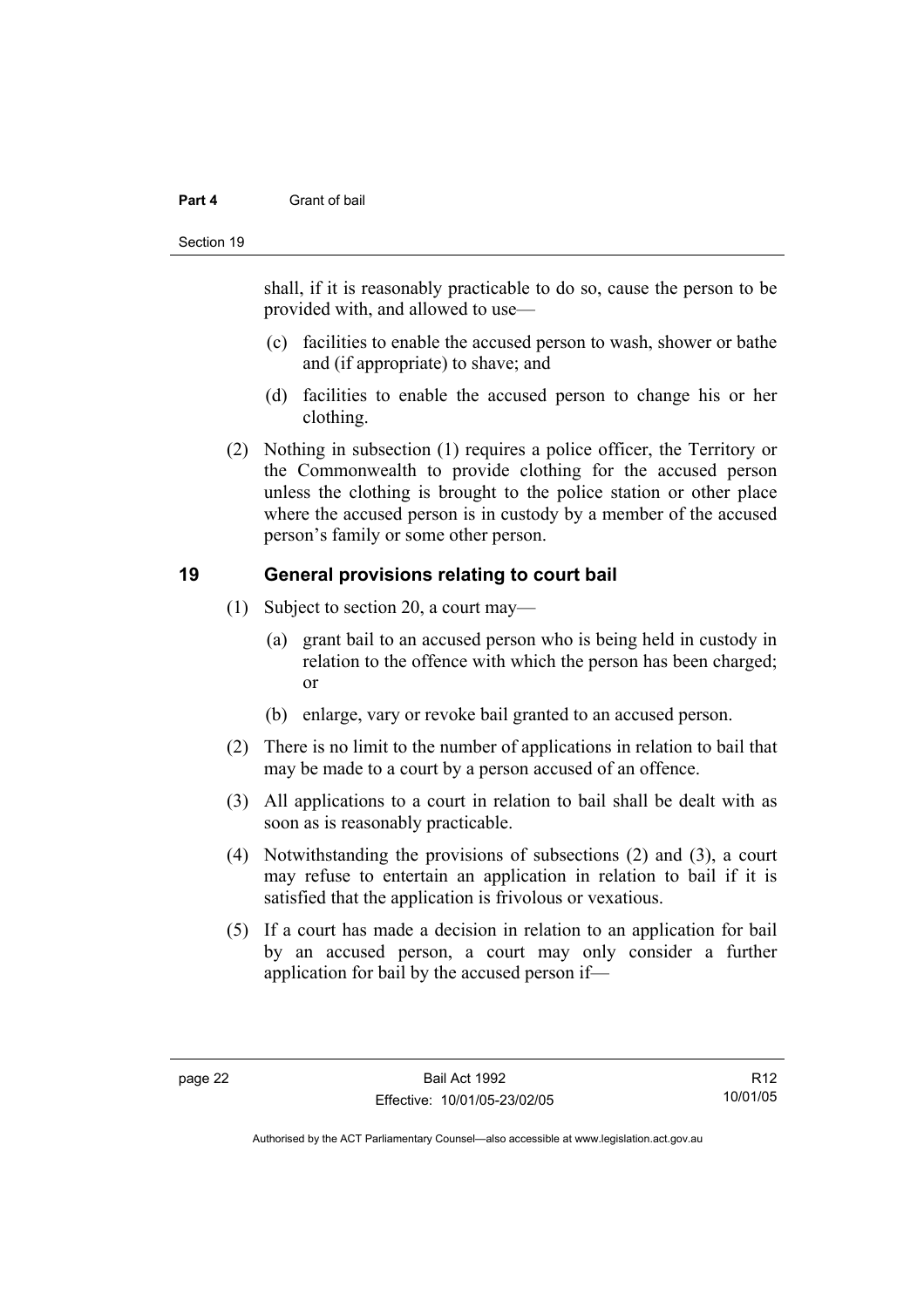- (a) the accused person was not represented by a lawyer at the hearing of his or her first application to a court for bail in relation to the offence with which the person is charged; or
- (b) the accused person can show—
	- (i) that since the most recent application to a court for bail there has been a significant change in circumstances relevant to the granting of bail; or
	- (ii) that there is fresh evidence or information of material significance to the granting of bail to the person that was unavailable on the most recent application to a court for bail.
- (6) In deciding whether to grant bail to an accused person, a court may have regard to any information it considers relevant and reliable.

# **20 Limitations on power of magistrate**

- (1) A magistrate must not grant bail to a person under section 19 in relation to an offence if the person has appeared before the Supreme Court—
	- (a) after the person's committal for trial or sentence for the offence; or
	- (b) on appeal against a conviction, order or sentence imposed on the person for the offence.
- (2) A magistrate must not enlarge, vary or revoke bail granted to an accused person following the person's committal for trial.

# **21 Bail in relation to several offences**

If an accused person has been charged with 2 or more offences for which bail may be granted and is being held in custody in relation to those offences—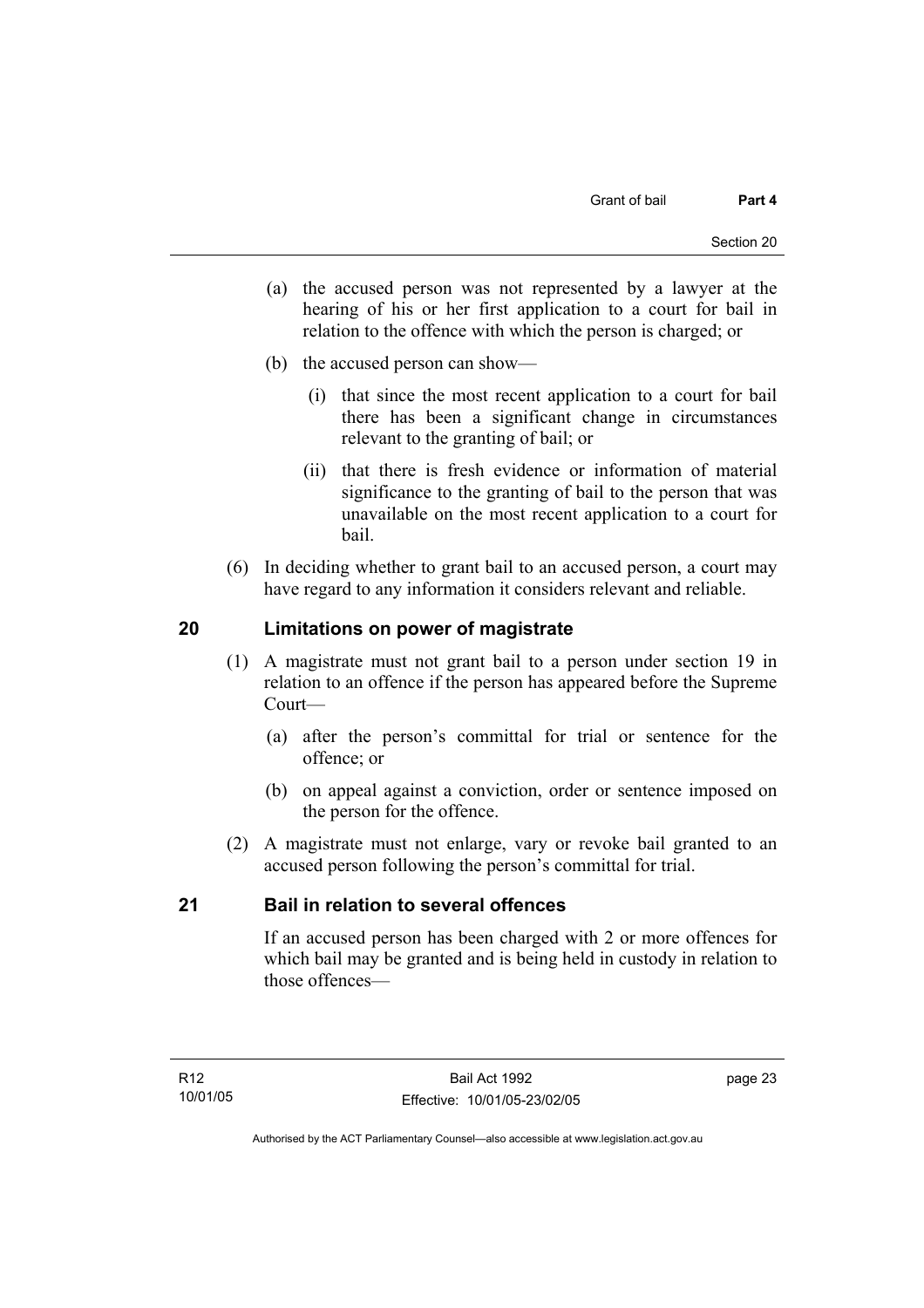#### **Part 4** Grant of bail

#### Section 22

- (a) a court or an authorised officer shall, in considering whether to grant bail to the accused person, have regard to all the offences with which the person stands charged; and
- (b) if the court or authorised officer decides that the accused person should be granted bail—
	- (i) the accused person shall be granted bail in relation to all the offences with which the person has been charged for which bail may be granted; and
	- (ii) the accused person need give only 1 undertaking to appear in relation to all the offences with which the person has been charged for which bail may be granted; and
	- (iii) if the accused person is granted bail subject to conditions—the conditions shall apply in relation to each offence with which the accused person is charged for which bail may be granted.

# **22 Criteria for granting bail to adults**

- (1) In making a decision about the grant of bail to an adult in relation to an offence, a court or authorised officer must consider—
	- (a) the likelihood of the person appearing in court in relation to the offence; and
	- (b) the likelihood of the person, while released on bail—
		- (i) committing an offence; or
		- (ii) harassing or endangering the safety or welfare of anyone; or
		- (iii) interfering with evidence, intimidating a witness, or otherwise obstructing the course of justice, in relation to the person or anyone else; and

R12 10/01/05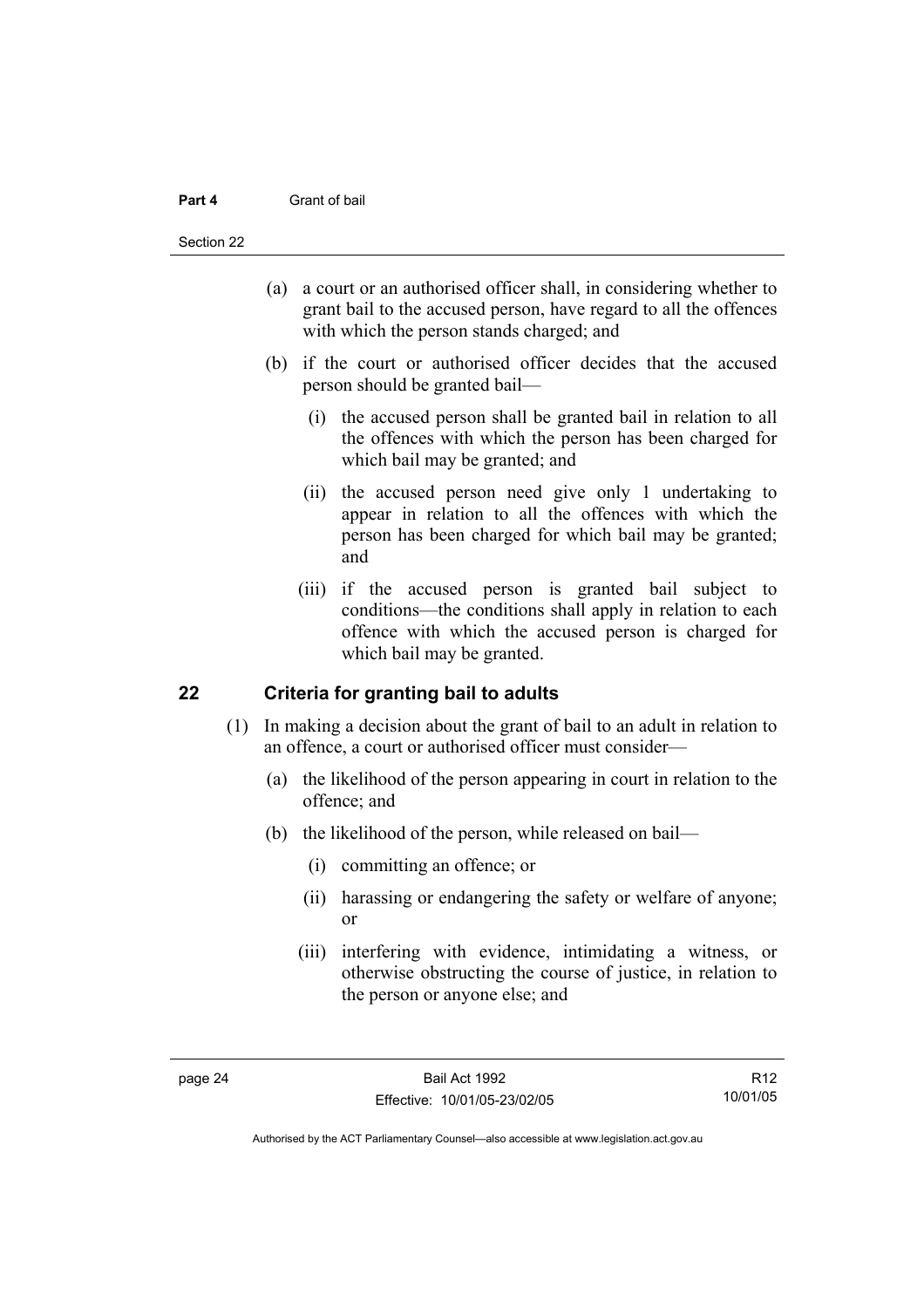(c) the interests of the person.

#### **Examples for par (c)**

- 1 the need of the person for physical protection
- 2 the period that the person may be held in custody if bail is refused and the conditions under which the person would be held
- *Note* An example is part of the Act, is not exhaustive and may extend, but does not limit, the meaning of the provision in which it appears (see Legislation Act, s 126 and s 132).
- (2) Also, if the person is convicted of an indictable offence, or the elements of an indictable offence are proven in relation to the person, but the person has not been sentenced, a court must consider the likelihood of the person being given a sentence of imprisonment.
- (3) In considering the matters mentioned in subsection (1) or (2), the court or authorised officer may have regard to any relevant matter, including—
	- (a) the nature and seriousness of the offence; or
	- (b) the person's character, background and community ties; or
	- (c) the likely effect of a refusal of bail on the person's family or dependants; or
	- (d) any previous grants of bail to the person; or
	- (e) the strength of the evidence against the person.

#### **Example**

In considering under subsection (1) the likelihood of the person appearing in court in relation to the offence, the court or authorised officer may have regard to whether the person failed to comply with a bail condition previously.

 (4) The reference in subsection (1) (b) (i) to an *offence* includes a reference to an offence against a law of the Commonwealth, a State or another Territory (including an external Territory).

page 25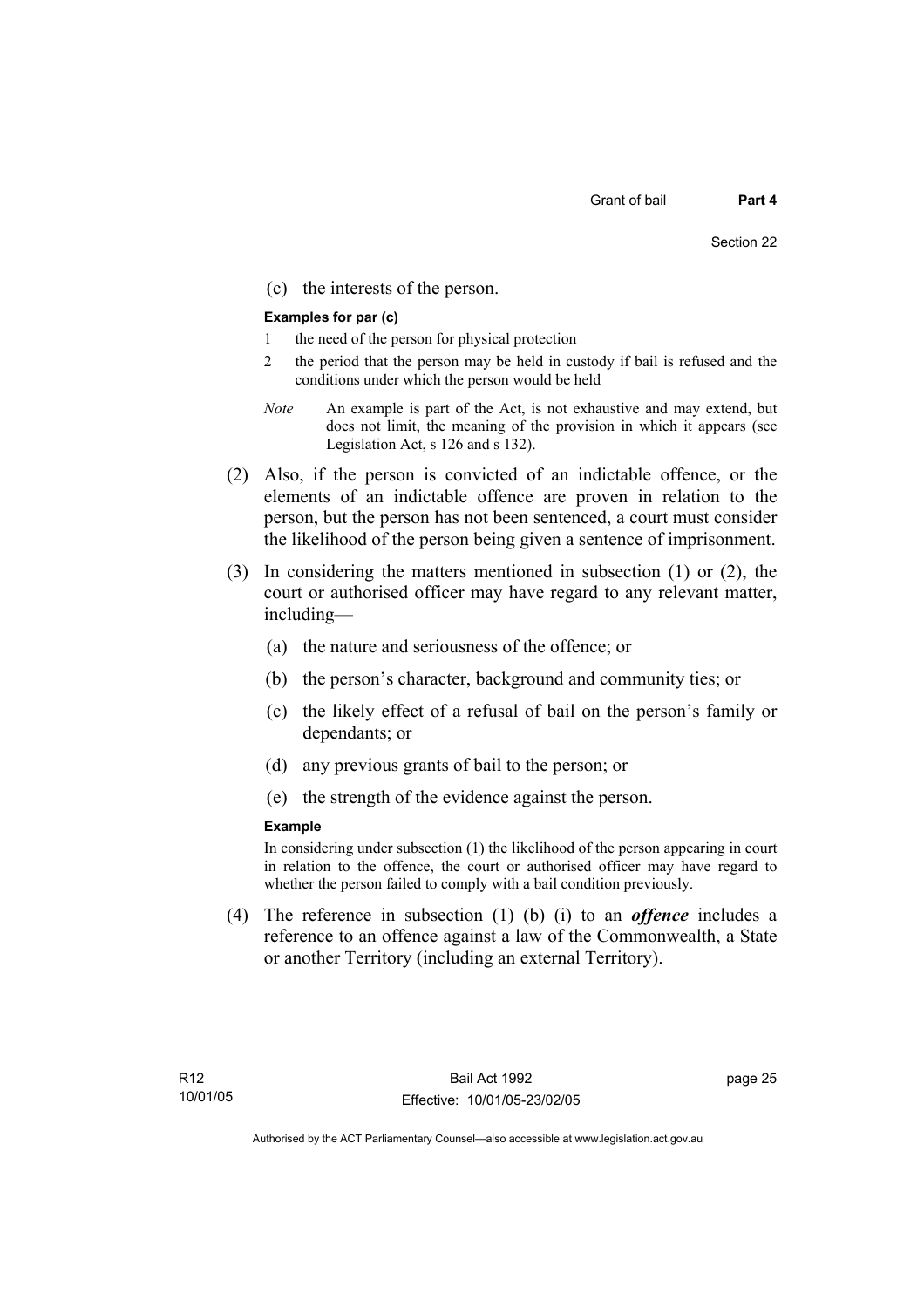#### **Part 4** Grant of bail

Section 23

# **23 Criteria for granting bail to children**

- (1) In making a decision about the grant of bail to a child in relation to an offence, a court or authorised officer must consider—
	- (a) the matters mentioned in section 22 (1) (a) and (b), (2) and (3); and
	- (b) the principles in the *Children and Young People Act 1999*, section 68; and
	- (c) if the decision is being made by a court and a report has been given to the court under the *Children and Young People Act 1999*, section 73 (Powers of court in relation to reports) in relation to the child—the report.
- (2) In addition, the court or authorised officer must consider, as a primary consideration, the best interests of the child.

# **23A Victim's concern about need for protection**

- (1) If a court is making a decision about the grant of bail to an accused person—
	- (a) the prosecutor must tell the court about any concern of which the prosecutor is aware expressed by a victim about the need for protection from violence or harassment by the accused person; and
	- (b) the court must receive any submission in relation to the concern and consider it in the context of the matter mentioned in section 22 (1) (b).
- (2) If an authorised officer who is making a decision about the grant of bail to an accused person is aware that a victim has expressed concern about the need for protection from violence or harassment by the accused person, the authorised officer must consider that concern in the context of the matters mentioned in section 9F (Domestic violence offence—bail by authorised officer) and section 22 (1) (b).

R12 10/01/05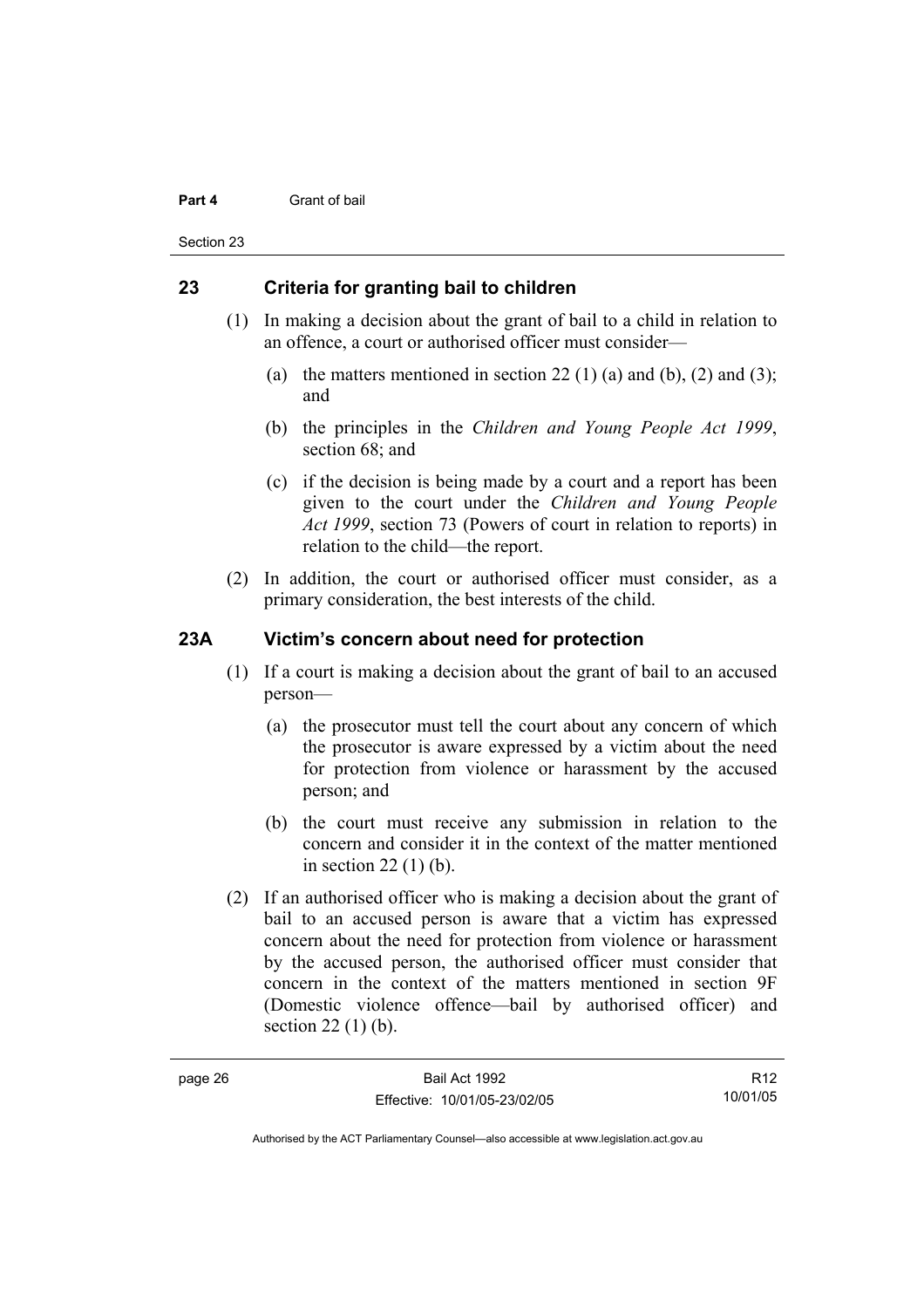# **Part 5 Bail conditions and undertakings to appear**

### **24 Conditions of bail**

A court or an authorised officer may grant bail without imposing conditions or subject to bail conditions imposed—

- (a) for a court—by order; or
- (b) for an authorised officer—in writing.

### **25 Conditions on which bail may be granted to adults**

- (1) The following conditions may be imposed on a grant of bail to an adult:
	- (a) conditions about the person's conduct while released on bail;
	- (b) a condition that the person, an acceptable person or each of a number of acceptable people—
		- (i) pays to the Territory a stated amount if the person fails to appear in court in accordance with his or her undertaking; or
		- (ii) gives acceptable security for the payment to the Territory of a stated amount if the person fails to appear in court in accordance with his or her undertaking;
		- *Note* For acceptable people and acceptable security, see s 32 (Acceptable people and security for bail).
	- (c) a condition that the person, an acceptable person or each of a number of acceptable people—
		- (i) deposits a stated amount with a court or authorised officer; and

page 27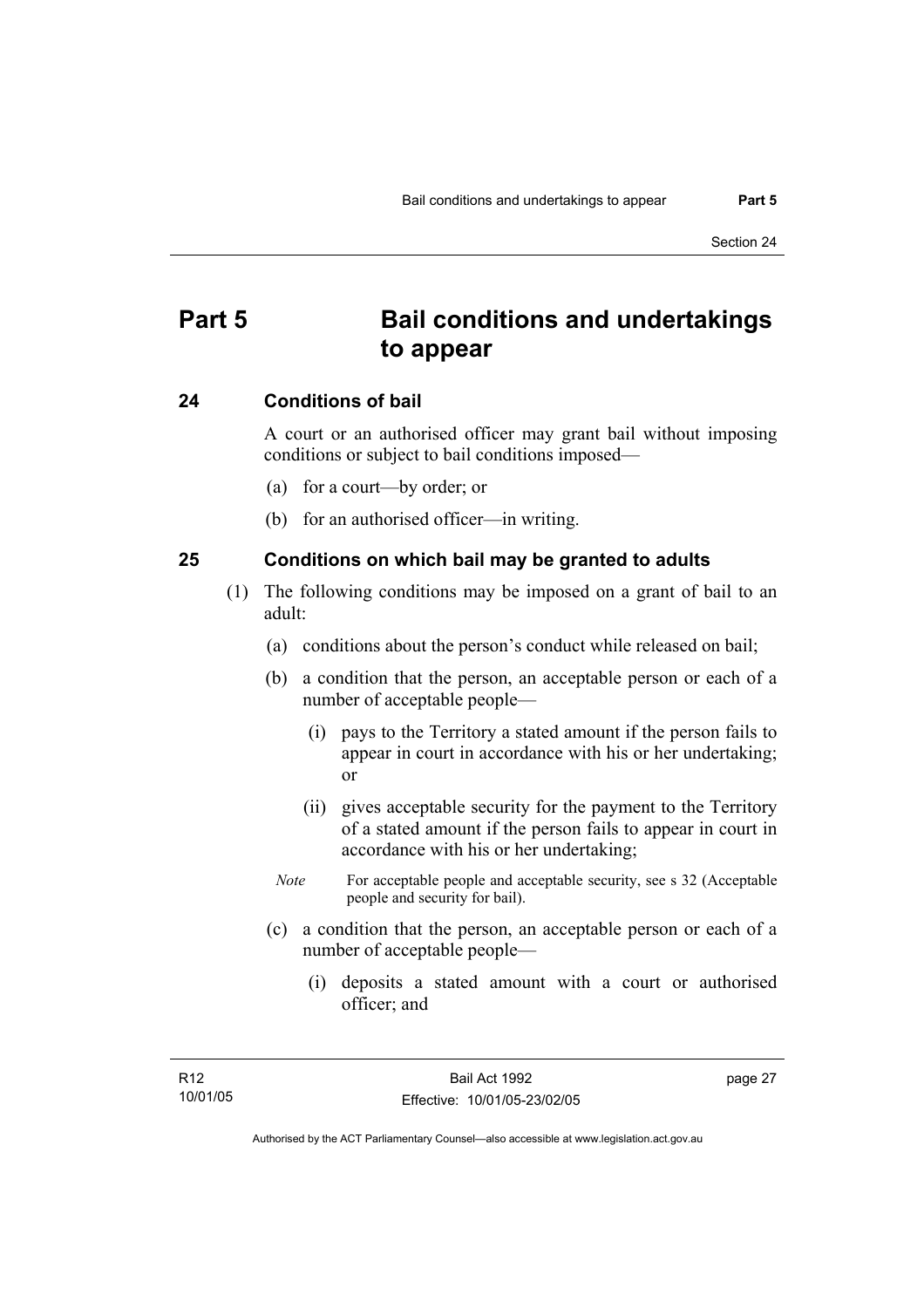- (ii) forfeits the amount if the person fails to appear in court in accordance with his or her undertaking.
- (2) With the consent of a person who makes a deposit or gives security under subsection  $(1)$  (b)  $(ii)$  or  $(c)$ , it may be a condition of bail that the deposit or security continues to apply if bail is continued.
- (3) It must not be a condition of bail that a person gives consent under subsection (2).
- (4) Without limiting subsection (1) (a), the requirements that an accused person may be required to observe relating to his or her conduct while released on bail include—
	- (a) a requirement that the accused person report periodically, or at specified times, at a stated place; and
	- (b) a requirement that the accused person reside at a stated place; and
	- (c) a requirement that the person undergo psychiatric treatment or other medical treatment; and
	- (d) a requirement that the accused person participate in a program of personal development, training or rehabilitation; and
	- (e) a requirement that the person—
		- (i) accept supervision by the director of corrective services; and
		- (ii) comply with any reasonable direction of the director; and

#### **Examples of directions**

- 1 a direction to attend a program
- 2 a direction to comply with a mental health assessment or treatment order made by the mental health tribunal
- 3 a direction to attend drug or alcohol counselling
- *Note* An example is part of the Act, is not exhaustive and may extend, but does not limit, the meaning of the provision in which it appears (see Legislation Act, s 126 and s 132).

page 28 Bail Act 1992 Effective: 10/01/05-23/02/05

R12 10/01/05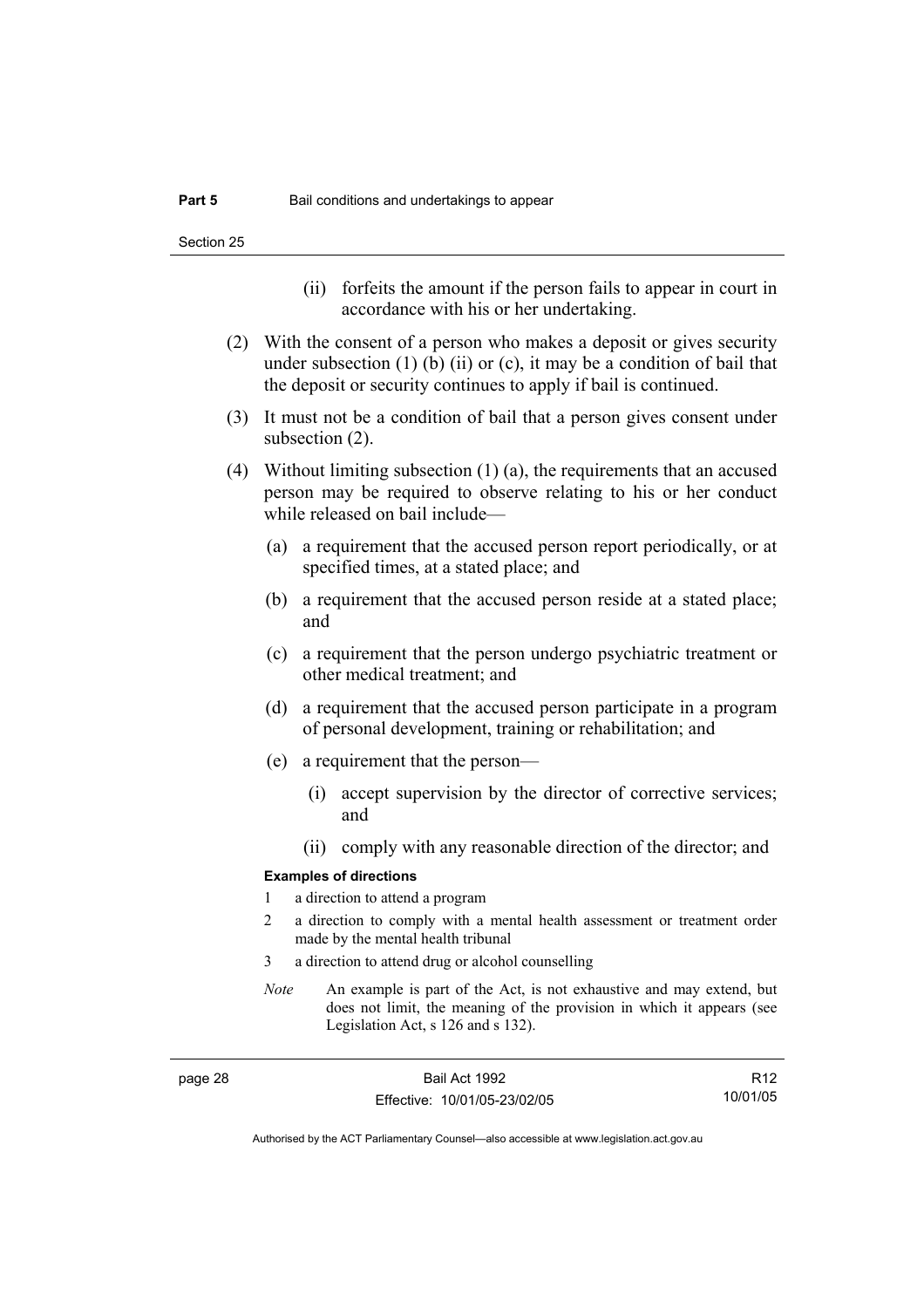- (f) for a person (the *accused person*) charged with a domestic violence offence—
	- (i) a requirement that the accused person not contact, harass, threaten or intimidate, or cause someone else to contact, harass, threaten or intimidate, a stated person; or
	- (ii) a requirement that the accused person not be on premises where a stated person lives or works; or
	- (iii) a requirement that the accused person not be on or near premises where a stated person is likely to be; or
	- (iv) a requirement that the accused person not be in a stated place; or
	- (v) a requirement that the accused person not be within a stated distance of a stated person; or
	- (vi) if the accused person lives with someone—a requirement that the accused person not enter or remain at the home if the accused person is under the influence of alcohol or another drug.
- (5) A court or an authorised officer shall, in considering conditions for the release on bail of an accused person who is an adult, consider the conditions for the release of that person in the sequence in which they appear in subsection (1).
- (6) A court or an authorised officer, in granting bail to an accused person who is an adult—
	- (a) shall not impose a condition mentioned in subsection (1) unless the court or authorised officer is of the opinion that the imposition of the condition is necessary to secure 1 or more of the following purposes:
		- (i) the attendance of the person before a court from time to time as required in relation to the offence in relation to which bail is being granted;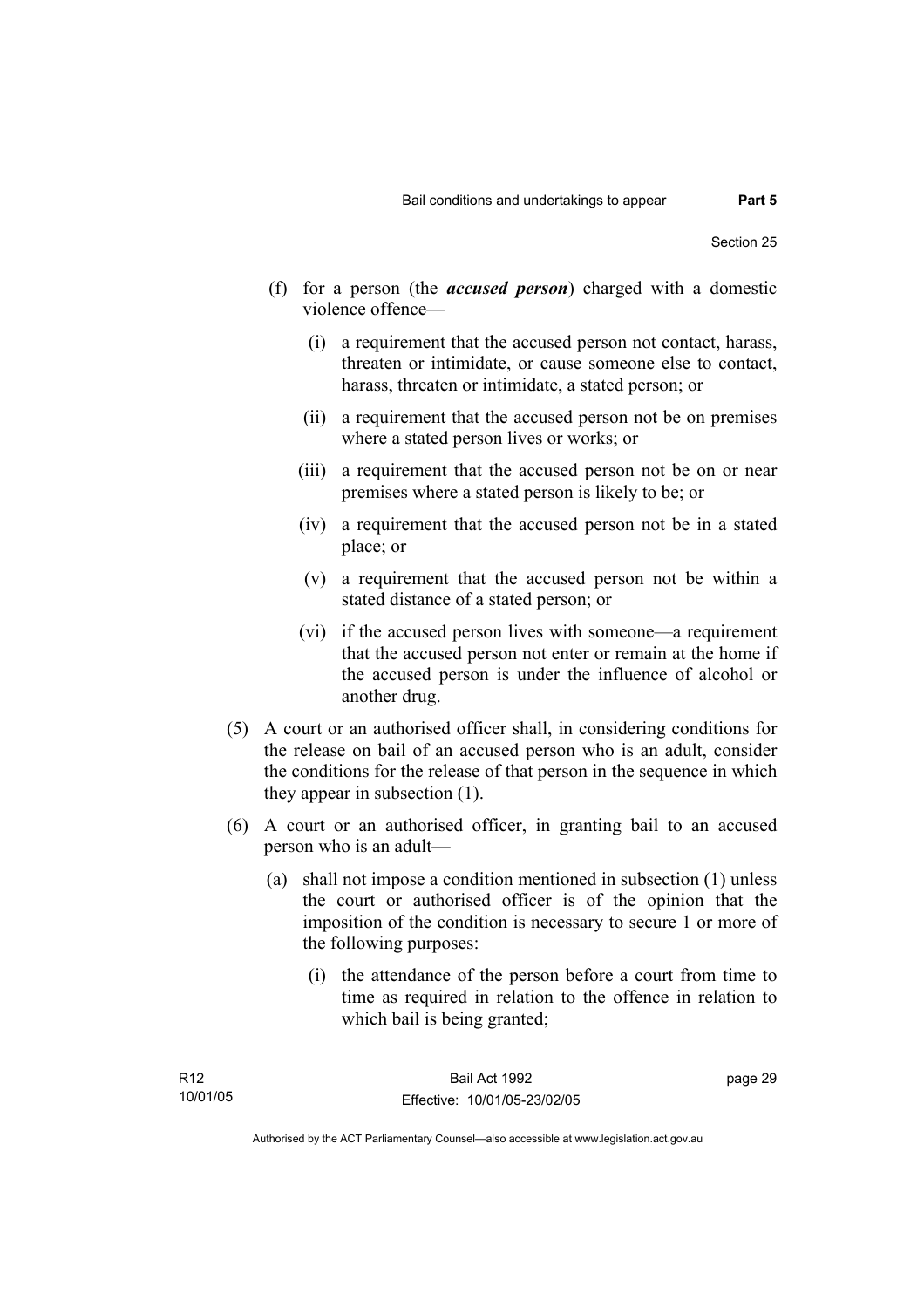- (ii) the protection from harm of the accused person or any other person;
- (iii) the prevention of the accused person from committing an offence while at liberty on bail;
- (iv) the prevention of the accused person from interfering with evidence, intimidating witnesses or otherwise obstructing the course of justice whether in relation to himself or herself or anyone else; and
- (b) shall not, except at the request of the accused person, impose a condition, or a combination of conditions, that impose obligations that are more onerous than necessary to secure the purposes referred to in paragraph (a) for which the condition or combination of conditions is imposed.
- (7) A court or an authorised officer, in granting bail to an accused person on a condition referred to in subsection (1) (b) or (c) shall not require the accused person to give an acceptable security for a stated sum, or to deposit a stated sum with the court or authorised officer, if the court or authorised officer has reasonable grounds for believing that the accused person does not have the means to provide such a security or make the deposit, as the case may be.
- (8) If a court or an authorised officer grants bail to an accused person on a condition mentioned in subsection (1) and the accused person satisfies the court or authorised officer that the person is unable to comply with that condition, the court or authorised officer shall—
	- (a) refuse bail; or
	- (b) grant the accused person bail subject to such other condition mentioned in subsection (1) as the authorised officer or the court believes the accused person will be able to comply with and will secure the purposes mentioned in subsection (6) (a).

R12 10/01/05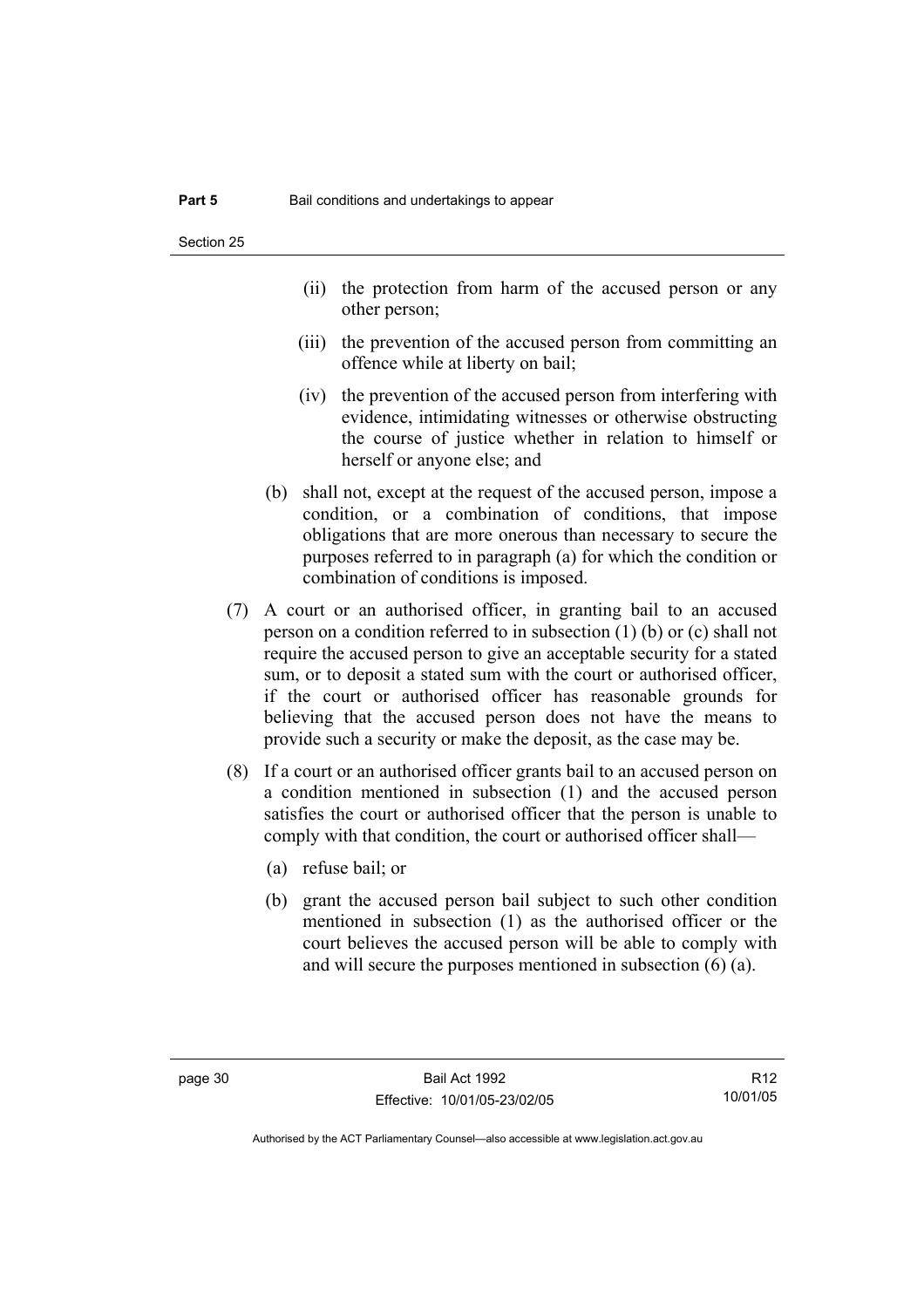(9) In this section:

*premises* includes—

- (a) any land; and
- (b) any structure, building, vehicle, vessel or place (whether built on or not); and
- (c) any part of such a structure, building, vehicle, vessel or place.

# **26 Conditions on which bail may be granted to children**

- (1) The following conditions may be imposed on the grant of bail to a child—
	- (a) the conditions mentioned in section 25 (1) (other than a requirement mentioned in section 25 (4) (e); and
	- (b) any other conditions that the court or authorised officer considers appropriate—
		- (i) having regard to the principles in the *Children and Young People Act 1999*, section 68; and
		- (ii) considering, as a primary consideration, the best interests of the child.
- (2) Without limiting section 25 (1), the requirements that a child may be required to comply with about his or her conduct while released on bail include a requirement that the child—
	- (a) accept supervision by the chief executive under the *Children and Young People Act 1999,* chapter 6 (Young offenders); and
	- (b) comply with any reasonable direction of the chief executive.

# **Examples of directions**

- 1 a direction to attend a program
- 2 a direction to comply with an order for assessment or a treatment order made by the mental health tribunal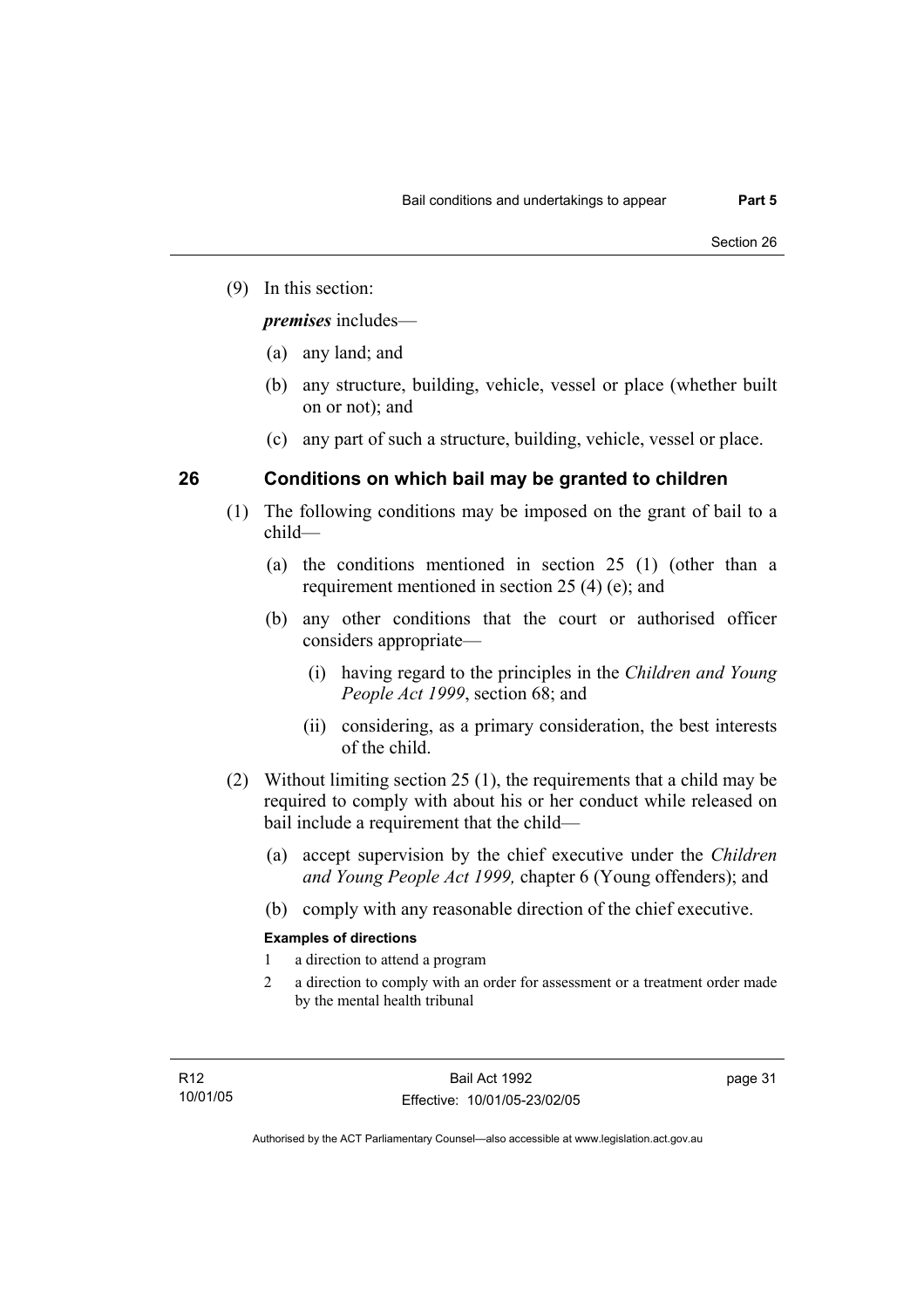- 3 a direction to attend drug or alcohol counselling.
- *Note* An example is part of the Act, is not exhaustive and may extend, but does not limit, the meaning of the provision in which it appears (see Legislation Act, s 126 and s 132).
- (3) A court or an authorised officer shall, in considering the release on bail of an accused person who is a child, consider the conditions for the release of the person that are mentioned in section 25 (1) in the sequence in which they are mentioned in that subsection.
- (4) A court or an authorised officer, in granting bail to an accused person who is a child—
	- (a) may not impose a condition referred to in section 25 (1) unless the court or the authorised officer is of the opinion that the imposition of the condition is—
		- (i) necessary to secure 1 or more of the purposes mentioned in section 25 (6) (a) (i), (ii), (iii) and (iv) (the *relevant purposes*); or
		- (ii) in accordance with the principles under the *Children and Young People Act 1999*, section 68 (the *relevant principles*); and
	- (b) may not, except at the request of the accused person, impose a condition, or a combination of conditions, that puts a greater obligation on the accused than is—
		- (i) necessary to secure the relevant purposes; or
		- (ii) in accordance with the relevant principles.
- (5) Section 25 (7) applies in relation to a grant of bail under this section.
- (6) If a court or an authorised officer grants bail to an accused person who is a child on a condition referred to in section 25 (1) and the accused person satisfies the court or authorised officer that the person is unable to comply with that condition, the court or authorised officer shall—

R12 10/01/05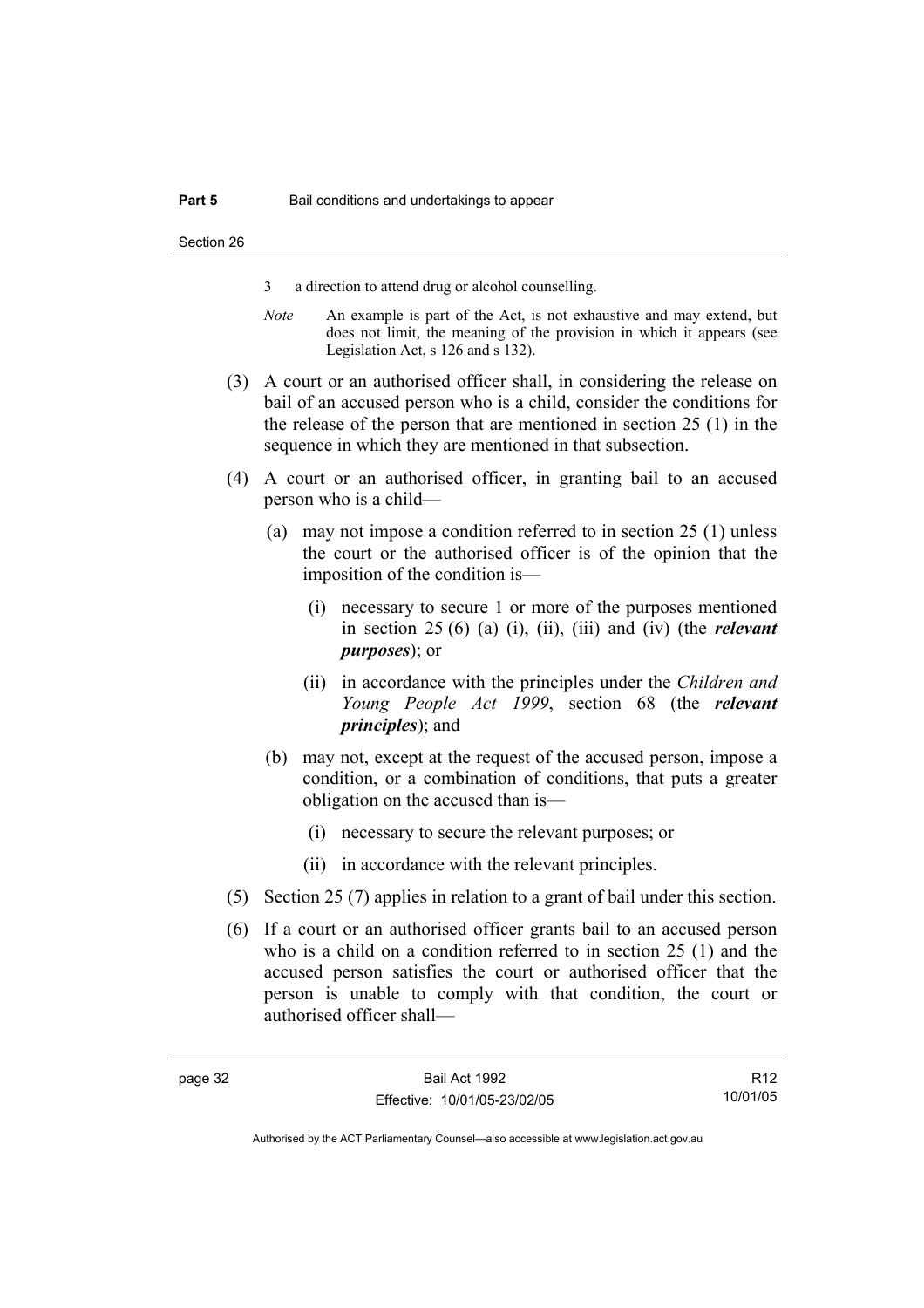- (a) refuse bail; or
- (b) grant the accused person bail subject to the other conditions referred to in subsection (1) that the court or authorised officer believes the accused person will be able to comply with and will secure the purposes mentioned in subsection (4) (a) (i) and (ii).

# **27 Recording of certain bail decisions**

- $(1)$  If—
	- (a) a judge or magistrate hears an application by an accused person for bail, or release from custody without bail; or
	- (b) an authorised officer is required to consider whether to grant bail to an accused person, or to release an accused person from custody without bail;

he or she shall record, or cause to be recorded, his or her reasons for the decision.

- (2) If a judge, a magistrate or an authorised officer decides to grant bail to an accused person subject to a condition mentioned in section 25 (1) otherwise than in accordance with a request of an accused person that bail be granted on that condition, or on conditions that include that condition, the judge, magistrate or authorised officer shall record, or cause to be recorded, his or her reasons for deciding—
	- (a) that the imposition of a condition mentioned in that subsection was necessary to secure the purposes of whichever of section 25 (6) (a) and section 26 (4) (a) applies to the accused person; and
	- (b) if the condition is a condition referred to in section 25 (1) (other than a condition mentioned in section  $25(1)(a)$ )—that the imposition of a condition under the earlier paragraph or paragraphs of that subsection would be unlikely to secure the

page 33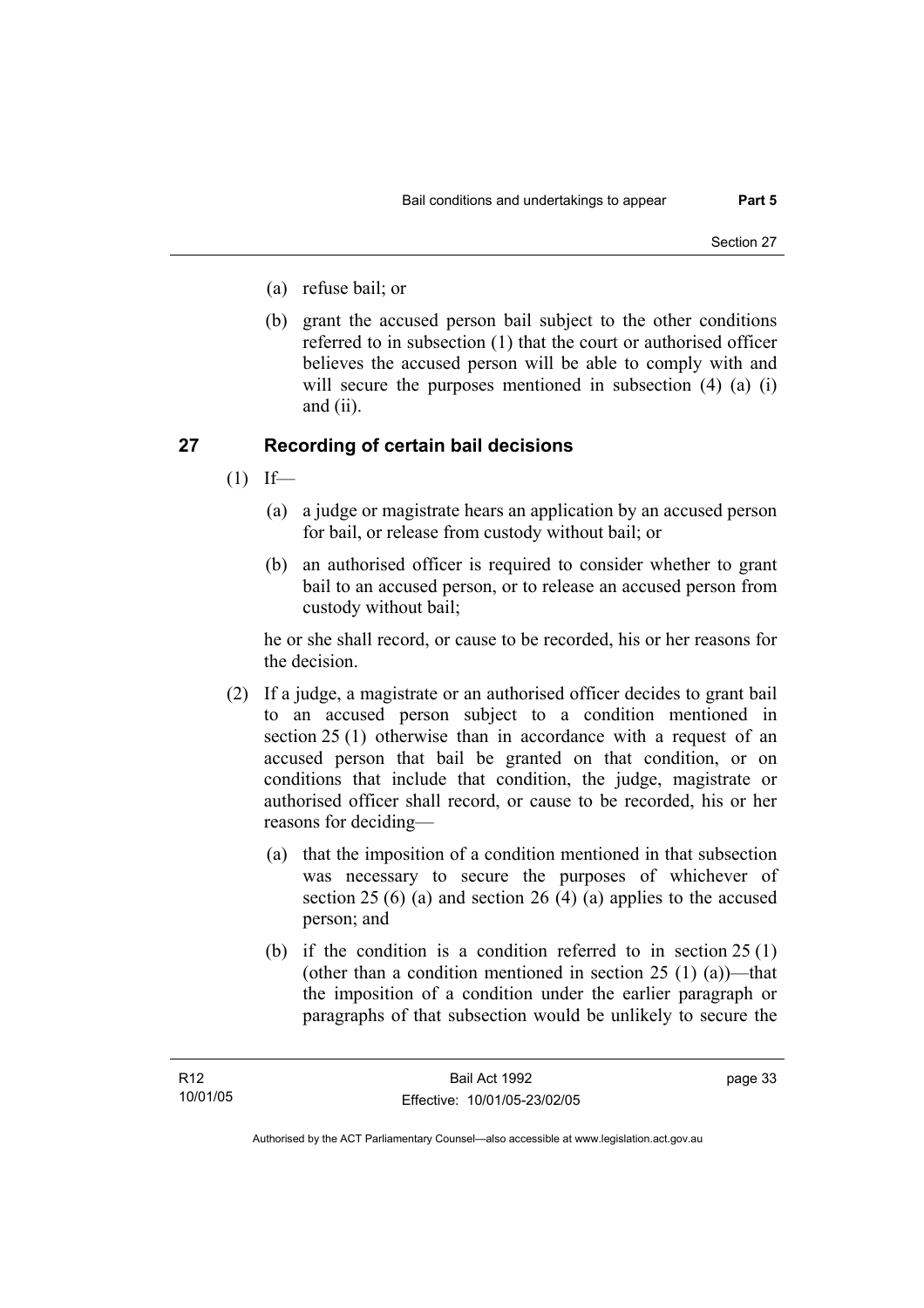Section 28

purposes of whichever of section 25 (6) (a) and section 26 (4) (a) applies to the accused person.

# **28 Undertakings to appear**

- (1) A person may be released on bail only if the person gives a written undertaking—
	- (a) to appear before a stated court at the place, date and time—
		- (i) stated in the undertaking; or
		- (ii) notified to the person by a police officer; and
	- (b) to comply with the bail conditions (if any).
	- *Note* If a form is approved under s 58 for an undertaking, the form must be used.
- (2) For a continuation of bail, the person may undertake to appear at any time when, and at any place where, proceedings in relation to the offence with which the person has been charged may be continued.
- (3) An undertaking may be given in relation to more than 1 offence.
- (4) A court must accept an undertaking given under this section as proof of the matters stated in it if there is no evidence to the contrary.
- (5) Subsection (1) (a) does not apply to a person in relation to a breach of the peace or apprehended breach of the peace if no further appearance is required.

# **30 Accused person may be excused from attendance before court**

 (1) If a person has given an undertaking to appear before a court under section 28 (1), the court may, on application made by or on behalf of that person, by order excuse the person from attendance before the court to answer the charge in relation to which bail has been granted or for any other purpose in relation to the proceedings relating to the charge.

R12 10/01/05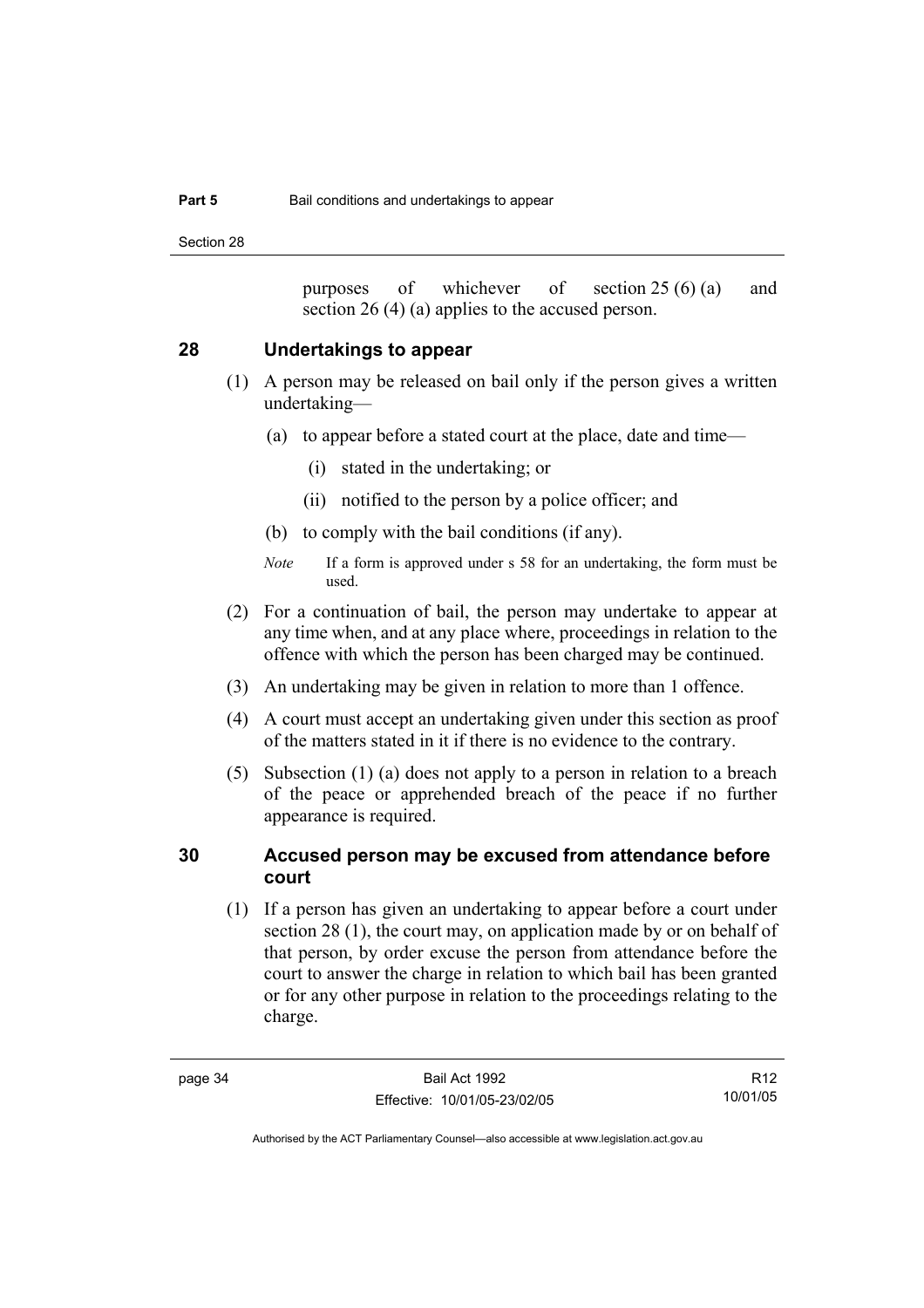- (2) An order under subsection (1) may be made—
	- (a) whether or not any evidence has been given in the proceedings; and
	- (b) whether or not the applicant for the order is before the court or has attended before the court in relation to the proceedings.
- (3) A court shall not make an order under subsection (1) unless it has been informed, by or on behalf of the applicant, that the applicant is represented by a lawyer for the purposes of the proceedings.
- (4) A court may, at any time during proceedings in relation to which an order has been made in relation to a person under subsection (1), direct the informant or the registrar of the court to serve the person in relation to whom the order has been made with a written notice requiring him or her to attend before the court, for the purposes of those proceedings, on a day and at a time and place stated by the court.

*Note 1* For how documents may be served, see the Legislation Act, pt 19.5.

*Note 2* If a form is approved under s 58 for a notice, the form must be used.

- (5) If a person on whom a notice under subsection (4) has been served does not attend before the court in accordance with the requirements of the notice, the court may issue a warrant for the arrest of the person and for bringing the person before the court at the time and place specified in the warrant.
- $(6)$  If—
	- (a) a person has been discharged from custody on bail; and
	- (b) an order is made under subsection (1) excusing the person from attendance before the court in accordance with his or her undertaking to appear; and
	- (c) the person does not appear before the court at the place, date and time required under that undertaking;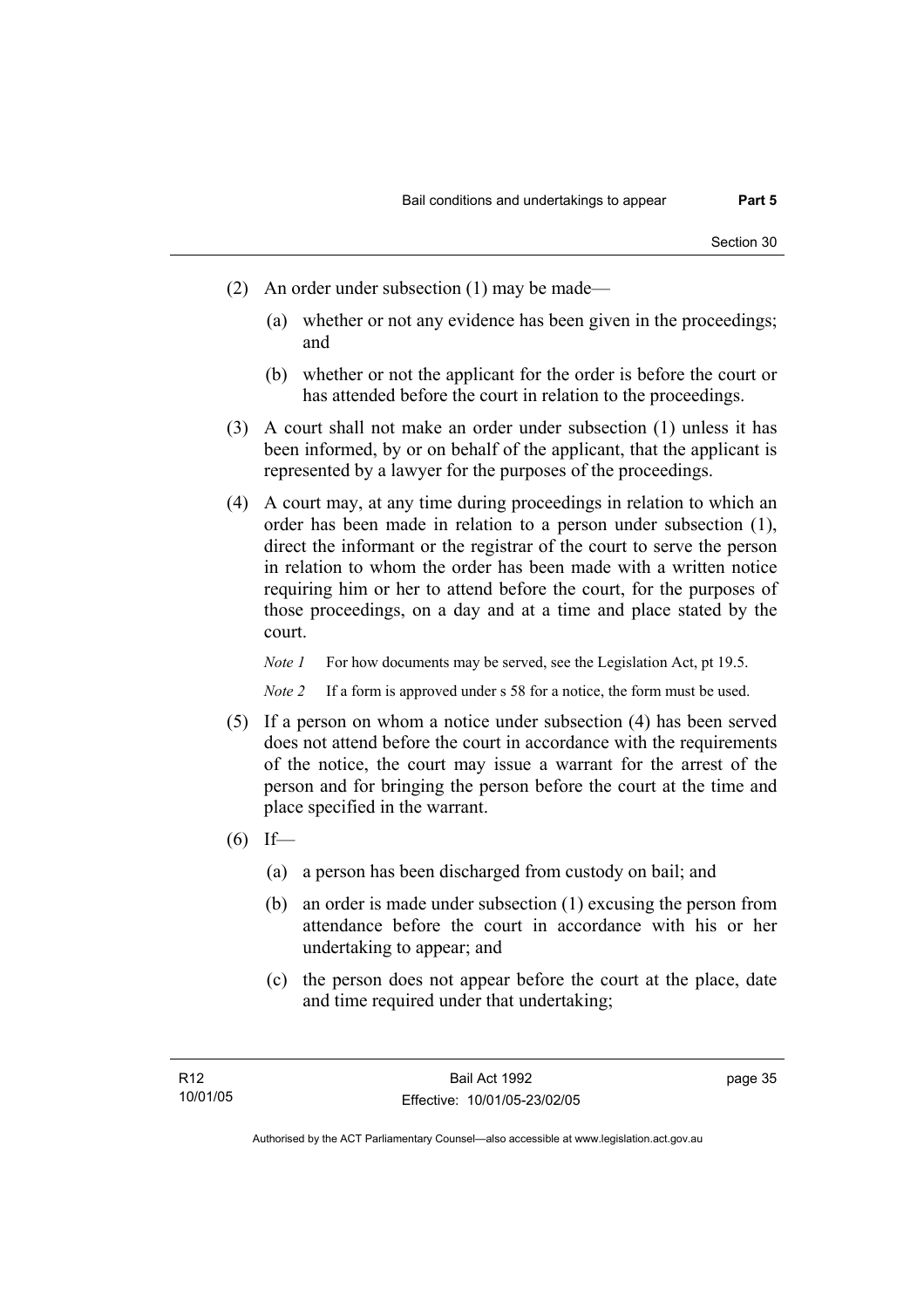#### **Part 5 Bail conditions and undertakings to appear**

Section 31

the person shall not be taken to have failed to comply with a condition of his or her bail only because the person did not so attend before the court and bail continues subject to any condition other than a condition requiring the person to attend before the court.

# **31 Bail requirements**

- (1) An undertaking to appear may be given to—
	- (a) a court; or
	- (b) a registrar or deputy registrar; or
	- (c) an authorised officer; or
	- (d) for an accused person who is in a remand centre or prison—the person in charge of the remand centre or prison.
- (2) An amount may be deposited, or security given, in accordance with a bail condition, to—
	- (a) a court; or
	- (b) registrar or deputy registrar; or
	- (c) an authorised officer.
- (3) In this section:

*deposit* includes a payment by cash or electronic funds transaction.

*security* includes security given by way of bond or bank guarantee.

# **32 Acceptable people and security for bail**

- (1) A court or authorised officer imposing a condition on bail may decide—
	- (a) the person, people or class of people who are acceptable people for a condition mentioned in section 25 (1) (b) or (c); and
	- (b) the number of people required for the condition; and

R12 10/01/05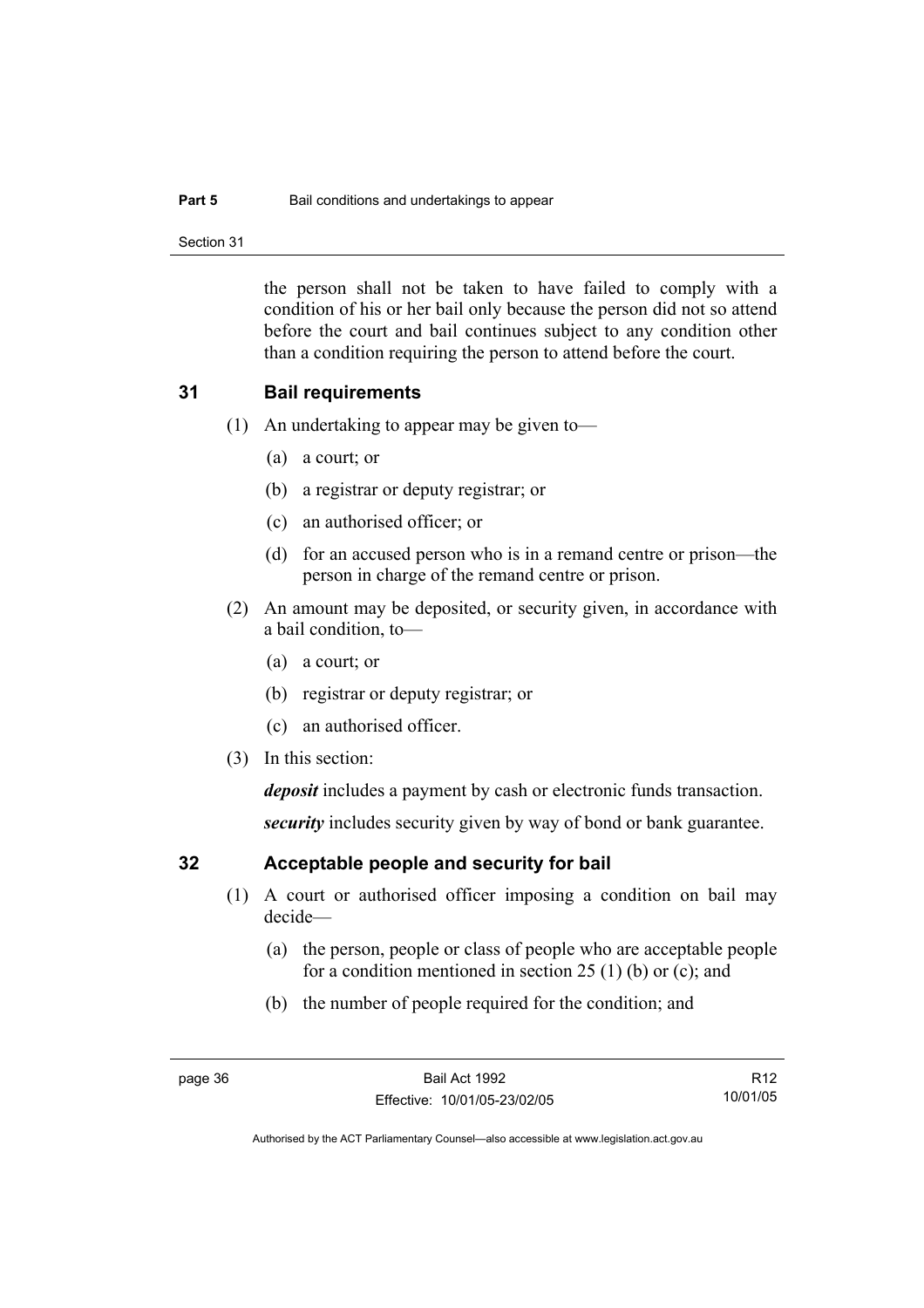- (c) the security acceptable for a condition mentioned in section 25 (1) (b) (ii).
- (2) If a decision has not been made when the undertaking to appear is given, the court or person to whom the undertaking to appear is given may decide.
- (3) Without limiting subsections (1) and (2), an acceptable person for a condition includes an entity prescribed under the regulations for this subsection.

# **33 Continuation of bail and undertakings**

- (1) If an accused person has given an undertaking to appear at a place, date and time at which proceedings in relation to the offence may be continued, whether on any adjournment, postponement or other deferment of the proceedings, or by way of committal, a court may continue the bail already granted in relation to the offence, whether or not the accused person is present in court.
- (2) If bail is continued under subsection (1), the undertaking to appear and the bail conditions continue to apply, except to the extent that the undertaking or condition otherwise provides or the court otherwise orders.
	- *Note* A court continuing bail must give notice of the continuation, bail conditions and place, date and time to which the proceedings are adjourned, postponed or deferred (see s 34 (4)).
- (3) If no direction is made by the court in relation to bail, whether or not the accused person appears in accordance with the undertaking—
	- (a) the court is taken to have continued bail; and
	- (b) the undertaking to appear and any bail conditions continue to apply.
- (4) If the hearing of a charge against an accused person is adjourned or postponed, the court may—
	- (a) continue the person's bail; or

| R12      | Bail Act 1992                | page 37 |
|----------|------------------------------|---------|
| 10/01/05 | Effective: 10/01/05-23/02/05 |         |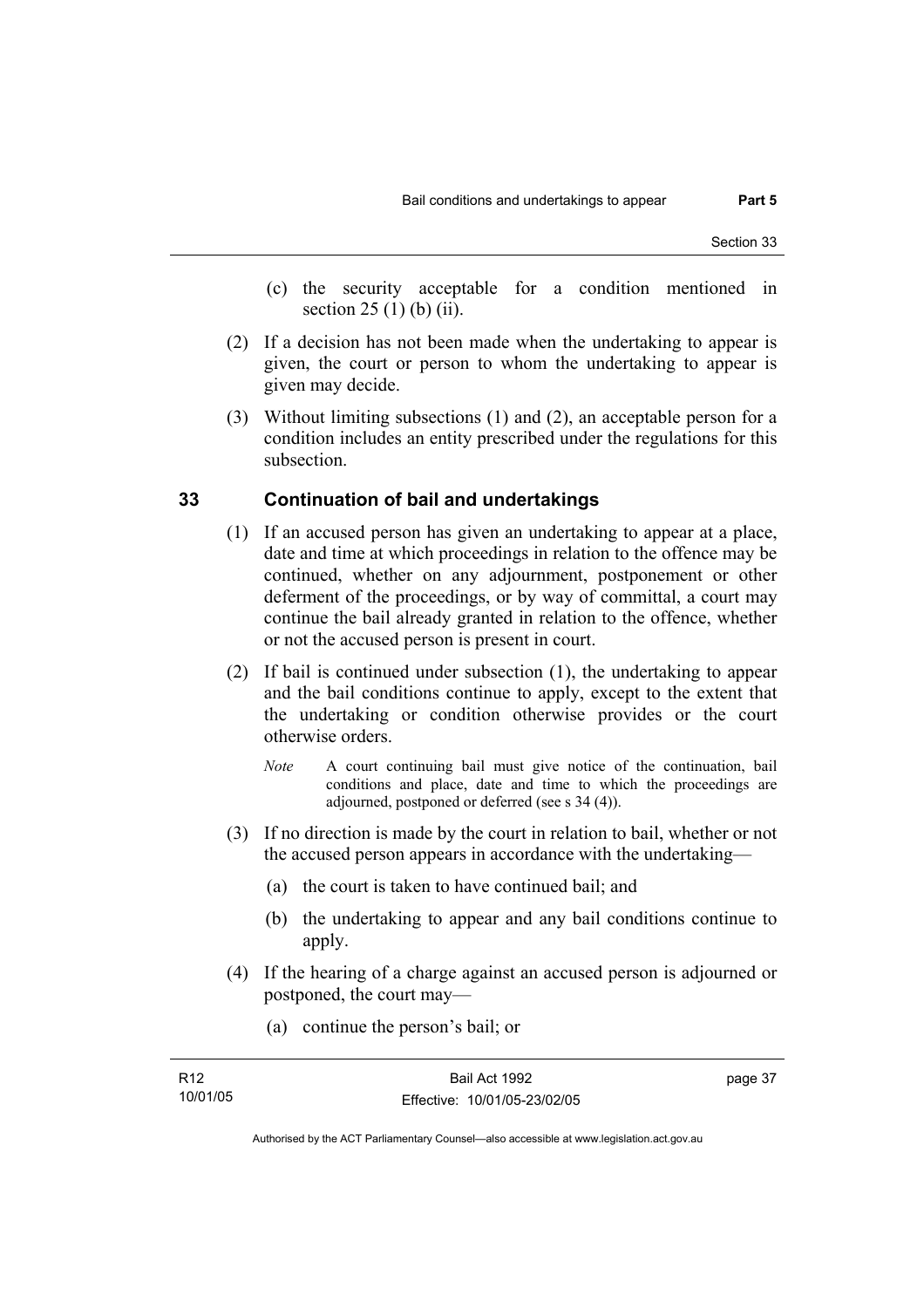Section 33

(b) make another order about bail.

- (5) However, if a deposit has been made, or security given, by a surety in accordance with a bail condition, the court must not continue bail without the surety's consent unless it is a condition of bail that the deposit or security continues to apply if bail is continued.
- (6) If bail is continued—
	- (a) the undertaking to appear is taken to be an undertaking to appear an any time when, and at any place where, proceedings in relation to the offence with which the person has been charged may be continued; and
	- (b) any bail conditions continue to apply.
- (7) If an accused person has been released on bail and the court is satisfied that the accused person is because of illness or accident or other sufficient cause unable to appear personally before the court on the day when the person is required to appear, the court may, in the absence of the accused person, order the person to be further remanded to the place, date and time that the court considers appropriate and may order that the undertaking to appear given by the accused person and any agreement entered into under a condition of the grant of bail be continued so as to require the appearance of the accused person at every place, date and time to which the accused person is remanded or the hearing adjourned, postponed or otherwise deferred.

page 38 Bail Act 1992 Effective: 10/01/05-23/02/05

R12 10/01/05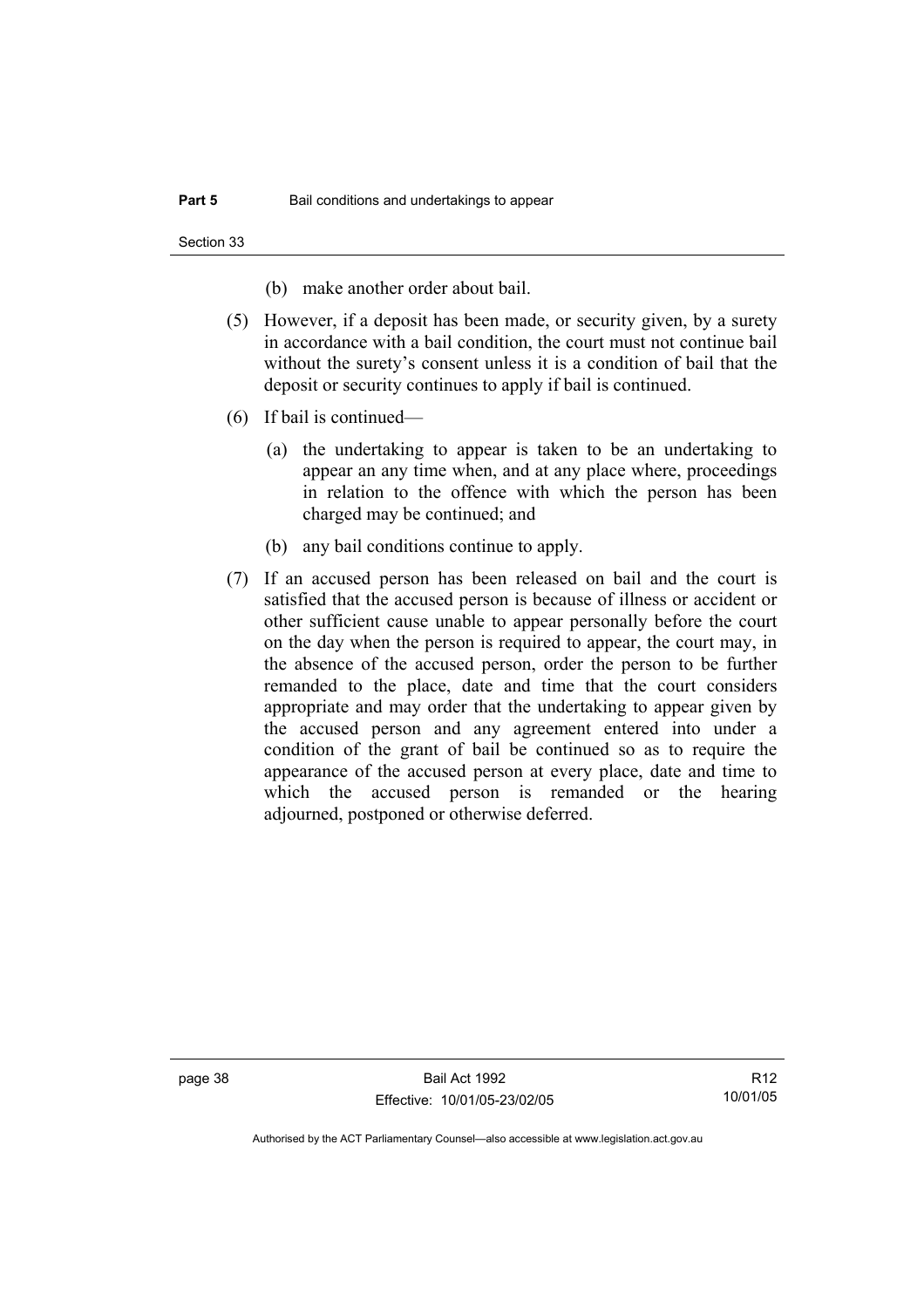# **34 Written notice of conditions of bail**

- (1) A court or authorised officer granting bail to an accused person shall give, or cause to be given, to the accused person a written notice setting out the obligations of the accused person about the conditions of his or her bail and the consequences of any failure by the person to comply with those conditions and shall be satisfied before releasing the accused person, or causing the accused person to be released, that the person will comply with the conditions.
	- *Note* If a form is approved under s 58 (Approved forms) for a notice under this section, the form must be used.
- (2) A court or an authorised officer granting bail to an accused person with a surety or sureties for his or her appearance to answer the charges against the person shall give, or cause to be given, to the surety or each of the sureties, as the case may be, written notice of the obligations of the accused person about the conditions of his or her bail and the consequences of any failure by the person to comply with those conditions and shall be satisfied before releasing the accused person, or causing the accused person to be released, that the surety or each of the sureties, as the case may be, understands the nature and extent of the obligations of the accused person under the conditions of his or her bail and the consequences of any failure by the person to comply with them.
- (3) If a bail condition is imposed or varied on a review under part 6 of a decision made in relation to bail, the court or authorised officer imposing or varying the condition shall—
	- (a) give, or cause to be given, to the accused person a written notice setting out the obligations of the accused person about the condition and the consequences of any failure by the person to comply with the condition and shall be satisfied that the accused person will comply with the condition; and
	- (b) give, or cause to be given, to each surety (if any) for the appearance of the accused person to answer the charges against the person a written notice of the obligations of the accused

| R <sub>12</sub> | Bail Act 1992                | page 39 |
|-----------------|------------------------------|---------|
| 10/01/05        | Effective: 10/01/05-23/02/05 |         |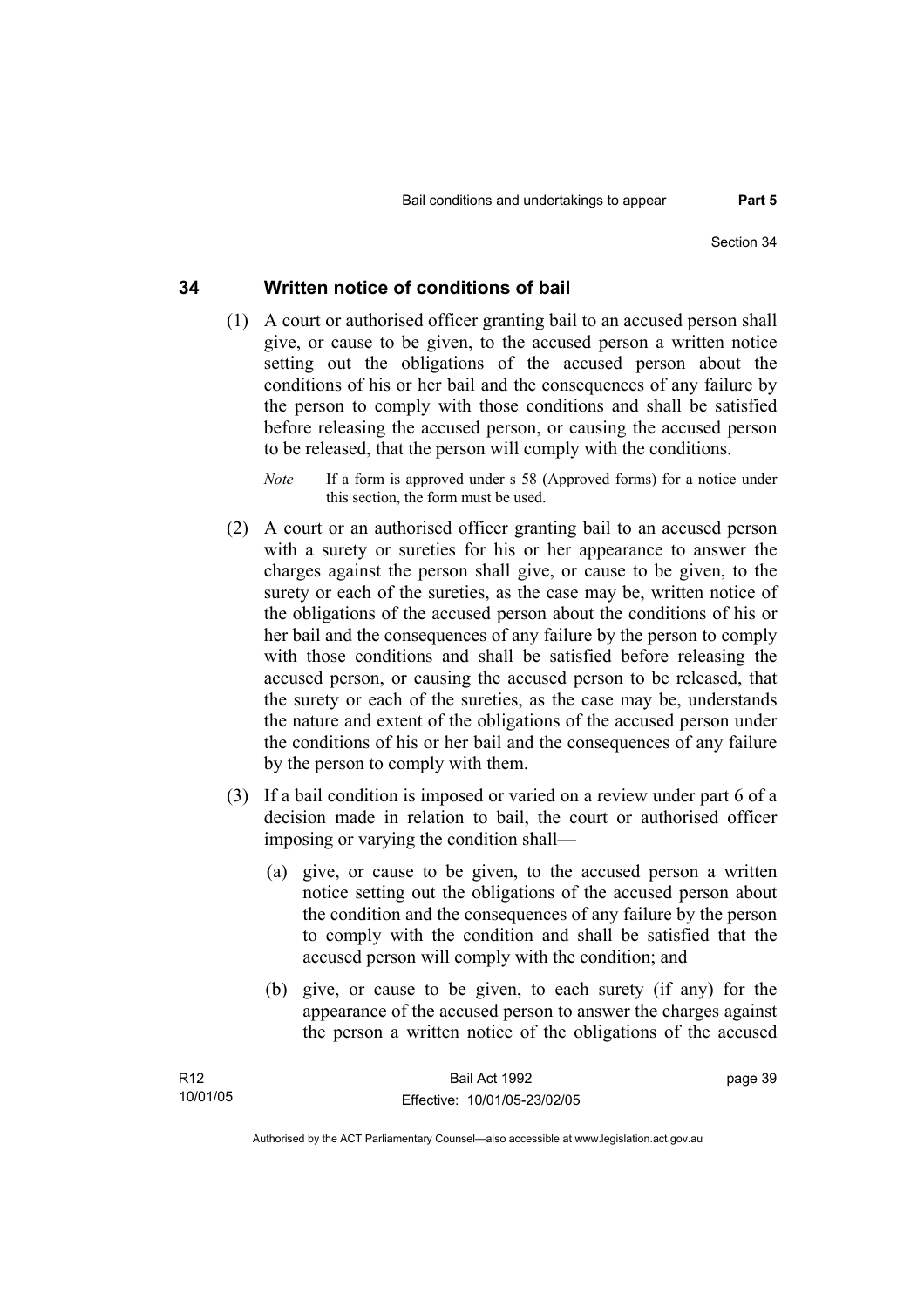person about the condition and the consequences of any failure by the person to comply with it and shall be satisfied that each surety understands the nature and extent of the obligations of the accused person under the condition and the consequences of any failure by the person to comply with it.

- (4) A court continuing bail on an adjournment or a postponement of proceedings shall forthwith give, or cause to be given, to the accused person a written notice that—
	- (a) states that bail is continued until the hearing is resumed or stated; and
	- (b) states the conditions on which bail is presently allowed; and
	- (c) states the place, date and time to which the proceedings are adjourned or postponed or states that the proceedings are adjourned or postponed to a place, date and time that are from time to time stated in a notice given or sent to the accused person as prescribed by the regulations.

### **36 Discharge of surety**

- (1) A surety may, at any time apply to be discharged from his or her liability under a bail condition—
	- (a) if bail has been granted by a court—
		- (i) to the court that granted bail; or
		- (ii) to the court of appearance; or
	- (b) if bail has been granted by an authorised officer—to the court of appearance.
- (2) However, an application may not be made if the person granted bail has failed to comply with a bail condition or undertaking to appear.
- (3) If the person granted bail is not in custody or before the court when the application is made, the court must—

R12 10/01/05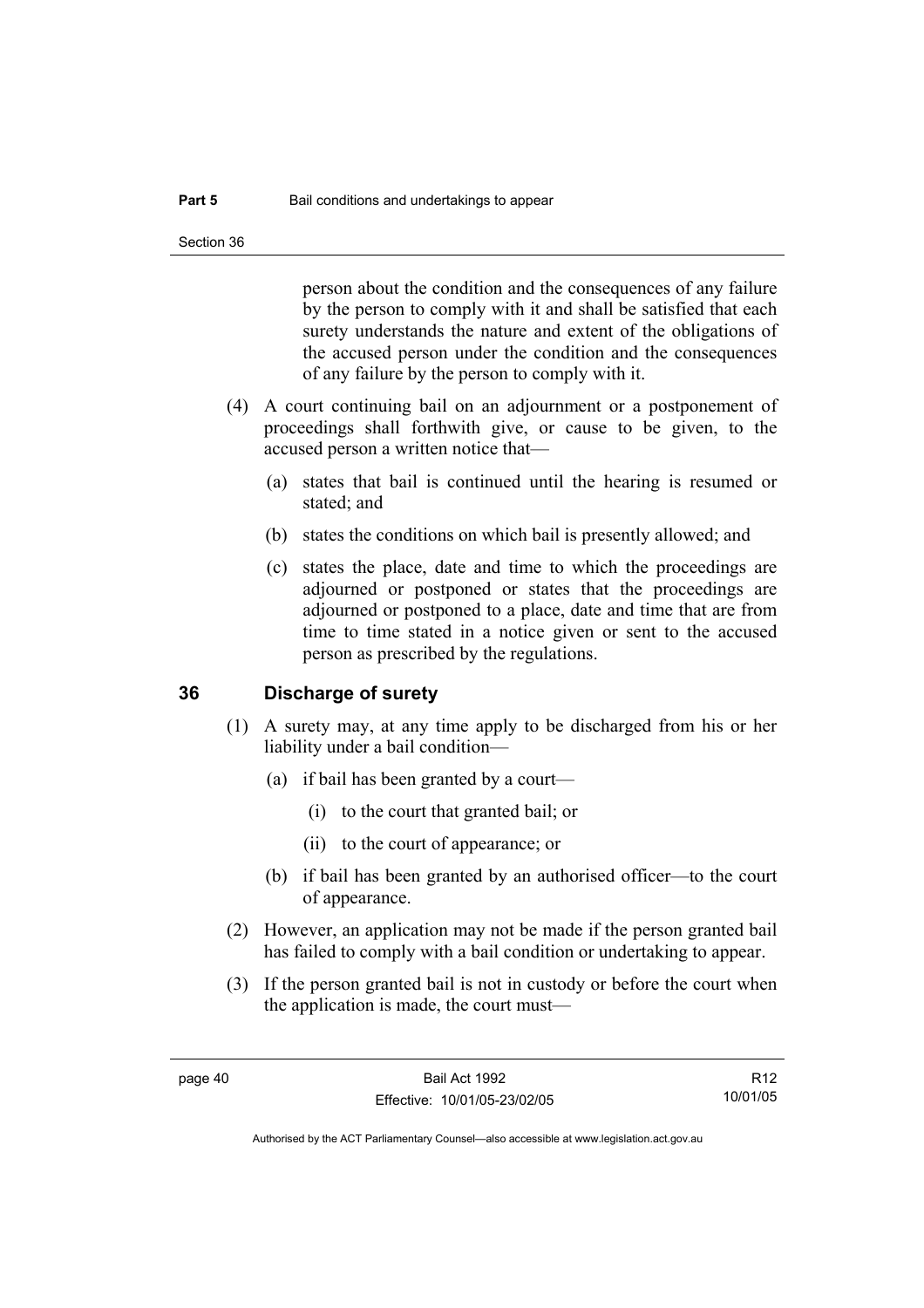- (a) issue a warrant to apprehend the person and bring the person before the court; or
- (b) issue a summons for the person's appearance before the court.
- (4) On the person's appearance before the court, the court must, unless the court considers it would be unjust to do so—
	- (a) direct that the applicant be discharged from his or her liability; and
	- (b) release the security or deposit.
- (5) If the court discharges the applicant from liability, the court may—
	- (a) impose further bail conditions; and
	- (b) remand the person granted bail into custody until the further conditions are satisfied.
- (6) In this section:

*court of appearance* means the court before which the accused person is required to appear in accordance with his or her undertaking to appear.

# **37 Payment of amounts to Territory**

- (1) This section applies if—
	- (a) a person granted bail fails to appear in court in accordance with his or her undertaking; and
	- (b) a bail condition mentioned in section 25 (1) (b) or (c) requires the person or someone else (the *person required to pay*) to pay, or forfeit, an amount to the Territory if the person fails to appear.
- (2) If the amount has been deposited in accordance with a condition mentioned in section 25 (1) (c), the amount is forfeited to the Territory.

page 41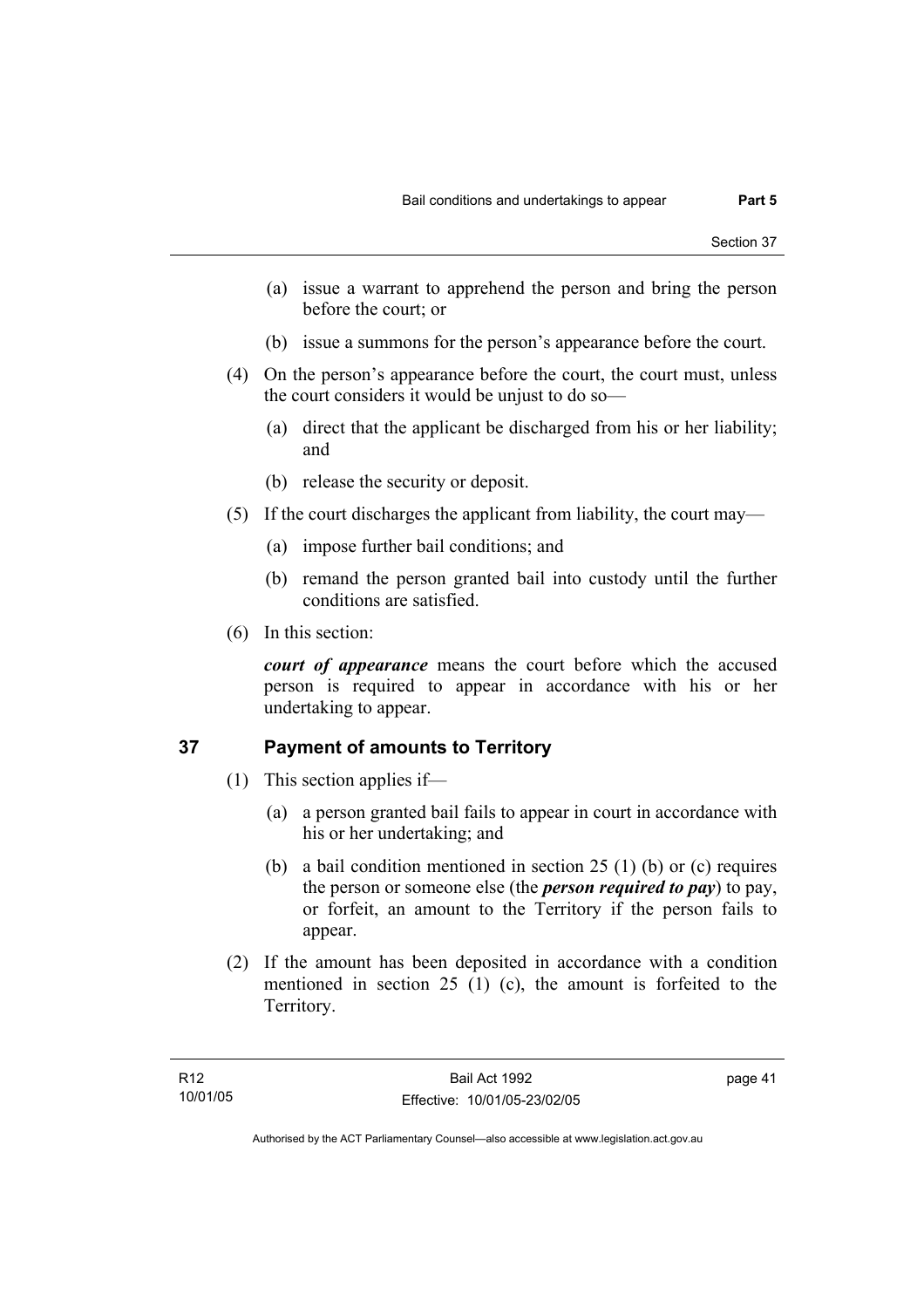Section 37

- (3) If the amount has not been deposited, the court may order the person required to pay to pay the amount to the Territory.
- (4) Notice of the order must be given to the person required to pay as soon as practicable.

*Note* For how documents may be served, see the Legislation Act, pt 19.5.

- (5) If, after the end of 28 days after the day the notice is given, the amount has not been paid the amount may be recovered under the *Magistrates Court Act 1930*, division 3.9.2 (Enforcement of fines) as if it were a fine within the meaning of that division.
- (6) Subsection (4) applies to an amount even if the amount exceeds \$50 000.

page 42 Bail Act 1992 Effective: 10/01/05-23/02/05

R12 10/01/05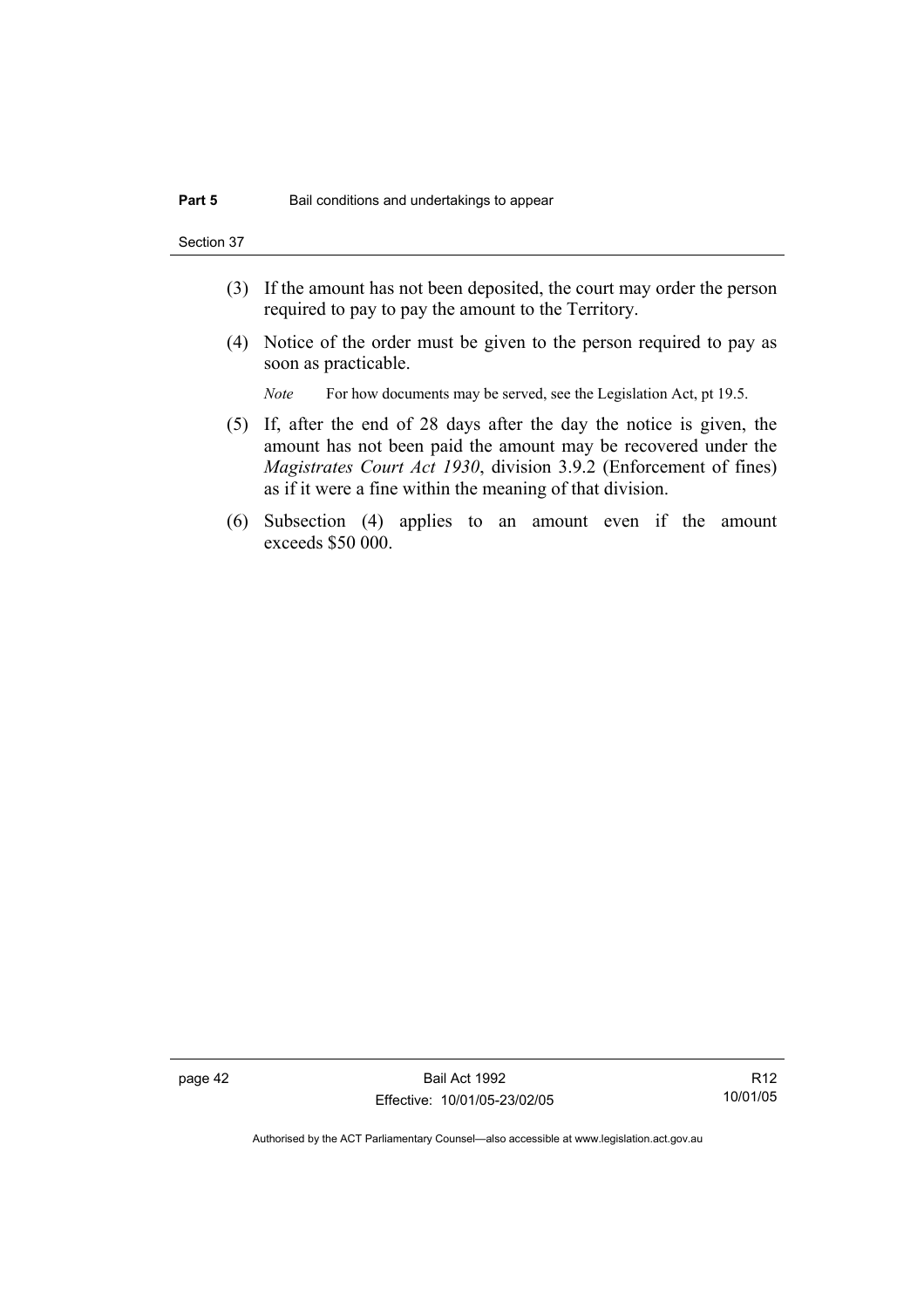# **Part 6 Review of bail decisions**

# **Division 6.1 Review of decisions by authorised officers**

# **38 Review by authorised officers**

- (1) If an authorised officer makes a decision under part 4 in relation to bail for an accused person that is—
	- (a) a decision to refuse to grant bail to the accused person; or
	- (b) a decision to grant bail to the accused person subject to 1 or more bail conditions;

the accused person may request a review of that decision by the authorised officer who made the decision or any other authorised officer.

 (2) If an application for a review of a bail decision is made to an authorised officer under subsection (1), the authorised officer shall as soon as possible conduct a review of the decision.

# **39 Exercise of power to review**

- (1) The power to review a decision under this division includes a power to confirm or vary a decision or to substitute another decision.
- (2) A decision as varied or substituted must be in conformity with this Act.
- (3) If, on a review of a decision under this division, the authorised officer varies the decision or substitutes another decision, section 27 applies in relation to the decision as varied or substituted as if the decision had been made by the authorised officer under part 4.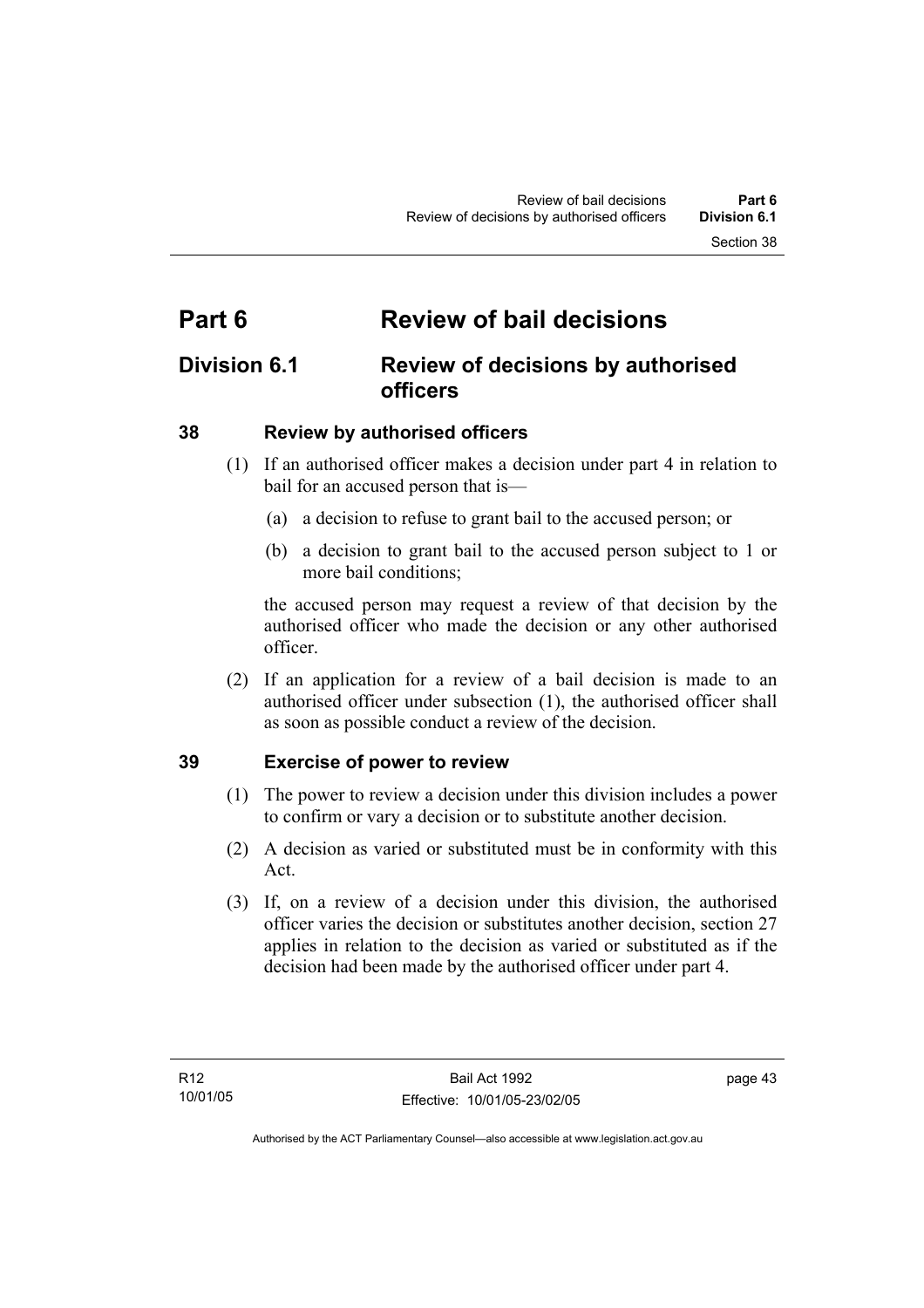| Part 6              | Review of bail decisions      |
|---------------------|-------------------------------|
| <b>Division 6.2</b> | Review of decisions by courts |
| Section 40          |                               |

- (4) An authorised officer may refuse to entertain a request to review a decision under this division if the authorised officer is satisfied that the request is frivolous or vexatious.
- (5) The regulations may—
	- (a) prescribe the way of making a request for the review of a decision under this division; and
	- (b) prescribe procedures for the conduct of a review under this division; and
	- (c) limit the time within which, and the circumstances in which, an accused person may apply for a review of a decision under this division; and
	- (d) limit the number of applications that may be made for the review of a bail decision under this division.

# **40 Limitation on power of authorised officer to review**

An authorised officer may not, under this division—

- (a) review a decision in circumstances where, had the decision not been made, the authorised officer would be prohibited from making a decision in relation to the grant of bail; or
- (b) review a decision that has been reviewed by a court.

# **Division 6.2 Review of decisions by courts**

# **41 Right of review of bail decisions**

An accused person or the informant may apply under this division for review of any decision by a court or an authorised officer in relation to bail.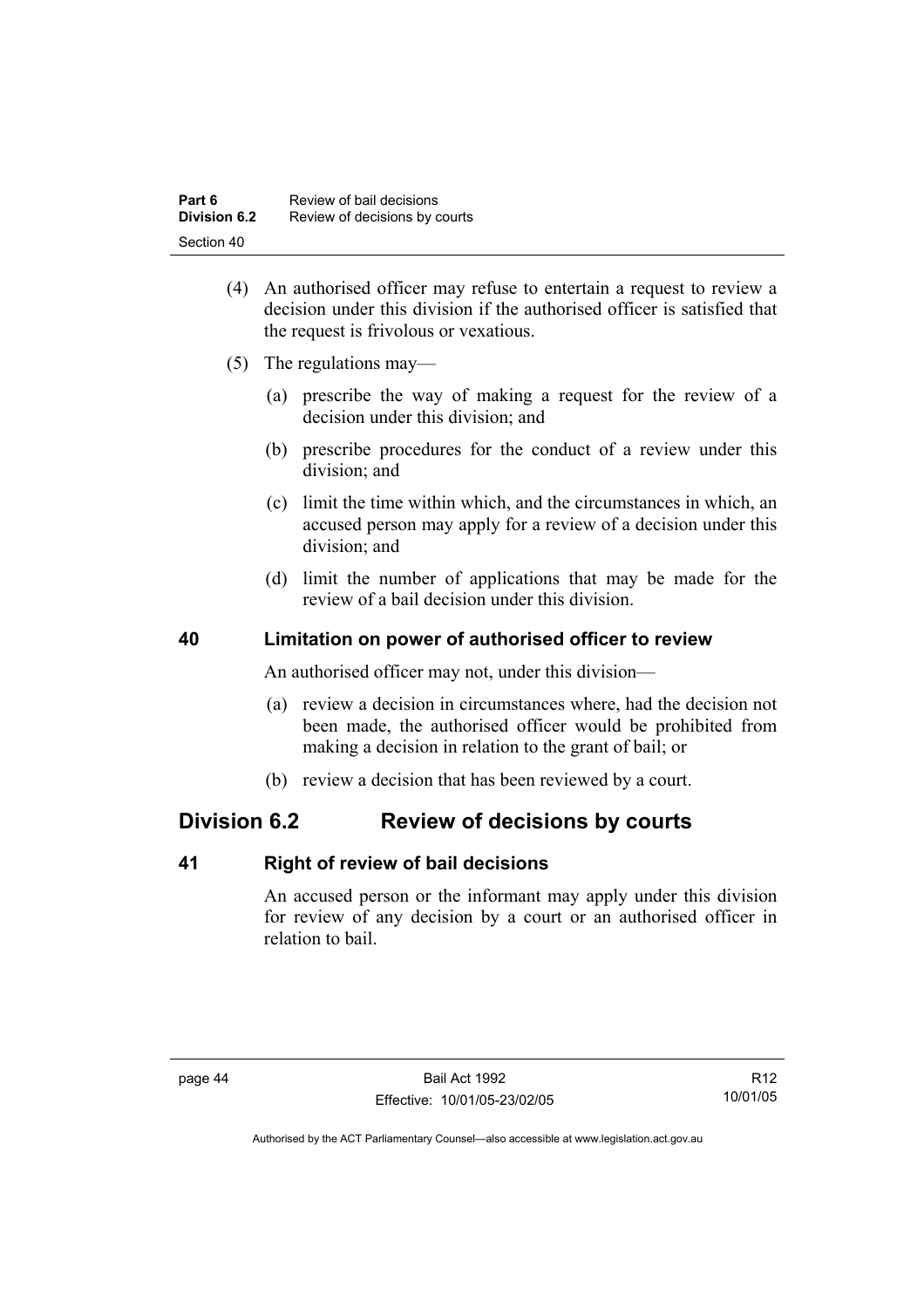# **41A Court may review on its own initiative**

- (1) A court that has made a decision in relation to bail may review the decision on its own initiative if the court considers it is in the interests of justice to do so.
- (2) The court may issue a warrant for the arrest of the person and for bringing the person before the court at the time and place stated in the warrant.

# **42 Power of magistrate to review**

- (1) A magistrate may, on application under this division, review any decision made by an authorised officer or a magistrate (including his or her own decision) in relation to bail.
- (2) However, a magistrate may review the decision only if the application for review is based on—
	- (a) a significant change in circumstances relevant to the granting of bail; or
	- (b) the availability of fresh evidence or information of material significance to the granting of bail to the person that was unavailable on the most recent application to the magistrate.

# **43 Power of Supreme Court to review**

- (1) The Supreme Court may, on application under this division, review any decision of an authorised officer, the Magistrates Court or the Supreme Court (however constituted) in relation to bail.
- (2) However, the Supreme Court may review the decision only if the application for review is based on—
	- (a) a significant change in circumstances relevant to the granting of bail; or

page 45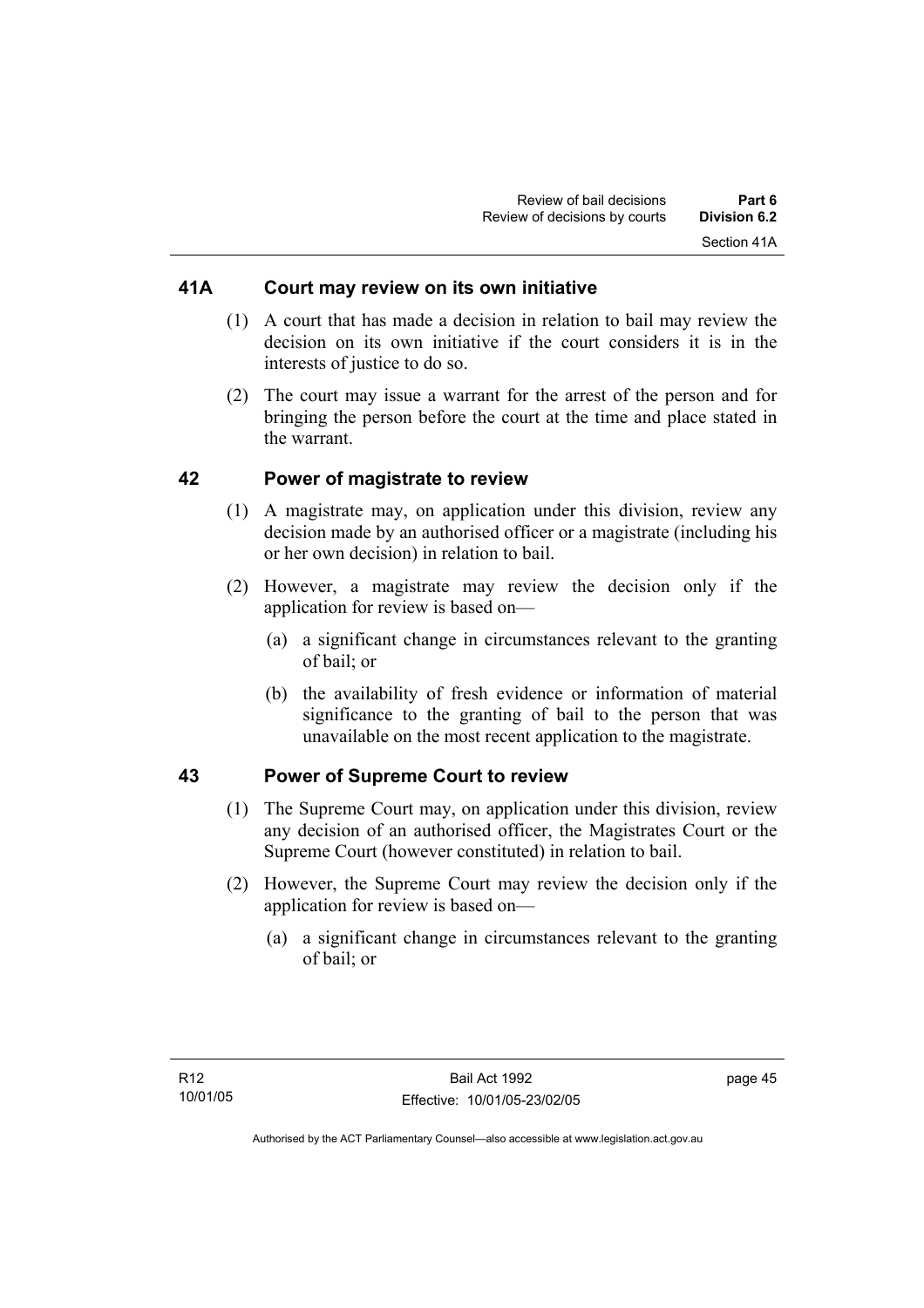| Part 6       | Review of bail decisions      |
|--------------|-------------------------------|
| Division 6.2 | Review of decisions by courts |
| Section 45   |                               |

- (b) the availability of fresh evidence or information of material significance to the granting of bail to the person that was unavailable on the most recent application to the judge.
- (3) The power of the Supreme Court to review a decision under this section may be exercised whether or not any power to review the decision under section 38 or section 42 has been exercised or has been sought to be exercised.

# **45 Exercise of power to review**

- (1) The power to review a decision under this division includes a power to confirm or vary the decision or to substitute another decision.
- (2) A decision as varied or substituted shall be in conformity with this Act.
- (3) The review of a decision shall be by way of rehearing and evidence or information in addition to, or in substitution for, the evidence or information given or obtained on the making of the decision may be given or obtained on the review.
- (4) If, on a review of a decision under this division the court varies the decision or substitutes another decision, section 27 applies in relation to the decision as varied or substituted as if that decision had been given by the court in relation to an application for bail.
- (5) If, on a review of a decision under this division, bail for an accused person is revoked, the court may, by warrant, commit the person into custody.
- (6) If, on a review of a decision under this division—
	- (a) bail is granted without any condition being imposed but the accused person has not given an undertaking to appear; or
	- (b) bail is granted subject to a condition;

the court may by warrant commit the person into custody until the person gives the undertaking to appear or satisfies the condition.

R12 10/01/05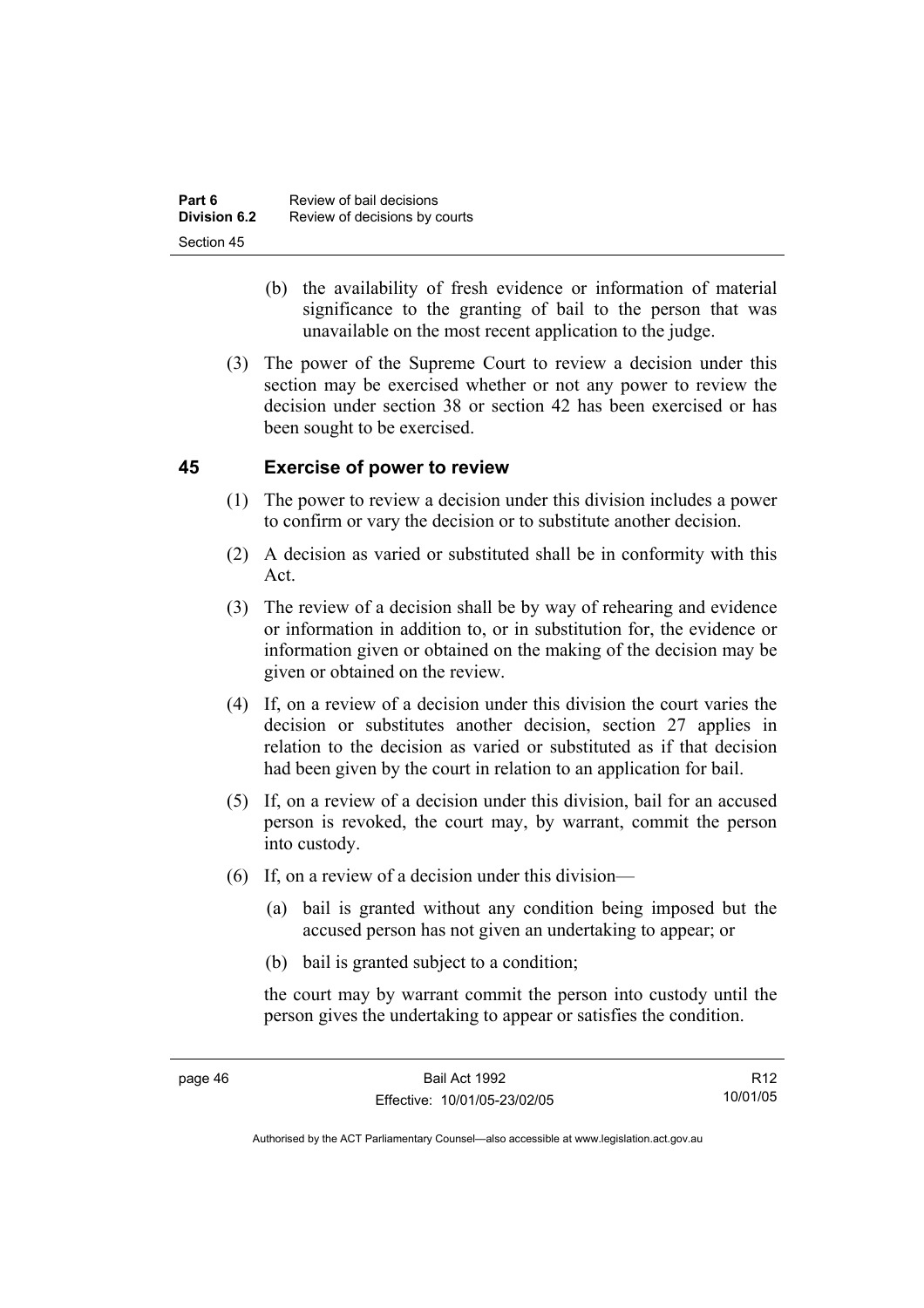- (7) A court may refuse to entertain a request to review a decision under this division if the court is satisfied that the request is frivolous or vexatious.
- (8) The regulations may make provision in relation to—
	- (a) the way of making a request for the review of a decision under this division; and
	- (b) the giving or sending to persons of notices relating to the proposed exercise of power to review a decision under this division.

# **46 Review limited to bail conditions**

- (1) If an accused person has remained in custody after being granted bail by a court because any condition of the bail has not been complied with, the decision in relation to bail may be reviewed by the court that granted bail—
	- (a) at the request of the accused person; or
	- (b) at the request of a police officer; or
	- (c) on the court's own initiative.
- (2) A review under this section of a decision in relation to bail is limited to a review of the conditions on which bail has been granted.
- (3) A review requested under this section by a police officer shall not be conducted unless the court is satisfied that the request was made—
	- (a) for the purpose of benefiting the accused person; and
	- (b) with the consent of the accused person.
- (4) On a review of a bail decision under this section, a court may—
	- (a) confirm the decision about the conditions of bail; or
	- (b) vary the decision by removing or imposing bail conditions; or
	- (c) grant bail without imposing any bail condition.

| R <sub>12</sub> | Bail Act 1992                | page 47 |
|-----------------|------------------------------|---------|
| 10/01/05        | Effective: 10/01/05-23/02/05 |         |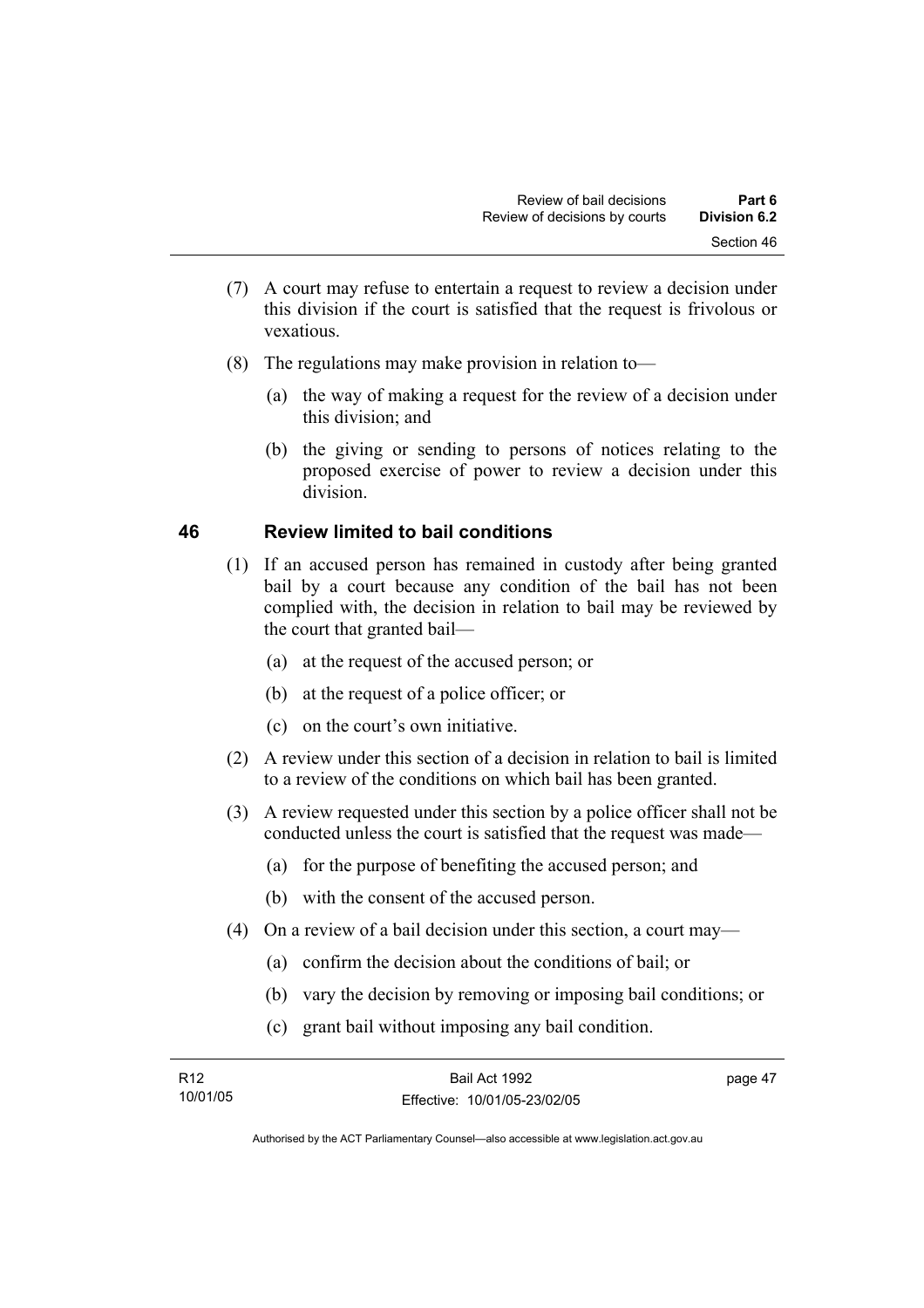| Part 6       | Review of bail decisions      |
|--------------|-------------------------------|
| Division 6.2 | Review of decisions by courts |
| Section 46   |                               |

 (5) Notwithstanding section 43, the Supreme Court is empowered to conduct a review of a bail decision under this section only in relation to bail granted by the Supreme Court (however constituted).

page 48 Bail Act 1992 Effective: 10/01/05-23/02/05

R12 10/01/05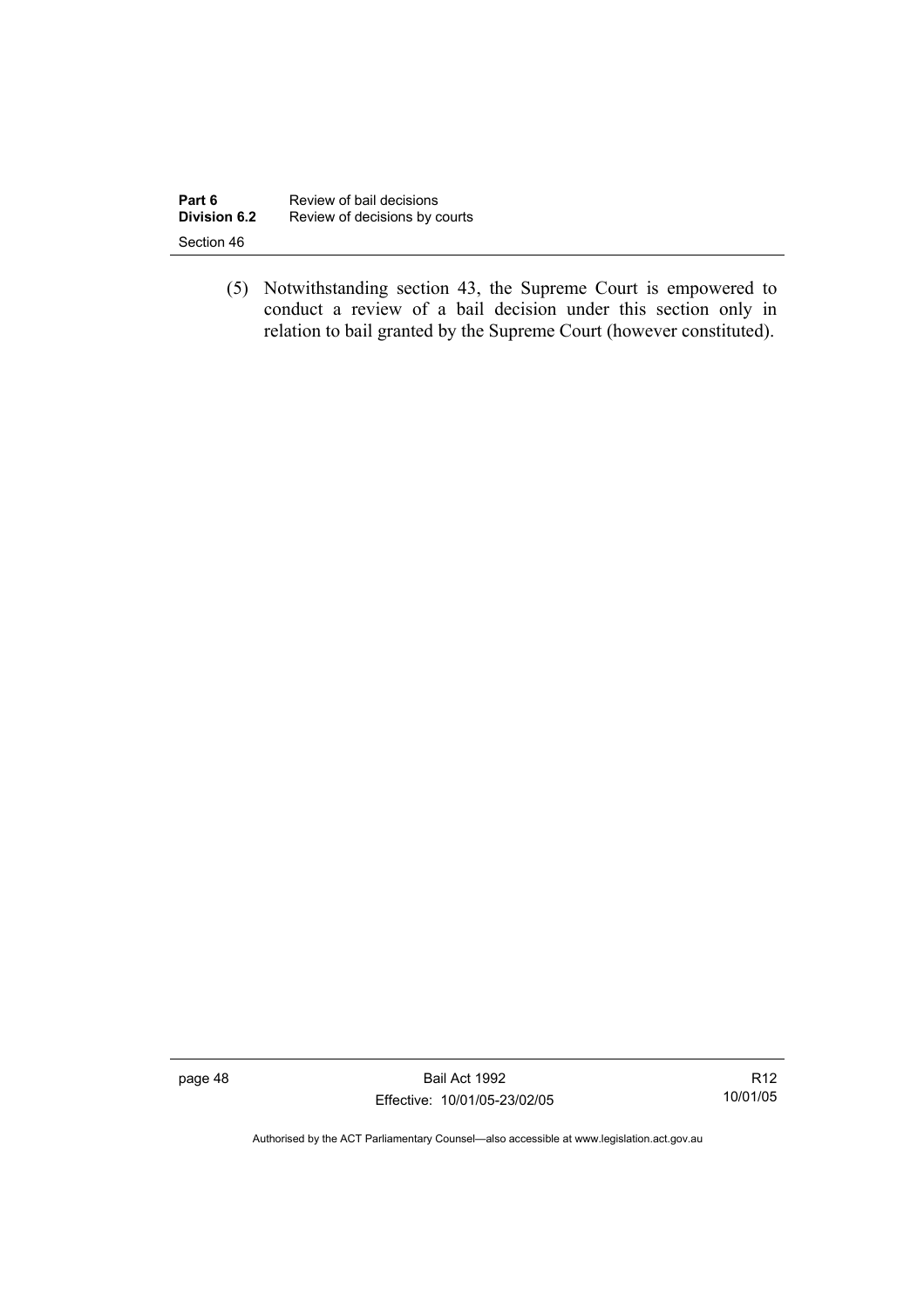# **Part 7 Miscellaneous**

# **47 Giving information relating to bail**

 (1) If a person is charged by a police officer with an offence and the person charged is being held in custody in relation to the offence, the police officer shall, as soon as is reasonably practicable after the person is charged, give to the person, by written notice, information relating to his or her entitlement to, or eligibility for, bail and to his or her entitlement to the review of decisions under this Act.

 (2) If an accused person is being held in custody in relation to an offence at the time of his or her first appearance in court in relation to that offence, the court shall, during that appearance, or as soon as is reasonably practicable, give to the person, by written notice, information relating to his or her entitlement to, or eligibility for, bail.

# **47A Notice to victim of bail decisions**

- (1) This section applies if—
	- (a) a court or authorised officer makes a decision about a grant of bail, or reviews a bail decision, in relation to a person; and
	- (b) the informant is aware that a victim has expressed concern about the need for protection from violence or harassment by the person.
- (2) The informant must tell a police officer assigned to liaise with victims of crime (a *victim liaison officer*) that the victim has expressed the concern.
- (3) If a victim liaison officer is told about a victim's concern, the victim liaison officer must take all reasonable steps to tell the victim (or, if

| R12      | Bail Act 1992                | page 49 |
|----------|------------------------------|---------|
| 10/01/05 | Effective: 10/01/05-23/02/05 |         |

*Note* If a form is approved under s 58 (Approved forms) for a notice under this section, the form must be used.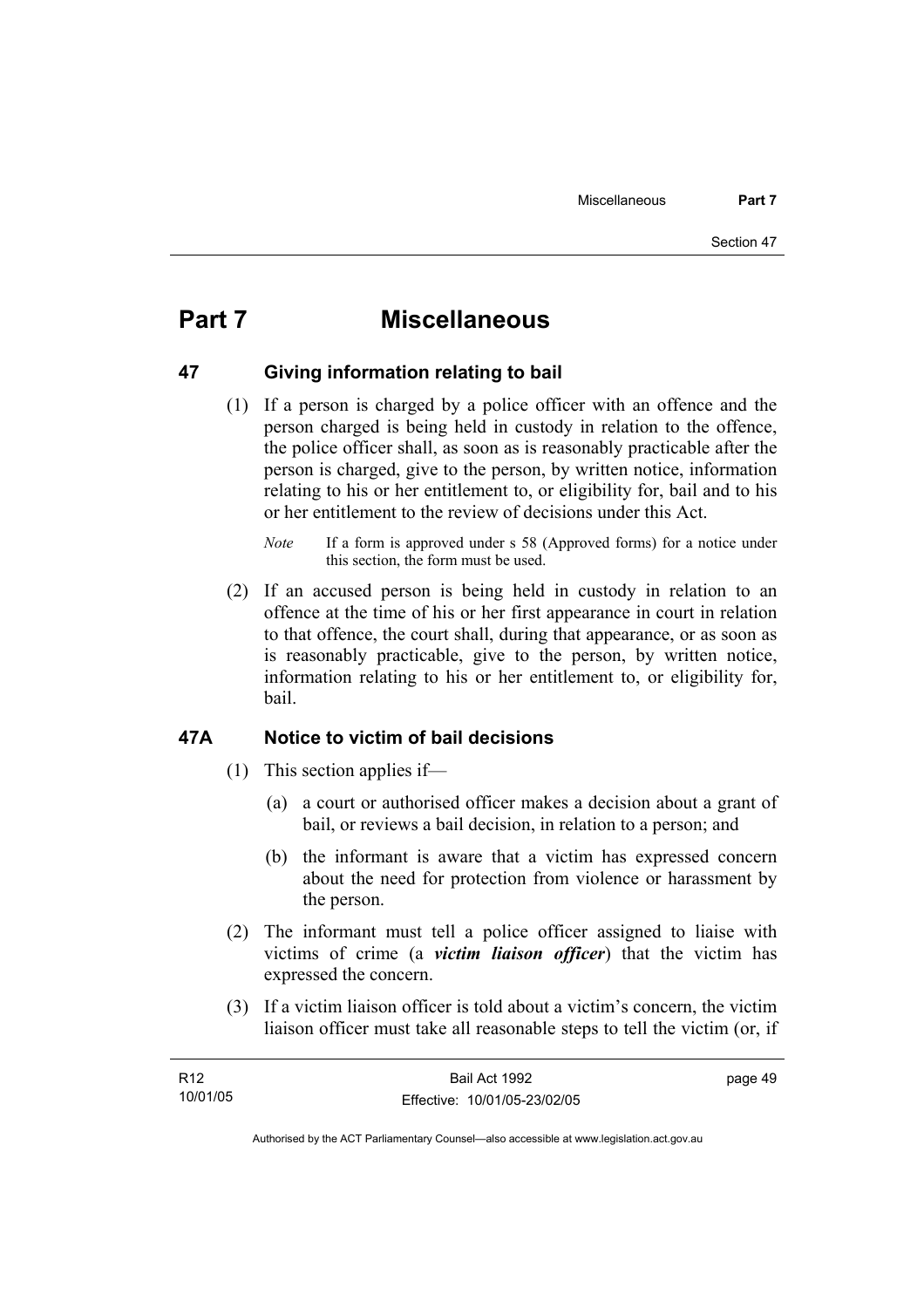#### **Part 7 Miscellaneous**

Section 48

the victim is a child, a person who has care and control of the child) about the bail decision as soon as practicable.

# **48 Notification to court that bail condition not satisfied**

- (1) This section applies to a person who has been granted bail by a court but who has remained in custody since bail was granted because a condition of the bail has not been complied with.
- (2) The keeper, superintendent or officer in charge of a gaol, remand centre or police station if a person to whom this section applies is in custody shall, within 7 days after the person is received into custody, give or cause to be given, to the court that granted bail to the person written notice that the person is still in custody because of a failure to meet a bail condition.
	- *Note* If a form is approved under s 58 (Approved forms) for a notice, the form must be used.
- (3) A court to which a notice is given under subsection (2) may, on its own initiative, conduct a review under section 46 of the condition on which bail was granted.
- (4) A notice under this section is required to be given only once in relation to any particular grant of bail.
- (5) The regulations may prescribe information that is to be forwarded to a court with a notice under this section.

# **49 Failure to answer bail**

 (1) If a person who has given an undertaking to appear before a court fails to carry out the undertaking, that court may issue a warrant to arrest the person and to bring the person before the court (or a court with the same jurisdiction).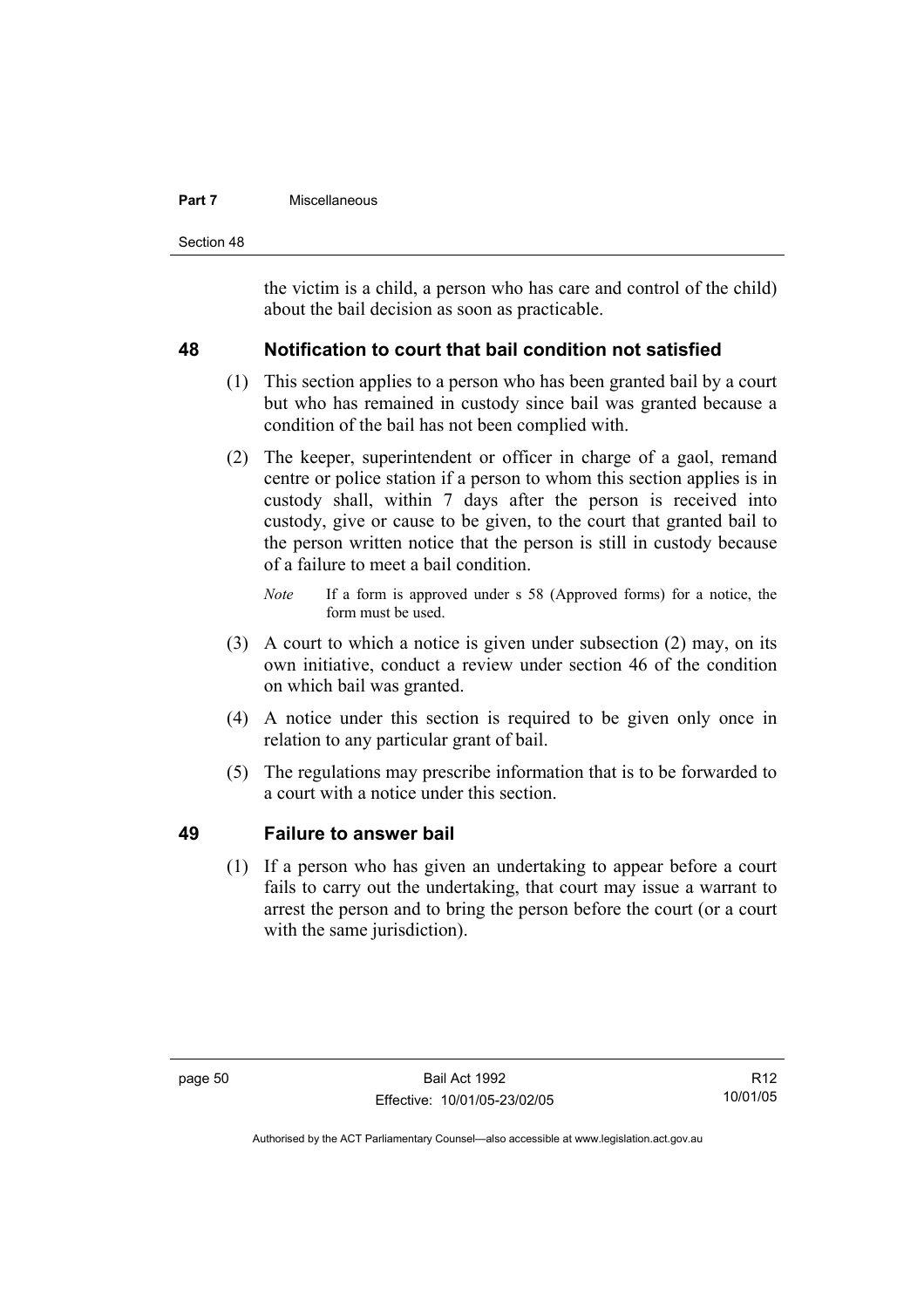(2) A person who has given an undertaking to appear before a court must not, without reasonable excuse, fail to carry out the undertaking.

Maximum penalty: 200 penalty units, imprisonment for 2 years or both.

# **51 Indemnification of sureties**

 (1) If a person indemnifies another person, or agrees with another person to indemnify that other person, against a liability that the other person may incur as a surety to secure the appearance in answer to bail of a person accused of an offence, he or she and that other person each commit of an offence.

Maximum penalty: 200 penalty units, imprisonment for 2 years or both.

 (2) An offence is committed against subsection (1) whether the agreement is made before or after the person to be indemnified becomes a surety and whether or not the person becomes a surety and whether the agreement contemplates compensation in money or money's worth.

# **52 Contravention of Act by police officers**

- (1) If a police officer contravenes a provision of this Act that is applicable to him or her as a police officer or as an authorised officer, the contravention is not punishable as an offence unless a penalty is expressly provided by this Act in relation to the contravention.
- (2) Subsection (1) does not apply to prevent a contravention of a provision of this Act by a police officer from—
	- (a) being dealt with under the *Complaints (Australian Federal Police) Act 1981* (Cwlth); or
	- (b) constituting grounds for the institution of civil proceedings.

page 51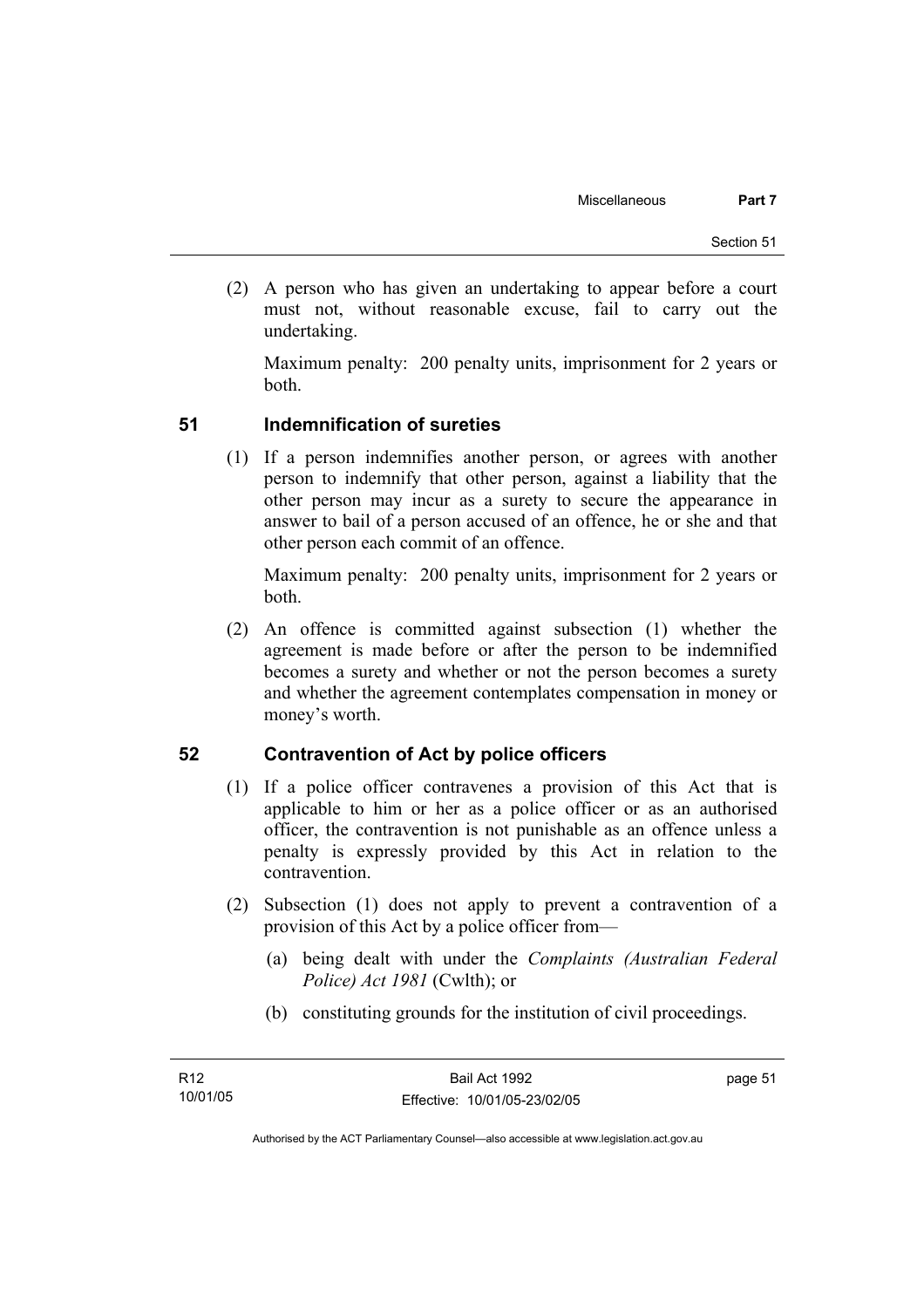#### **Part 7 Miscellaneous**

Section 55

# **55 Civil standard of proof to apply for certain purposes**

If a court or an authorised officer, in making a decision in relation to bail (other than a decision in proceedings for an offence committed in relation to bail), is to be, or may be, satisfied as to any matter, it is sufficient if the court or authorised officer is satisfied on the balance of probabilities.

# **56 No right of surety to arrest**

A surety for an accused person does not have the right to arrest the accused person because the surety is a surety for the accused person.

# **56A Arrest without warrant of person on bail**

- (1) This section applies if a person has been granted bail in the ACT, a State or another Territory.
- (2) A police officer may arrest the person without warrant if the officer believes on reasonable grounds that the person—
	- (a) has failed to comply with a bail condition; or
	- (b) will not comply with a bail condition.
- (3) The police officer must bring the person before a court as soon as practicable.
- (4) The court may—
	- (a) for a person granted bail in the ACT—exercise the same powers in relation to bail as it has in relation to any other accused person in custody; or
	- (b) for a person granted bail in a State or another Territory—
		- (i) release the person unconditionally; or
		- (ii) grant the person bail subject to the conditions that the court considers appropriate; or

R12 10/01/05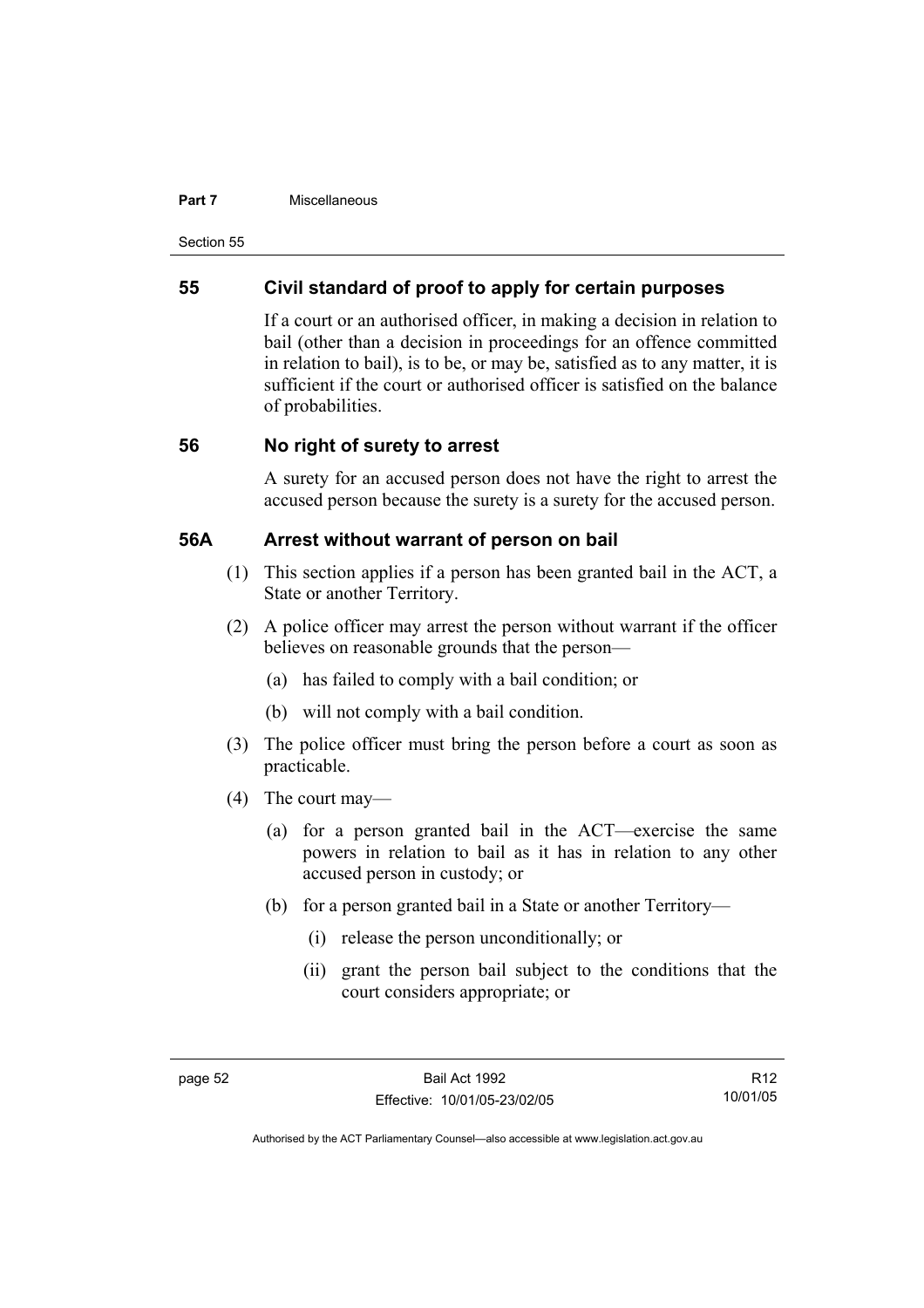- (iii) remand the person in custody for a reasonable time while a warrant for the person's arrest is obtained from the State or other Territory.
- (5) A release mentioned in subsection (4) (b) (i) does not affect the grant of bail in the State or other Territory.

# **56B Arrest for breach of condition by person outside ACT**

- (1) This section applies if a police officer reasonably believes that—
	- (a) a person who has been granted bail in the ACT has failed to comply with a bail condition; and
	- (b) the person is in a State or another Territory.
- (2) An issuing officer may, on the information of a police officer—
	- (a) issue a warrant to arrest the person in the State or other Territory and bring the person before a court; or
	- (b) issue a summons for the person's appearance before a court.
- (3) In this section

*issuing officer*, for a warrant, means—

- (a) a judge, the registrar or a deputy registrar of the Supreme Court; or
- (b) a magistrate; or
- (c) if authorised by the Chief Magistrate to issue a warrant—the registrar or deputy registrar of the Magistrates Court.

# **57 Act to prevail**

 (1) Except if otherwise expressly provided by this Act, this Act applies in relation to the grant of bail to accused people to the exclusion of any other law in force immediately before the commencement of this Act so far as any other such law makes provision for or in relation to bail for accused persons.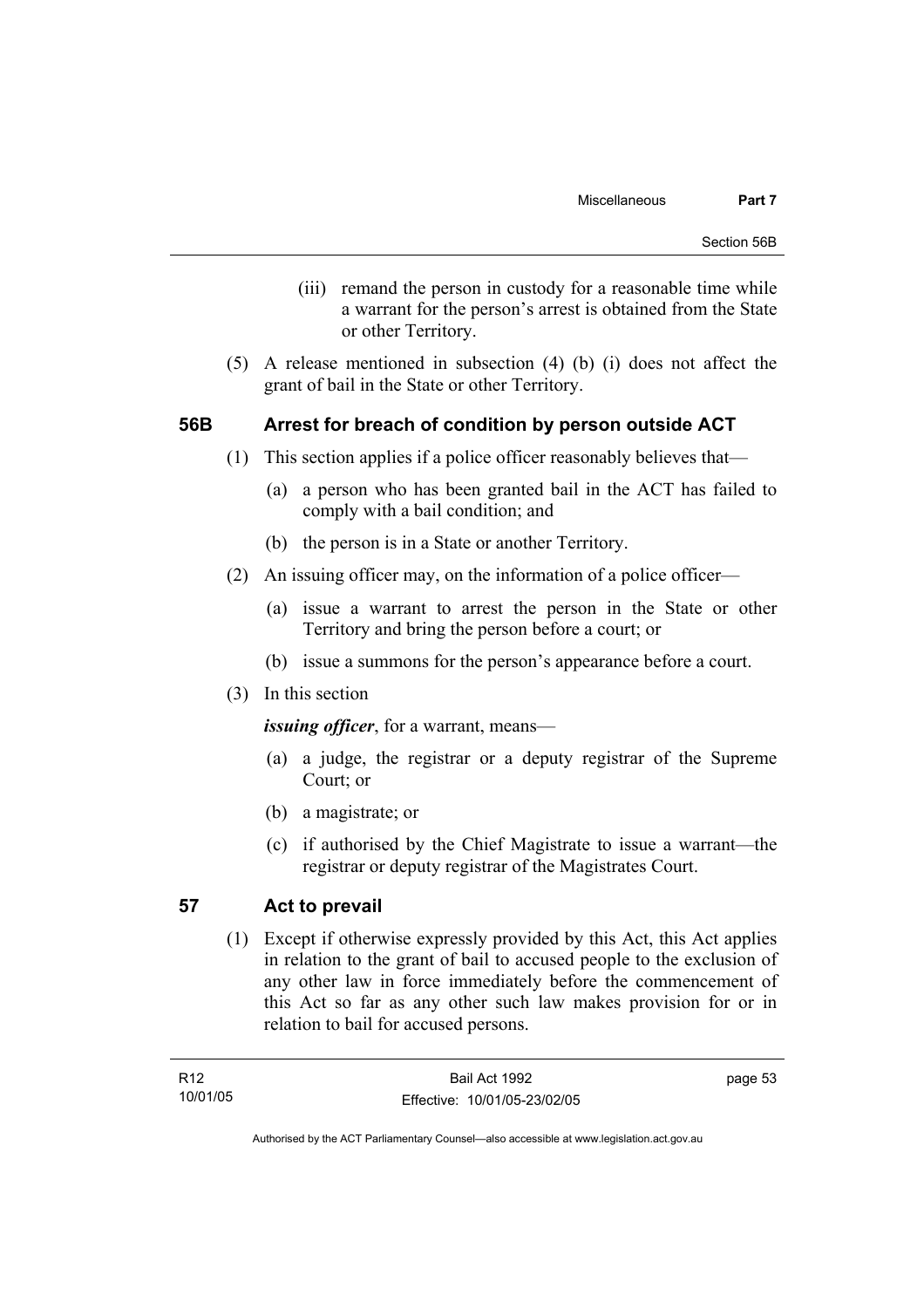#### **Part 7 Miscellaneous**

Section 57AA

 (2) This Act does not affect the *Bill of Rights 1688* 1 Will and Mary sess 2 c 2.

# **57AA Abolition of inherent power of bail**

Any inherent power of the Supreme Court to grant bail is abolished.

# **58 Approved forms**

- (1) The Minister may, in writing, approve forms for this Act.
- (2) If the Minister approves a form for a particular purpose, the approved form must be used for that purpose.
- (3) A form approved for section 28 (1), 30 (4), 34, 47 or 48 (2) is a disallowable instrument.
	- *Note* A disallowable instrument must be notified, and presented to the Legislative Assembly, under the *Legislation Act 2001*.
- (4) Any other approved form is a notifiable instrument.

*Note* A notifiable instrument must be notified under the *Legislation Act 2001*.

 (5) If there is no approved form for an instrument under this Act, the instrument must be in a form acceptable to the registrar.

# **59 Regulation-making power**

- (1) The Executive may make regulations for this Act.
	- *Note* Regulations must be notified, and presented to the Legislative Assembly, under the *Legislation Act 2001*.
- (2) Without limiting subsection (1), the regulations may make provision in relation to the management (including the investment) of an amount deposited in accordance with a condition mentioned in section  $25(1)(c)$ .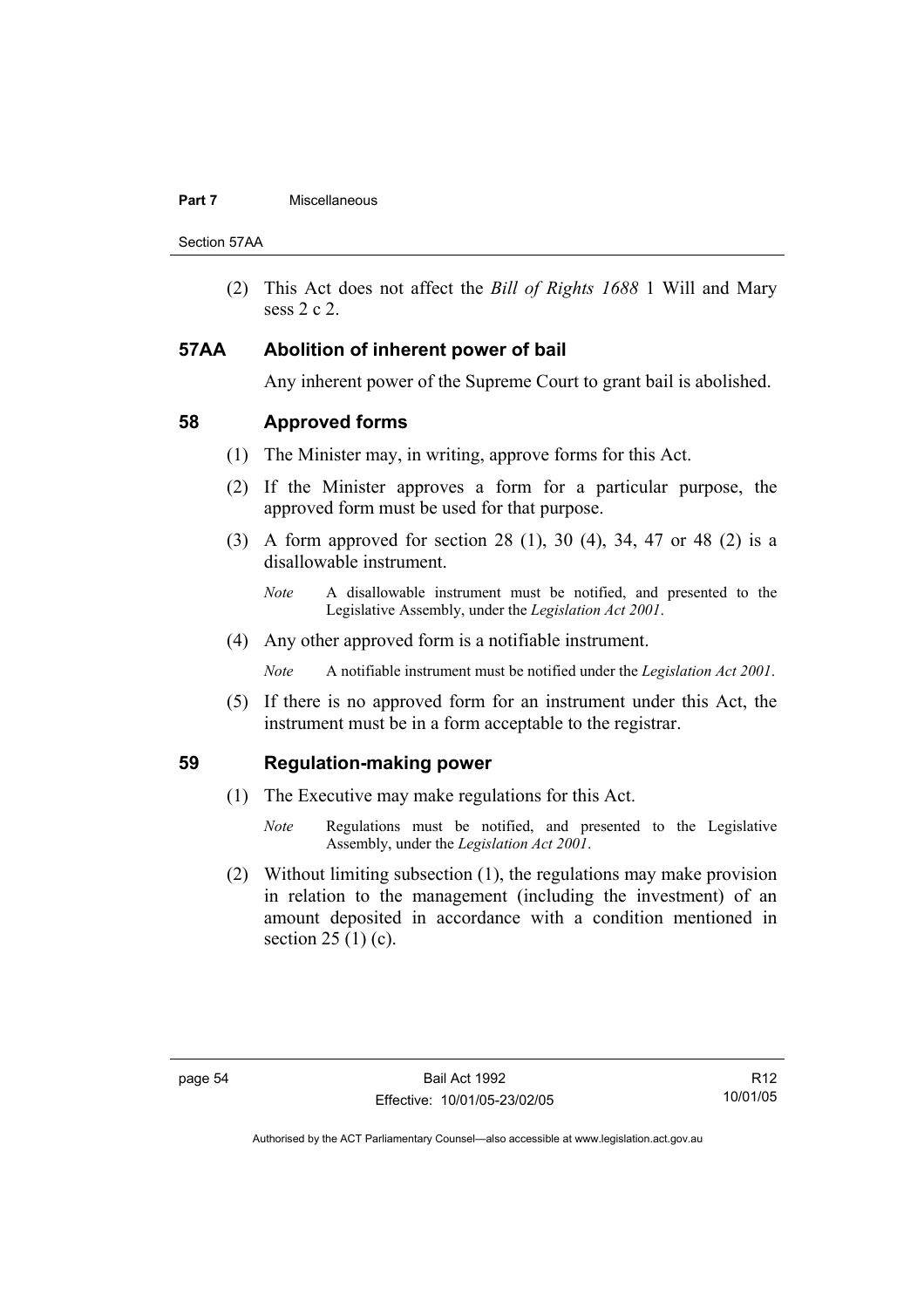# **U Schedule 1 Offences to which presumption of bail does not apply**

(see s 9B (a) and (b))

# **Part 1.1 Offences against Crimes Act 1900**

| column 1 | column <sub>2</sub> | column 3                                                   |
|----------|---------------------|------------------------------------------------------------|
| item     | provision           | description of offence                                     |
|          | 15                  | manslaughter                                               |
|          | 19                  | intentionally inflicting grievous bodily harm              |
| 3        | 49C                 | industrial manslaughter (employer offence)                 |
| 4        | 49D                 | industrial manslaughter (senior officer offence)           |
| 5        | 51                  | sexual assault in the first degree                         |
| 6        | 52                  | sexual assault in the second degree                        |
|          | 54                  | sexual intercourse without consent                         |
| 8        | 55 $(1)$            | sexual intercourse with young person under<br>10 years old |

# **Part 1.2 Offences against Criminal Code**

| column 1 | column 2  | column 3               |
|----------|-----------|------------------------|
| item     | provision | description of offence |
|          | 310       | aggravated robbery     |
|          | 312       | aggravated burglary    |

page 55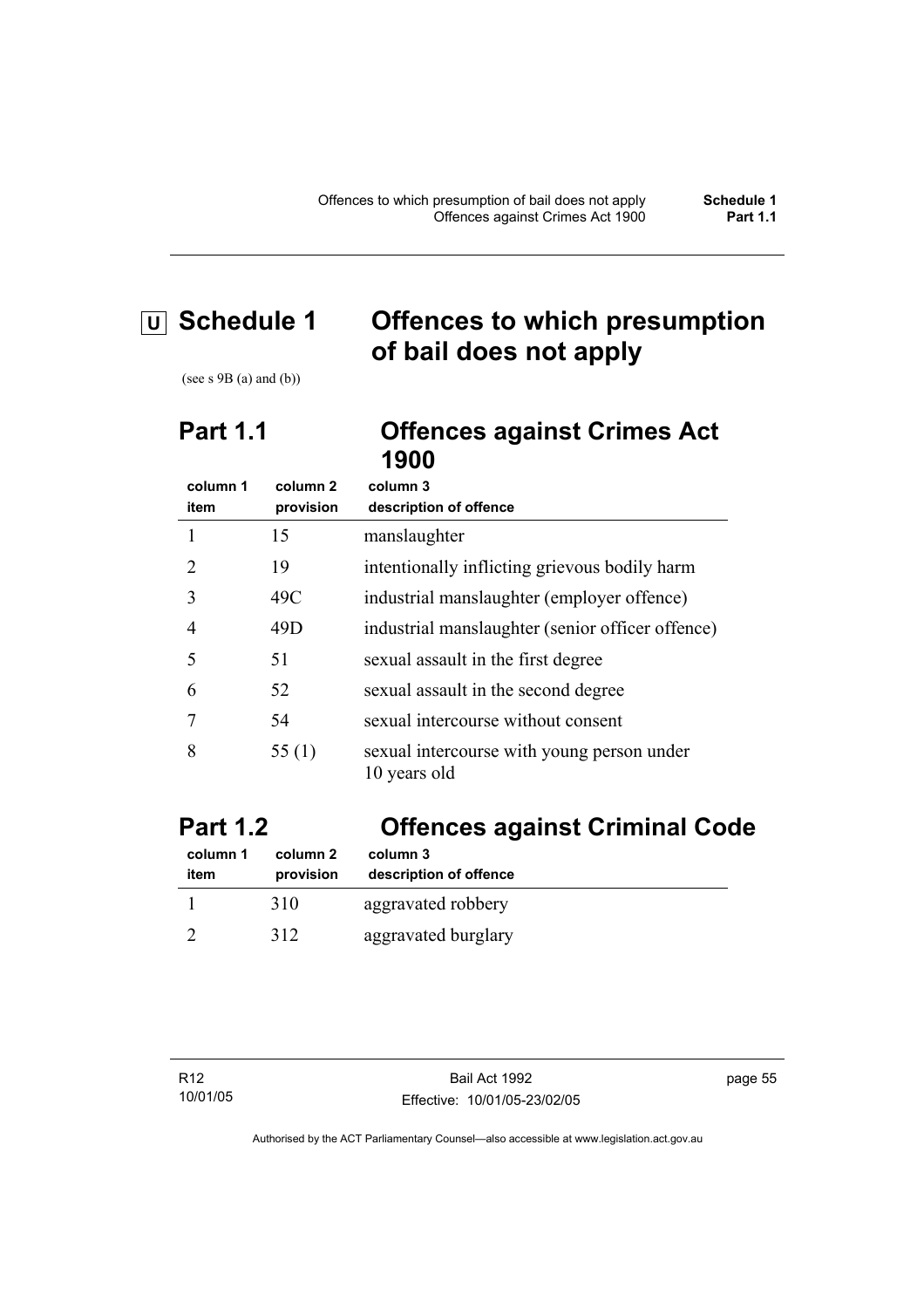#### **Schedule 1** Offences to which presumption of bail does not apply **Part 1.3 C** Offences against Drugs of Dependence Act 1989

# **Part 1.3 Offences against Drugs of Dependence Act 1989**

| column 1<br>item | column 2<br>provision | column 3<br>description of offence                                                       |
|------------------|-----------------------|------------------------------------------------------------------------------------------|
|                  | 161                   | manufacture of drug of dependence or<br>prohibited substance                             |
|                  | 162(3)                | cultivation, or participation in cultivation of,<br>prohibited plants for sale or supply |
|                  | 163                   | wholesale selling of prohibited substance or<br>drug of dependence                       |
|                  | 164                   | sale, supply etc of prohibited substance or<br>drug of dependence                        |

# **Part 1.4 Offences against Customs Act 1901 (Cwlth)**

| column 1<br>item | column 2<br>provision | column 3<br>description of offence                               |
|------------------|-----------------------|------------------------------------------------------------------|
|                  | 231(1)                | assembly for unlawful purposes                                   |
|                  | 233AC                 | master allowing use of ship for smuggling etc.<br>narcotic goods |
|                  | 233B                  | special provisions about narcotic goods                          |

page 56 Bail Act 1992 Effective: 10/01/05-23/02/05

R12 10/01/05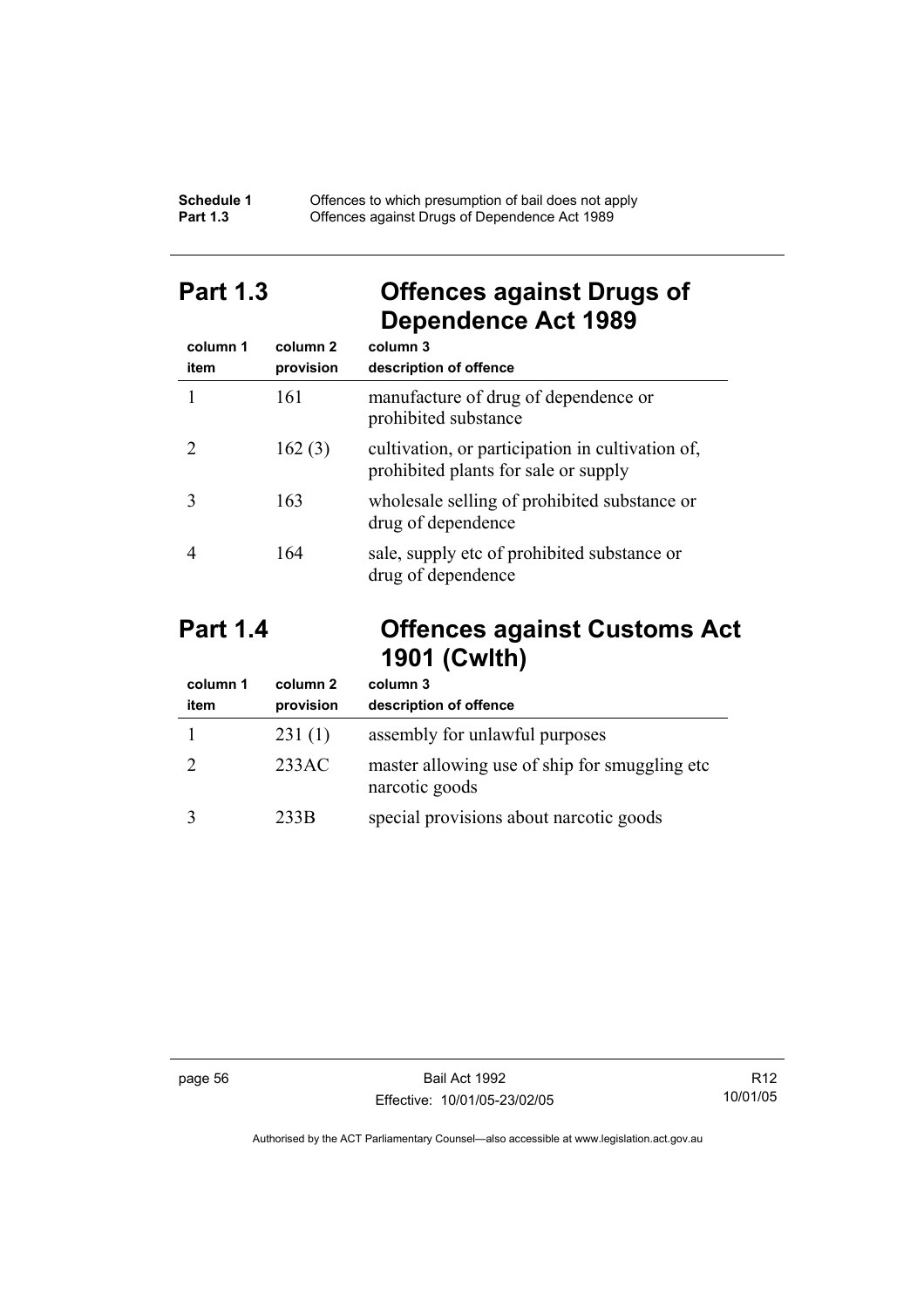# **Dictionary**

(see s 3)

*Note 1* The Legislation Act contains definitions and other provisions relevant to this Act.

*Note 2* For example, the Legislation Act, dict, pt 1, defines the following terms:

- Act (see s  $7$ )
- adult
- child
- Chief Magistrate
- chief police officer
- director of corrective services
- domestic partner (see s  $169(1)$ )
- indictable offence (see s  $190(1)$ )
- judge
- magistrate
- Magistrates Court
- mental health tribunal
- penalty unit (see s 133)
- police officer
- public trustee
- **State**
- Supreme Court
- the Territory.

### *accused person* includes—

- (a) a person charged with, convicted of, or found guilty of, an offence; and
- (b) a person mentioned in section  $8(1)(c)$ , (d) or (e); and
- (c) a person whose conviction for an offence is stayed; and
- (d) a person discharged under the *Crimes Act 1900*, section 402 (Conditional release of offenders without proceeding to conviction) on giving security under that section; and

| R12      | Bail Act 1992                | page 57 |
|----------|------------------------------|---------|
| 10/01/05 | Effective: 10/01/05-23/02/05 |         |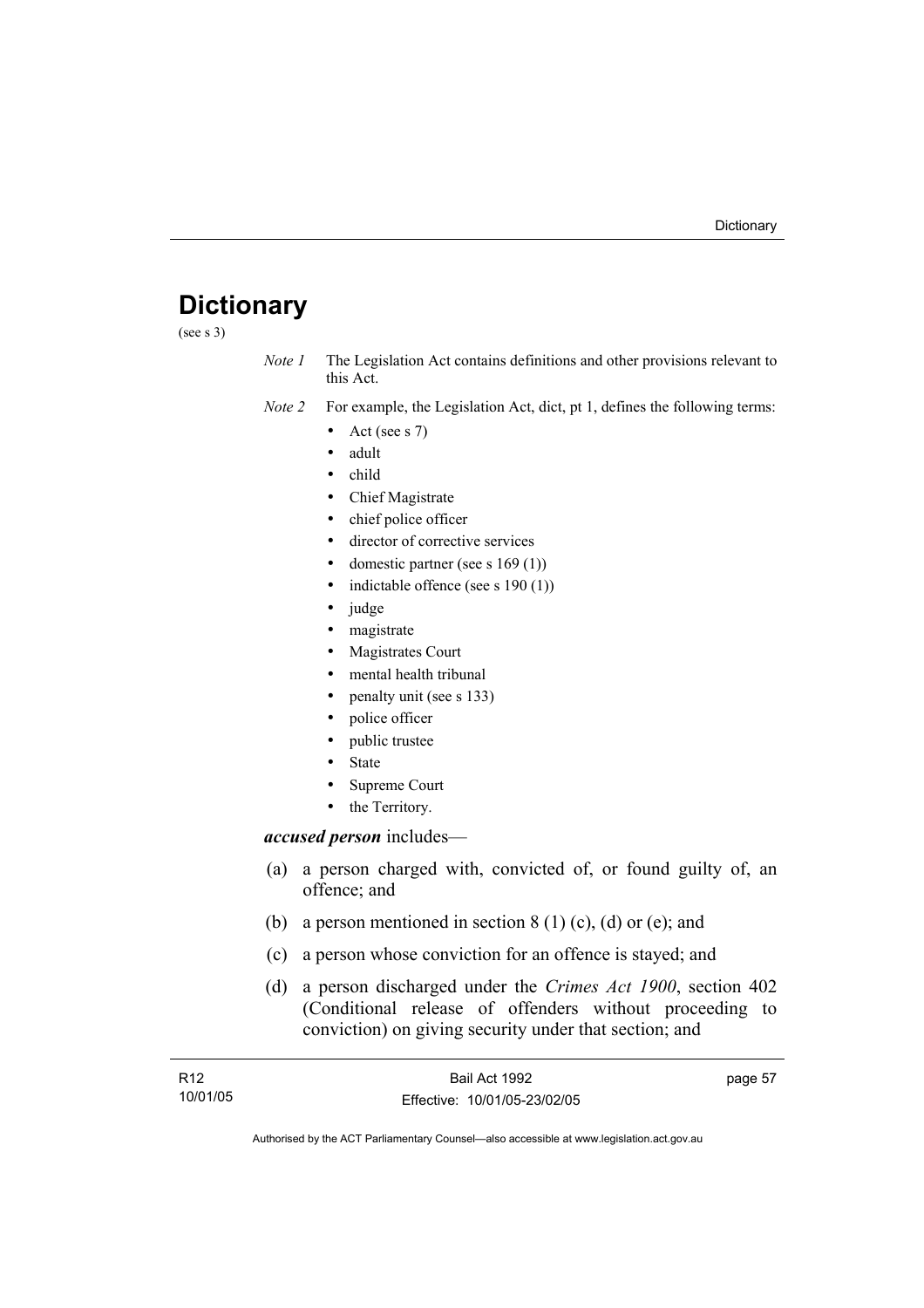- (e) a person in relation to whom an appeal relating to an offence is pending; and
- (f) a person in relation to whom a new trial has been ordered to be held for an offence.

*appeal* includes an application for leave to appeal and an appeal proceeding.

*applicable bail criteria*, for a decision about bail, means criteria under any of the following provisions applying to the decision:

- (a) section 9D (Bail for serious offence committed while charge for another is pending or outstanding);
- (b) section 9F (Domestic violence offence—bail by authorised officer);
- (c) section 22 (Criteria for granting bail to adults);
- (d) section 23 (Criteria for granting bail to children).

*authorised officer* means—

- (a) the chief police officer; or
- (b) a police officer exercising the functions of a superintendent or sergeant; or
- (c) another police officer authorised in writing by the chief police officer.

*bail* means an authorisation granted to a person under this Act to be at liberty.

*bail condition* means a condition on which bail is granted.

*child*, of a person, includes a child—

- (a) who normally or regularly lives with the person; or
- (b) of whom the person is a guardian.

*court* means the Supreme Court or Magistrates Court.

R12 10/01/05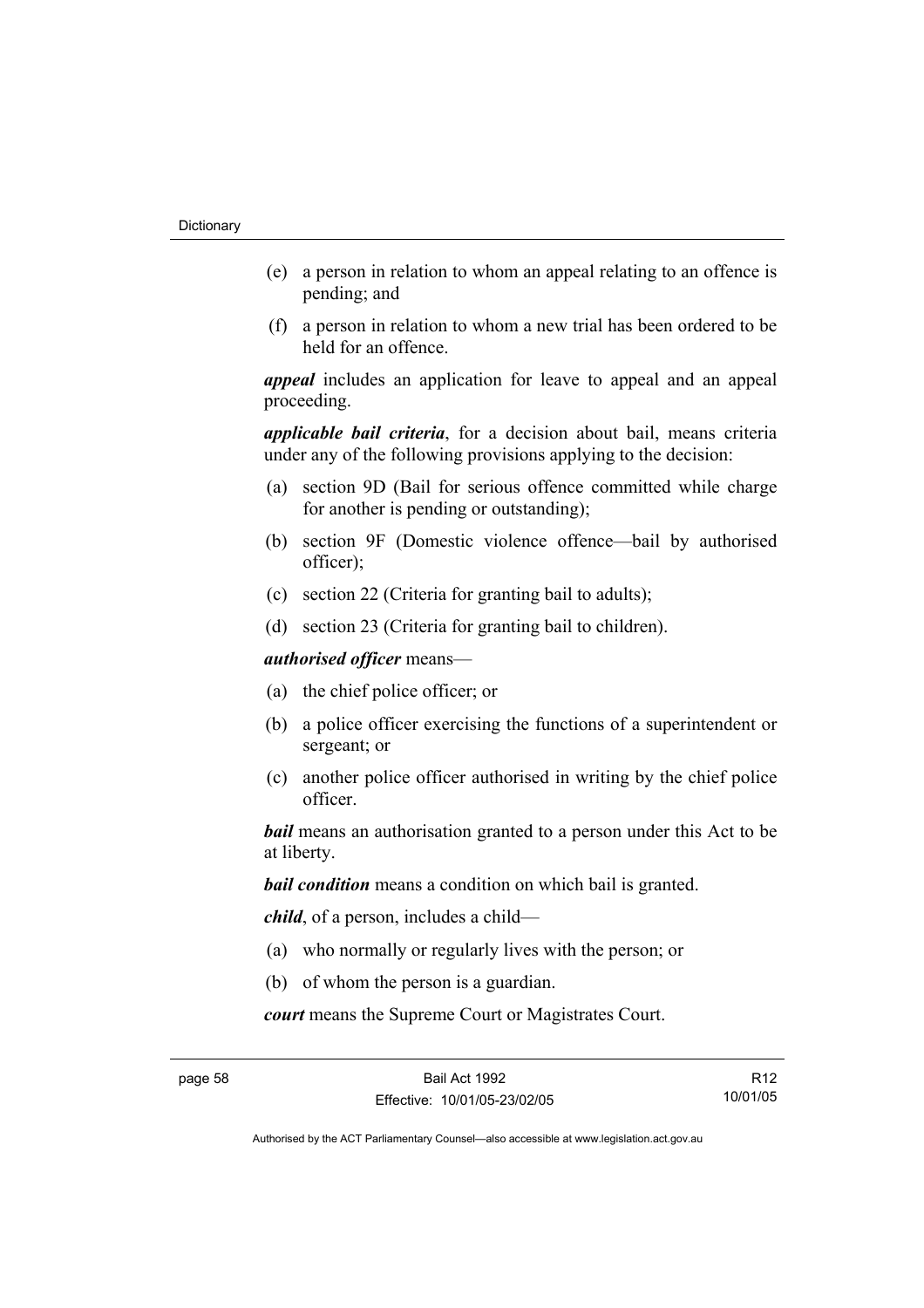*domestic violence offence*—see the *Crimes Act 1900*, dictionary.

*grant*, in relation to bail (other than in section 22 (Criteria for granting bail to adults) or section 23 (Criteria for granting bail to children)), includes continue.

*offence* includes—

- (a) an alleged offence; and
- (b) except for section  $8(1)(a)$  and section  $9(1)$ 
	- (i) a breach of the peace or an apprehended breach of the peace; and
	- (ii) breach of a recognisance or an order mentioned in section 8A (1).

*relevant person—*see the *Crimes Act 1900*, dictionary.

*surety*, in relation to an accused person, means a person other than the accused person who is subject to a liability under a bail condition mentioned in section 25 (1).

*undertaking to appear* means an undertaking given under section 28 (1).

*victim* in relation to an accused person, means—

- (a) a person (the *primary victim*) who suffers harm—
	- (i) in the course of, or because of, the commission of an offence of which the accused person is accused; or
	- (ii) in the course of assisting a police officer in the exercise of the officer's power to arrest the accused person or to take action to prevent the commission of an offence of which the accused person is accused; or
- (b) if a primary victim dies because of the commission of an offence of which the accused person is accused—anyone who was financially or psychologically dependent on the primary victim immediately before his or her death.

page 59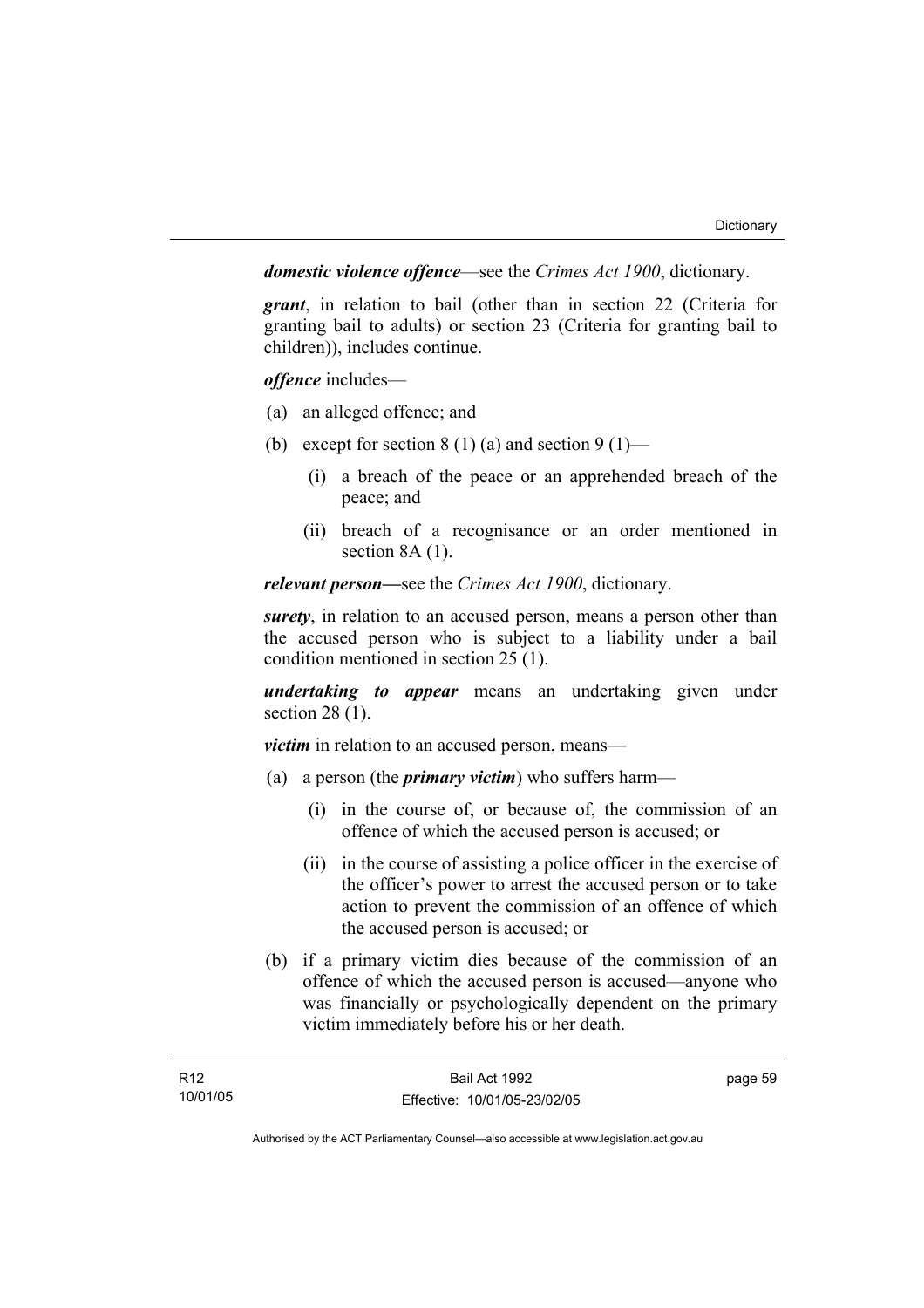1 About the endnotes

# **Endnotes**

# **1 About the endnotes**

Amending and modifying laws are annotated in the legislation history and the amendment history. Current modifications are not included in the republished law but are set out in the endnotes.

Not all editorial amendments made under the *Legislation Act 2001*, part 11.3 are annotated in the amendment history. Full details of any amendments can be obtained from the Parliamentary Counsel's Office.

Uncommenced amending laws and expiries are listed in the legislation history and the amendment history. These details are underlined. Uncommenced provisions and amendments are not included in the republished law but are set out in the last endnote.

If all the provisions of the law have been renumbered, a table of renumbered provisions gives details of previous and current numbering.

The endnotes also include a table of earlier republications.

| $am = amended$<br>$amdt = amendment$       | $ord = ordinance$<br>$orig = original$    |
|--------------------------------------------|-------------------------------------------|
| $ch = chapter$                             | par = paragraph/subparagraph              |
| $def = definition$                         | pres = present                            |
| $dict = dictionary$                        | prev = previous                           |
| disallowed = disallowed by the Legislative | $(\text{prev}) = \text{previously}$       |
| Assembly                                   | $pt = part$                               |
| $div = division$                           | $r = rule/subrule$                        |
| $exp = expires/expired$                    | renum = renumbered                        |
| $Gaz = gazette$                            | $reloc = relocated$                       |
| $hdg =$ heading                            | $R[X]$ = Republication No                 |
| IA = Interpretation Act 1967               | $RI = reissue$                            |
| ins = inserted/added                       | $s = section/subsection$                  |
| $LA =$ Legislation Act 2001                | $sch = schedule$                          |
| $LR =$ legislation register                | $sdiv = subdivision$                      |
| LRA = Legislation (Republication) Act 1996 | $sub =$ substituted                       |
| $mod = modified/modification$              | SL = Subordinate Law                      |
| $o = order$                                | underlining = whole or part not commenced |
| om = omitted/repealed                      | or to be expired                          |
|                                            |                                           |

# **2 Abbreviation key**

page 60 Bail Act 1992 Effective: 10/01/05-23/02/05

R12 10/01/05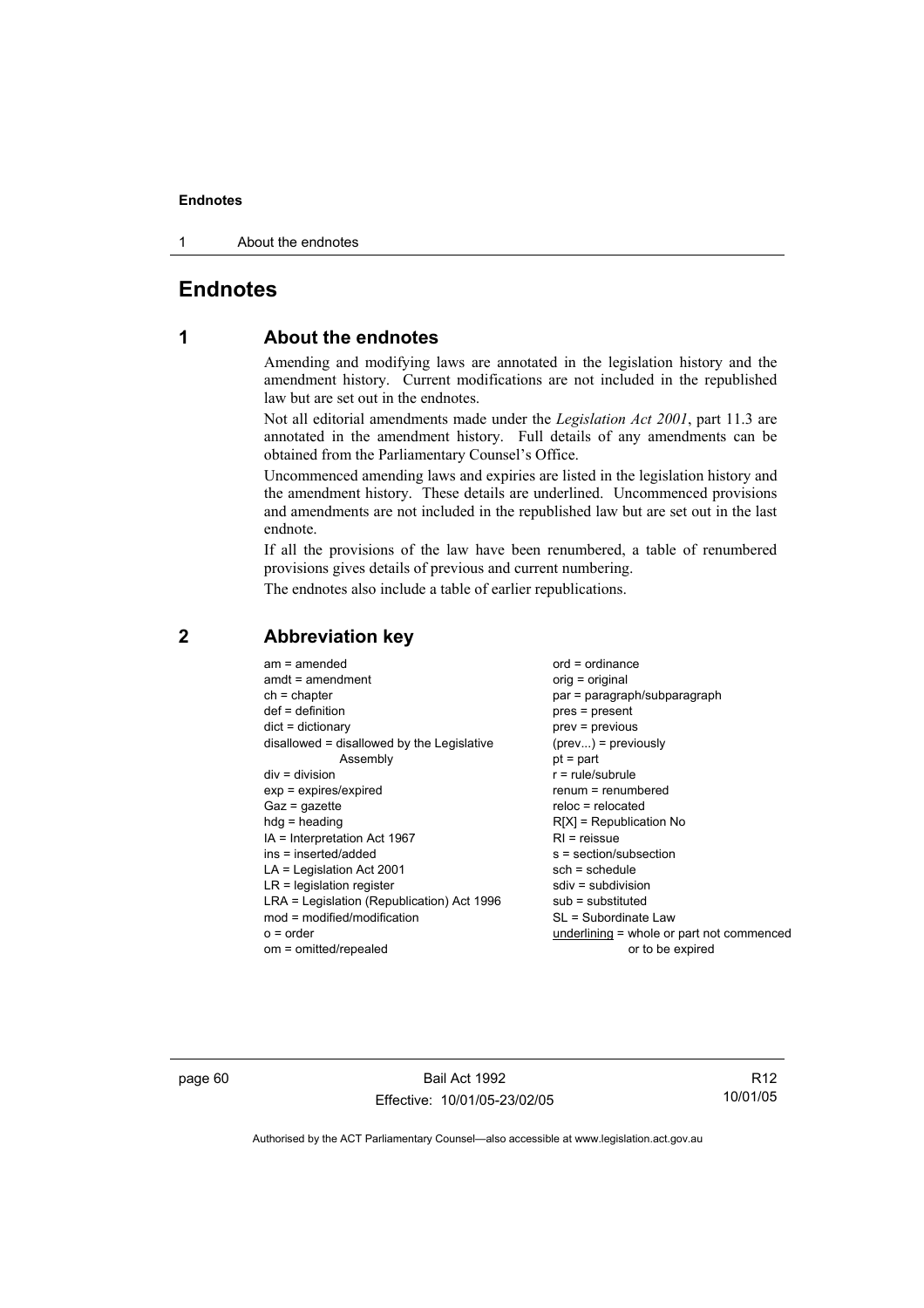## **3 Legislation history**

#### **Bail Act 1992 No 8**

notified 28 May 1992 (Gaz 1992 No S59) s 1, s 2 commenced 28 May 1992 (s 2 (1)) remainder commenced 28 November 1992 (s 2(3))

as amended by

## **Bail (Amendment) Act 1992 No 75**

notified 18 December 1992 (Gaz 1992 No S233) commenced 18 December 1992 (s 2)

#### **Bail (Amendment) Act 1994 No 73**

notified 1 November 1994 (Gaz 1994 No S229) ss 1-3 commenced 1 November 1994 (s 2 (1)) remainder commenced 1 May 1995 (s 2 (3))

#### **Crimes (Amendment) Act (No 2) 1994 No 75 sch 3**

notified 23 November 1994 (Gaz 1994 No S247) ss 1-3 commenced 23 November 1994 (s 2 (1)) sch 3 commenced 1 December 1994 (Gaz 1994 No S270)

#### **Statute Law Revision (Penalties) Act 1994 No 81 sch**

notified 29 November 1994 (Gaz 1994 No S253) s 1, s 2 commenced 29 November 1994 (s 2 (1)) sch commenced 29 November 1994 (Gaz 1994 No S269)

#### **Acts Revision (Victims of Crime) Act 1994 No 84 pt 2**

notified 15 December 1994 (Gaz 1994 No S280) s 1, s 2 commenced 15 December 1994 (s 2 (1)) pt 2 commenced 15 June 1995 (s 2 (3))

#### **Remand Centres (Amendment) Act 1996 (No 2) No 81 s 7**

notified 20 December 1996 (Gaz 1996 No S328) ss 1-3 commenced 20 December 1996 (s 2 (1)) s 7 commenced 1 January 1997 (s 2 (2) and Gaz 1996 No S353)

R12 10/01/05 page 61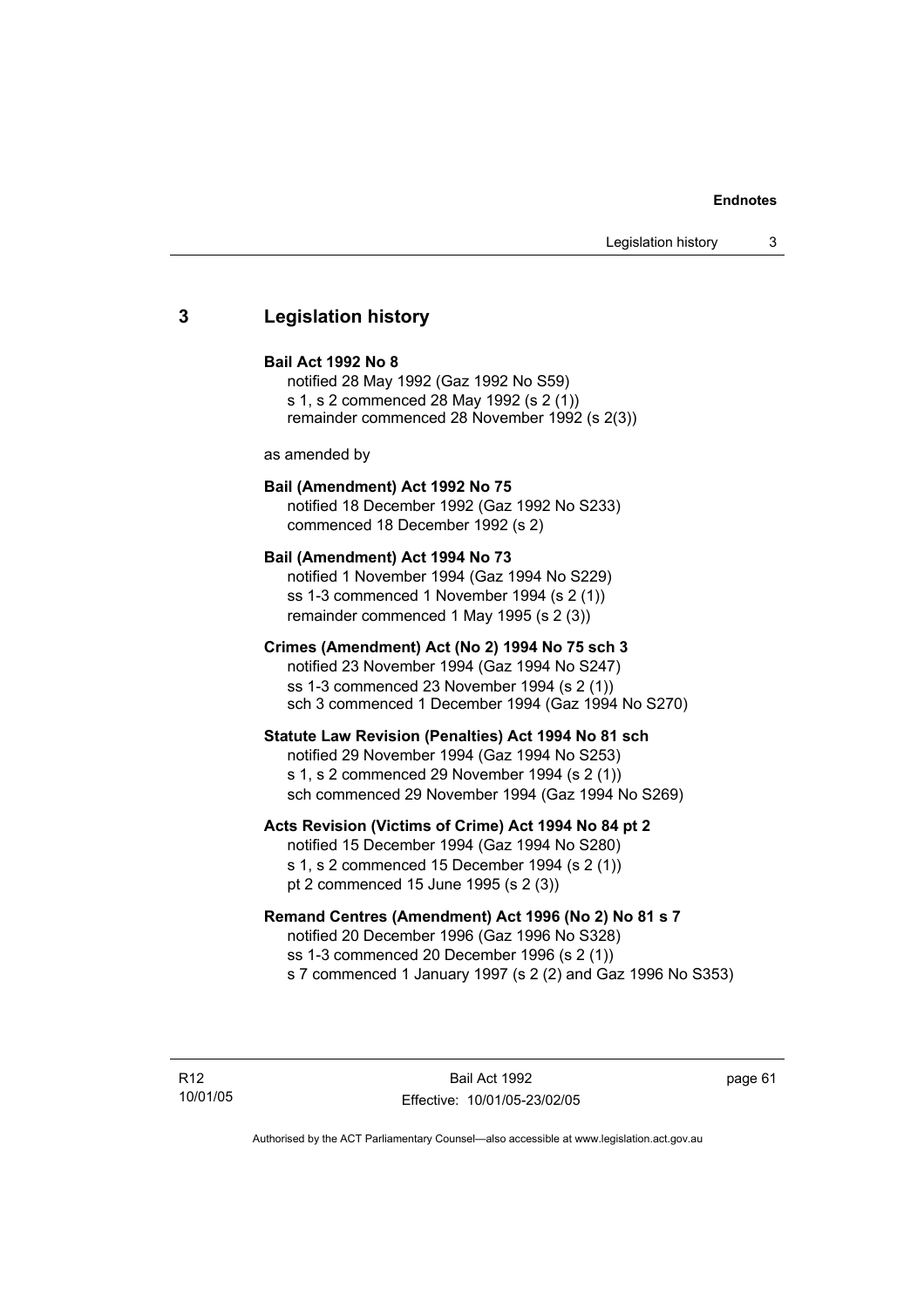3 Legislation history

#### **Bail (Amendment) Act 1997 No 22**

notified 29 May 1997 (Gaz 1997 No S136) ss 1-3 commenced 29 May 1997 (s 2 (1)) remainder commenced 30 May 1997 (s 2 (2) and Gaz 1997 No S149)

#### **Legal Practitioners (Consequential Amendments) Act 1997 No 96 sch 1**

notified 1 December 1997 (Gaz 1997 No S380) s 1, s 2 commenced 1 December 1997 (s 2 (1)) sch 1 commenced 1 June 1998 (s 2 (2))

#### **Bail (Amendment) Act 1998 No 39**

notified 14 October 1998 (Gaz 1998 No 41) ss 1-3 commenced 14 October 1998 (s 2 (1)) remainder commenced 19 October 1998 (Gaz 1998 No 41)

#### **Children and Young People (Consequential Amendments) Act 1999 No 64 sch 2**

notified 10 November 1999 (Gaz 1999 No 45) s 1, s 2 commenced 10 November 1999 (s 2 (1)) remainder commenced 10 May 2000 (s 2 (2))

#### **Road Transport Legislation Amendment Act 1999 No 79**

notified 1 March 2000 (Gaz 1999 No S65) commenced 1 March 2000 (s 2 and Gaz 2000 No S5)

#### **Bail Amendment Act 2001 No 25 pt 2**

notified 24 May 2001 (Gaz 2001 No 21) commenced 24 May 2001 (s 2)

#### **Legislation (Consequential Amendments) Act 2001 No 44 pt 30**

notified 26 July 2001 (Gaz 2001 No 30) s 1, s 2 commenced 26 July 2001 (IA s 10B) pt 30 commenced 12 September 2001 (s 2 and see Gaz 2001 No S65)

# **Supreme Court Amendment Act 2001 (No 2) No 54 sch 2 pt 2.2**

notified 15 August 2001 (Gaz 2001 No S57) commenced 15 August 2001 (s 2 (1))

page 62 Bail Act 1992 Effective: 10/01/05-23/02/05

R12 10/01/05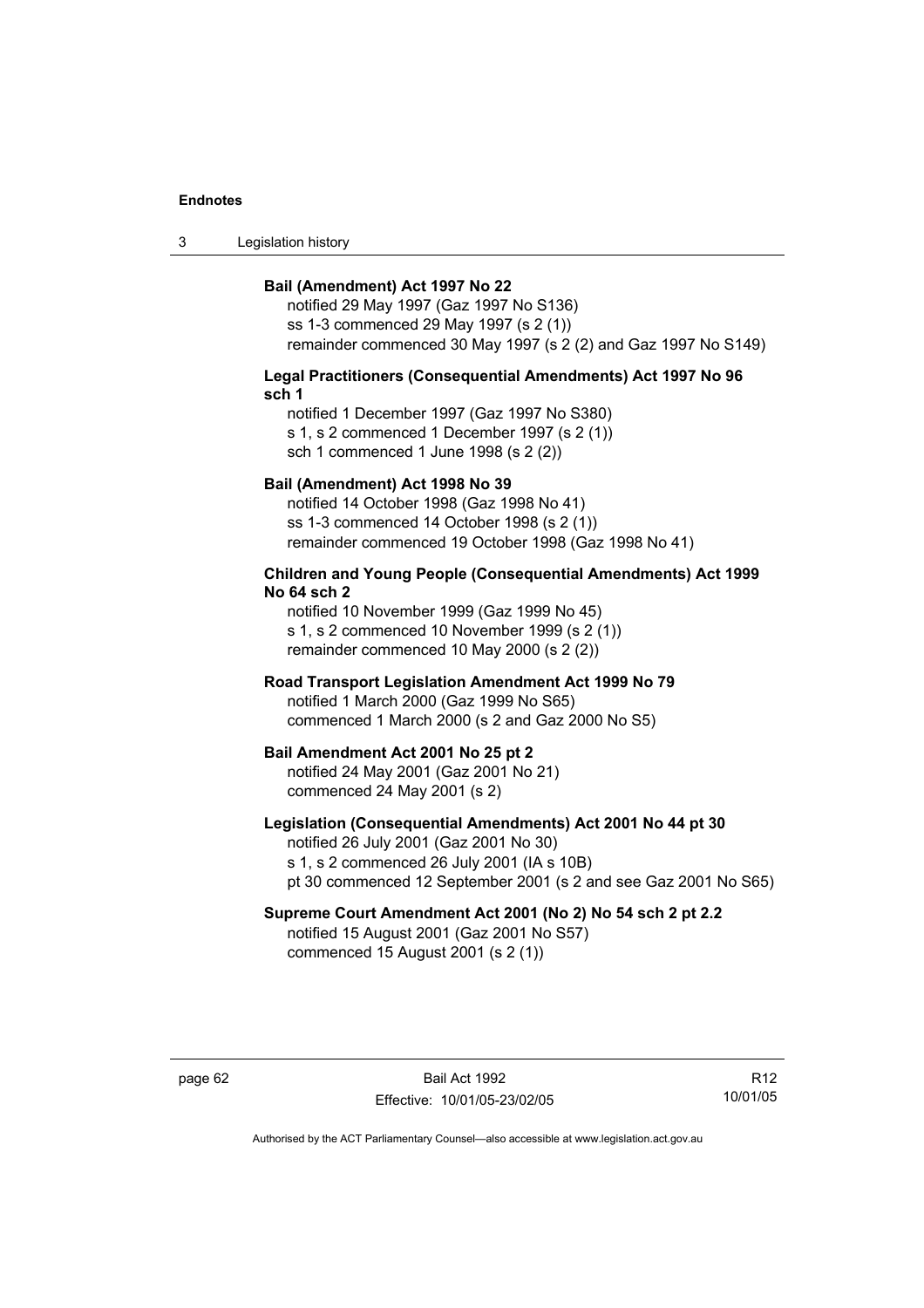#### **Bail Amendment Act 2001 (No 2) No 60**

notified 10 September 2001 (Gaz 2001 No S66) s 1, s 2 commenced 10 September 2001 (IA s 10B) remainder commenced 24 September 2001 (s 2)

#### **Protection Orders (Consequential Amendments) Act 2001 No 90 sch 1 pt 1**

notified LR 27 September 2001

s 1, s 2 commenced 27 September 2001 (LA s 75)

sch 1 pt 1 commenced 27 March 2002 (s 2 and see the Protection Orders Act 2001, s 3 and LA s 79)

#### **Legislation Amendment Act 2002 No 11 amdt 2.5, amdt 2.6**

notified LR 27 May 2002 s 1, s 2 commenced 27 May 2002 (LA s 75) amdt 2.5, amdt 2.6 commenced 28 May 2002 (s 2 (2))

#### **Criminal Code 2002 No 51 pt 1.1**

notified LR 20 December 2002 s 1, s 2 commenced 20 December 2002 (LA s 75) pt 1.1 commenced 1 January 2003 (s 2 (1))

#### **Legislation (Gay, Lesbian and Transgender) Amendment Act 2003 A2003-14 sch 1 pt 1.2**

notified LR 27 March 2003 s 1, s 2 commenced 27 March 2003 (LA s 75) sch 1 pt 1.1 commenced 28 March 2003 (s 2)

## **Bail Amendment Act 2004 A2004-14**

notified LR 26 March 2004 s 1, s 2 commenced 26 March 2004 (LA s 75 (1)) s 44 commenced 26 June 2004 (s 2 (2) (a)) remainder commenced 26 June 2004 (s 2 (1))

#### **Criminal Code (Theft, Fraud, Bribery and Related Offences) Amendment Act 2004 A2004-15 sch 3 pt 3.1**

notified LR 26 March 2004 s 1, s 2 commenced 26 March 2004 (LA s 75 (1)) sch 3 pt 3.1 commenced 26 June 2004 (s 2 (2) and see Bail Amendment Act 2004 A2004-14 s 2)

R12 10/01/05 page 63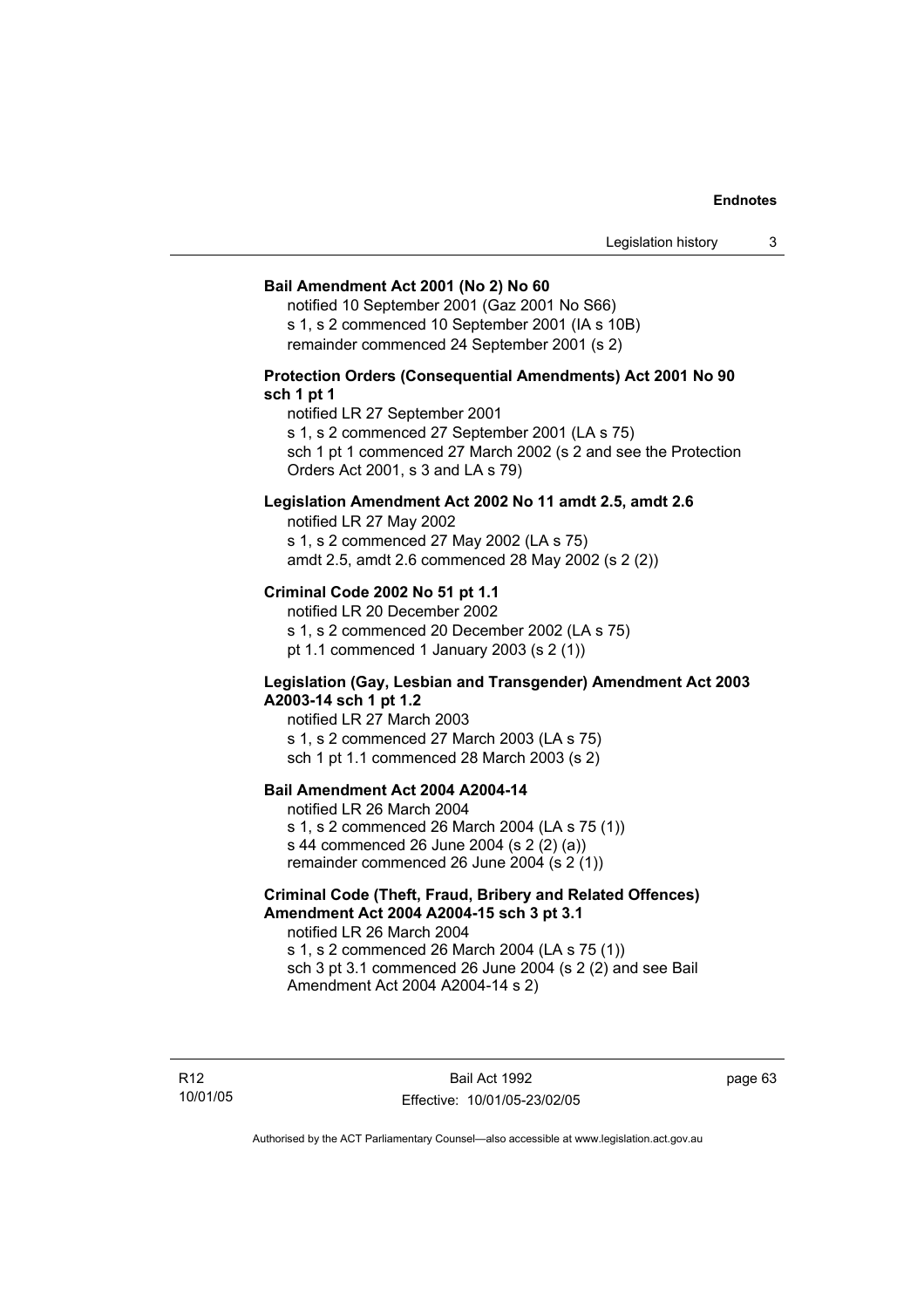4 Amendment history

## **Criminal Code (Serious Drug Offences) Amendment Act 2004 A2004-56 sch 1 pt 1.1**

notified LR 6 September 2004 s 1, s 2 commenced 6 September 2004 (LA s 75 (1)) sch 1 pt 1.1 awaiting commencement (s 2) *Note* default commencement under LA s 79: 6 March 2005

### **Court Procedures (Consequential Amendments) Act 2004 A2004-60 sch 1 pt 1.5**

notified LR 2 September 2004 s 1, s 2 commenced 2 September 2004 (LA s 75 (1)) sch 1 pt 1.5 commenced 10 January 2005 (s 2 and see Court Procedures Act 2004 A2004-59, s 2 and CN2004-29)

### **4 Amendment history**

| Name of Act<br>s <sub>1</sub> | sub A2004-14 amdt 1.1                                                                                                                                                                                                                                                                                                                                                                                                                                                                                                                                                                                                                                                                                                                                                                                    |
|-------------------------------|----------------------------------------------------------------------------------------------------------------------------------------------------------------------------------------------------------------------------------------------------------------------------------------------------------------------------------------------------------------------------------------------------------------------------------------------------------------------------------------------------------------------------------------------------------------------------------------------------------------------------------------------------------------------------------------------------------------------------------------------------------------------------------------------------------|
| <b>Dictionary</b><br>s 2      | om 2001 No 44 amdt 1.316<br>ins A2004-14 amdt 1.1                                                                                                                                                                                                                                                                                                                                                                                                                                                                                                                                                                                                                                                                                                                                                        |
| <b>Notes</b>                  |                                                                                                                                                                                                                                                                                                                                                                                                                                                                                                                                                                                                                                                                                                                                                                                                          |
| s <sub>3</sub>                | (prev s 3) am 1994 No 73 s 4; s (2) pars renum R6 LA;<br>A2004-14 s 4<br>def <b>appeal</b> om A2004-14 amdt 1.1<br>def applicable bail criteria ins 2001 No 25 s 4<br>am 2001 No 60 s 4<br>om A2004-14 amdt 1.1<br>def <i>authorised officer</i> sub 2001 No 25 s 5<br>om A2004-14 amdt 1.1<br>def bail om A2004-14 amdt 1.1<br>def <b>bail condition</b> om A2004-14 amdt 1.1<br>def bail undertaking om 1994 No 73 s 4<br>def <i>child</i> sub 1997 No 22 s 4<br>om A2004-14 amdt 1.1<br>def <i>clerk</i> om A2004-14 amdt 1.1<br>def court om A2004-14 amdt 1.1<br>def <i>Crimes Act</i> om R3 LRA<br>def de facto spouse ins 1997 No 22 s 4<br>om A2003-14 amdt 1.4<br>def <b>domestic violence offence</b> sub 1997 No 22 s 4: 1998<br>No $39s$ 4<br>am 1999 No 79 sch 3<br>sub 2001 No 90 amdt 1.1 |

page 64 Bail Act 1992 Effective: 10/01/05-23/02/05

R12 10/01/05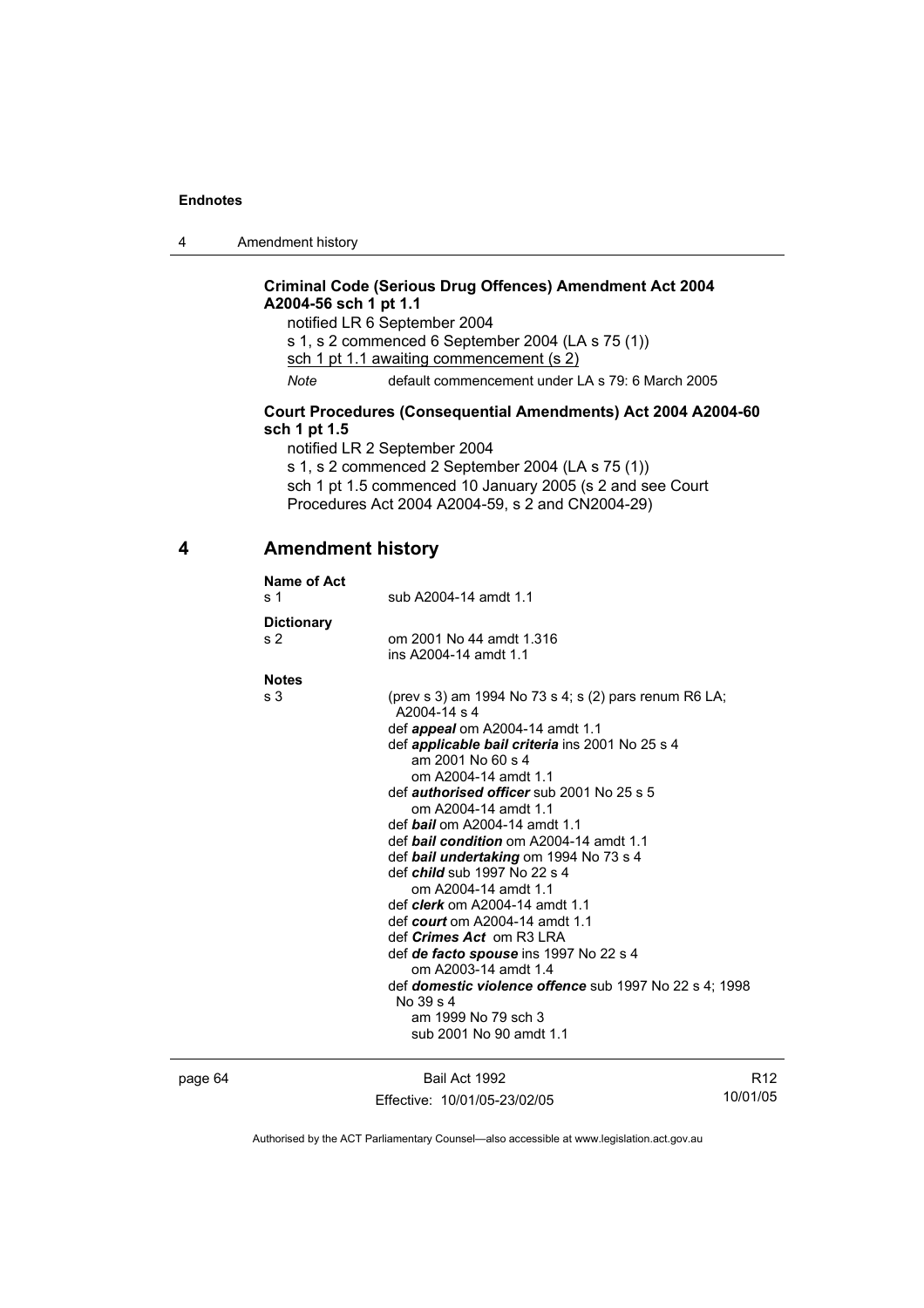Amendment history 4

 par (e) exp 27 March 2002 (see s 60) am 2002 No 11 amdt 2.5; pars renum R7 LA (see 2002 No 11 amdt 2.6); 2002 No 51 amdt 1.1 om A2004-14 amdt 1.1 def *harm* ins 1994 No 84 s 4 om A2004-14 amdt 1.1 def *household member* ins 1997 No 22 s 4 om 2001 No 90 amdt 1.2 def *judge* om A2004-14 amdt 1.1 def *offence* sub 1994 No 73 s 4 om A2004-14 amdt 1.1 def *outstanding* ins 2001 No 60 s 5 om A2004-14 amdt 1.1 def *pending* ins 2001 No 60 s 5 om A2004-14 amdt 1.1 def *relative* ins 1997 No 22 s 4 sub 2001 No 90 amdt 1.3 am A2003-14 amdt 1.5 om A2004-14 amdt 1.1 def *relevant person* ins 2001 No 90 amdt 1.4 am A2003-14 amdt 1.6, amdt 1.7 om A2004-14 amdt 1.1 def *remand centre* om A2004-14 amdt 1.1 def *serious offence* ins 2001 No 25 s 6 sub 2001 No 60 s 6 om A2004-14 amdt 1.1 def *spouse* ins 1997 No 22 s 4 (b) om A2003-14 amdt 1.8 def *undertaking to appear* om A2004-14 amdt 1.1 def *victim* ins 1994 No 84 s 4 om A2004-14 amdt 1.1 pres s 3 sub A2004-14 amdt 1.1 **Act applies to children**  s 4 am R3 LRA sub A2004-14 amdt 1.2 **Availability of bail**  pt 2 hdg sub A2004-14 s 5 **When bail may be granted and rights following**  div 2.1 hdg ins A2004-14 s 5 **When may bail be granted?**  s 5 am 2001 No 25 s 7 sub A2004-14 s 5

**Rights following grant of bail**  s 6 sub A2004-14 s 5

R12 10/01/05

Bail Act 1992 Effective: 10/01/05-23/02/05 page 65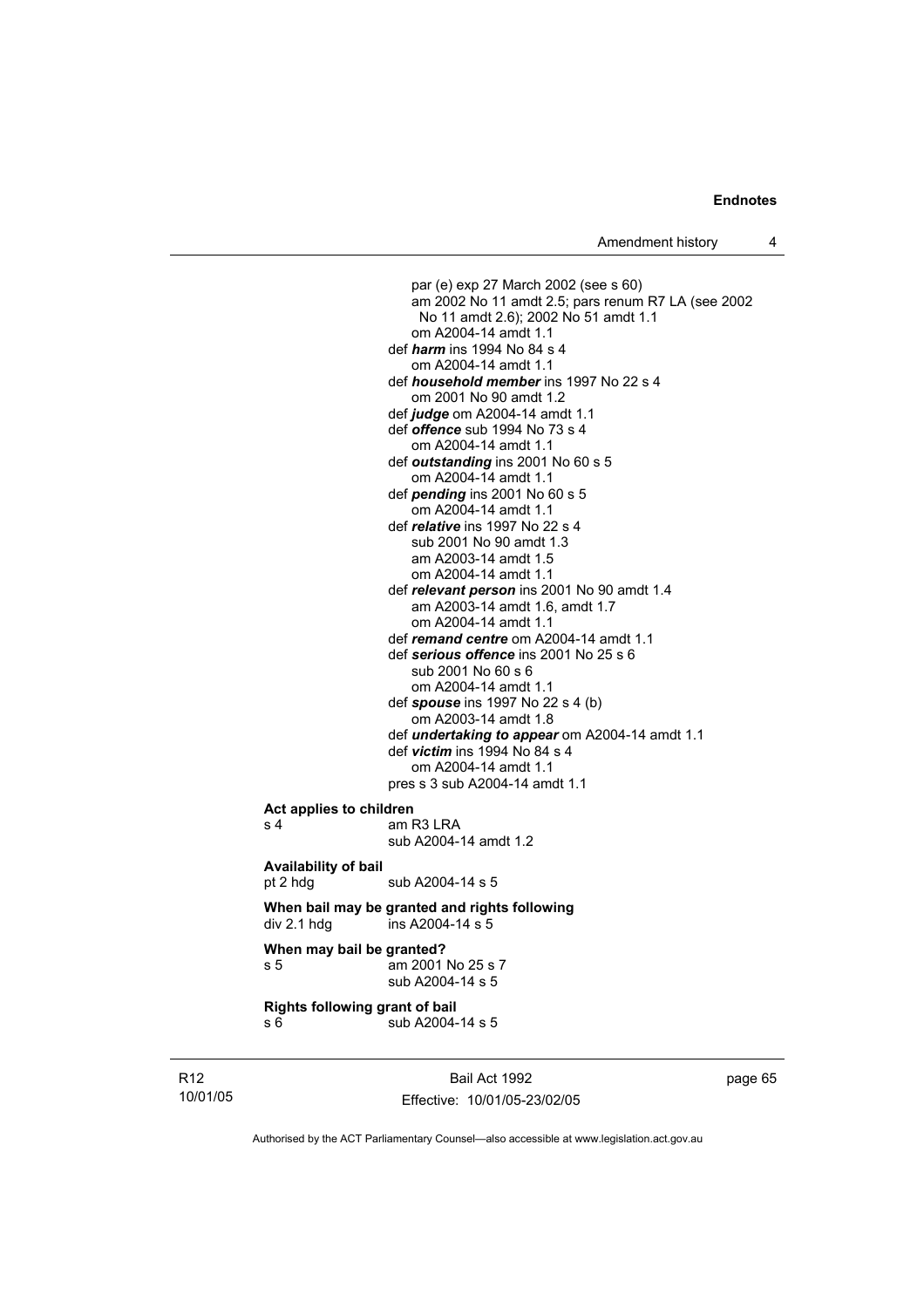| 4 | Amendment history                                                  |                                                                                                                                                                                                 |  |
|---|--------------------------------------------------------------------|-------------------------------------------------------------------------------------------------------------------------------------------------------------------------------------------------|--|
|   | <b>Presumption for bail</b><br>div 2.2 hdg                         | ins A2004-14 s 5                                                                                                                                                                                |  |
|   | Div 2.2 subject to div 2.3 and div 2.4<br>s 7                      | am 1992 No 75 s 4; 1994 No 73 s 5; 1997 No 22 s 5; 1998<br>No 39 s 5; 2001 No 90 amdt 1.5<br>sub A2004-14 s 5                                                                                   |  |
|   | s 7A                                                               | Bail following arrest for breach of peace<br>ins 1994 No 73 s 6<br>sub 2001 No 90 amdt 1.6<br>om A2004-14 s 5                                                                                   |  |
|   | s 8                                                                | Entitlement to bail—certain minor offences etc<br>sub 1994 No 73 s 6<br>am 1997 No 22 s 6; 2001 No 25 s 8, s 9; 2001 No 60 s 7<br>sub 2001 No 90 amdt 1.6; A2004-14 s 5                         |  |
|   | s 8A                                                               | Entitlement to bail-breaches of certain orders<br>ins 1997 No 22 s 7<br>am 1998 No 39 s 6; 2001 No 25 s 1<br>sub 2001 No 90 amdt 1.6; A2004-14 s 5                                              |  |
|   | Limitations on entitlement to bail<br>s 9 hdg<br>s 9               | sub 2001 No 25 s 11<br>sub 2001 No 54 amdt 2.2; A2004-14 s 5                                                                                                                                    |  |
|   | s 9A hdg<br>s 9A                                                   | Entitlement to bail-offences other than minor offences<br>sub 2001 No 60 s 8<br>ins 2001 No 25 s 12<br>am 2001 No 60 s 9, s 10<br>(7), (8) exp 24 September 2003 (s 9A (8))<br>sub A2004-14 s 5 |  |
|   | No presumption for bail<br>div 2.3 hdg                             | ins A2004-14 s 5                                                                                                                                                                                |  |
|   | s 9B                                                               | Div 2.2 not to apply to certain offences<br>ins A2004-14 s 5                                                                                                                                    |  |
|   | <b>Presumption against bail</b><br>div 2.4 hdg<br>ins A2004-14 s 5 |                                                                                                                                                                                                 |  |
|   | s 9C hdg<br>s 9C                                                   | Bail for murder and certain serious drug offences<br>sub A2004-56 amdt 1.1<br>ins A2004-14 s 5<br>am A2004-56 amdt 1.2                                                                          |  |
|   | outstanding<br>s 9D                                                | Bail for serious offence committed while charge for another pending or<br>ins A2004-14 s 5<br>am A2004-15 amdt 3.1                                                                              |  |

page 66 Bail Act 1992

Effective: 10/01/05-23/02/05

R12 10/01/05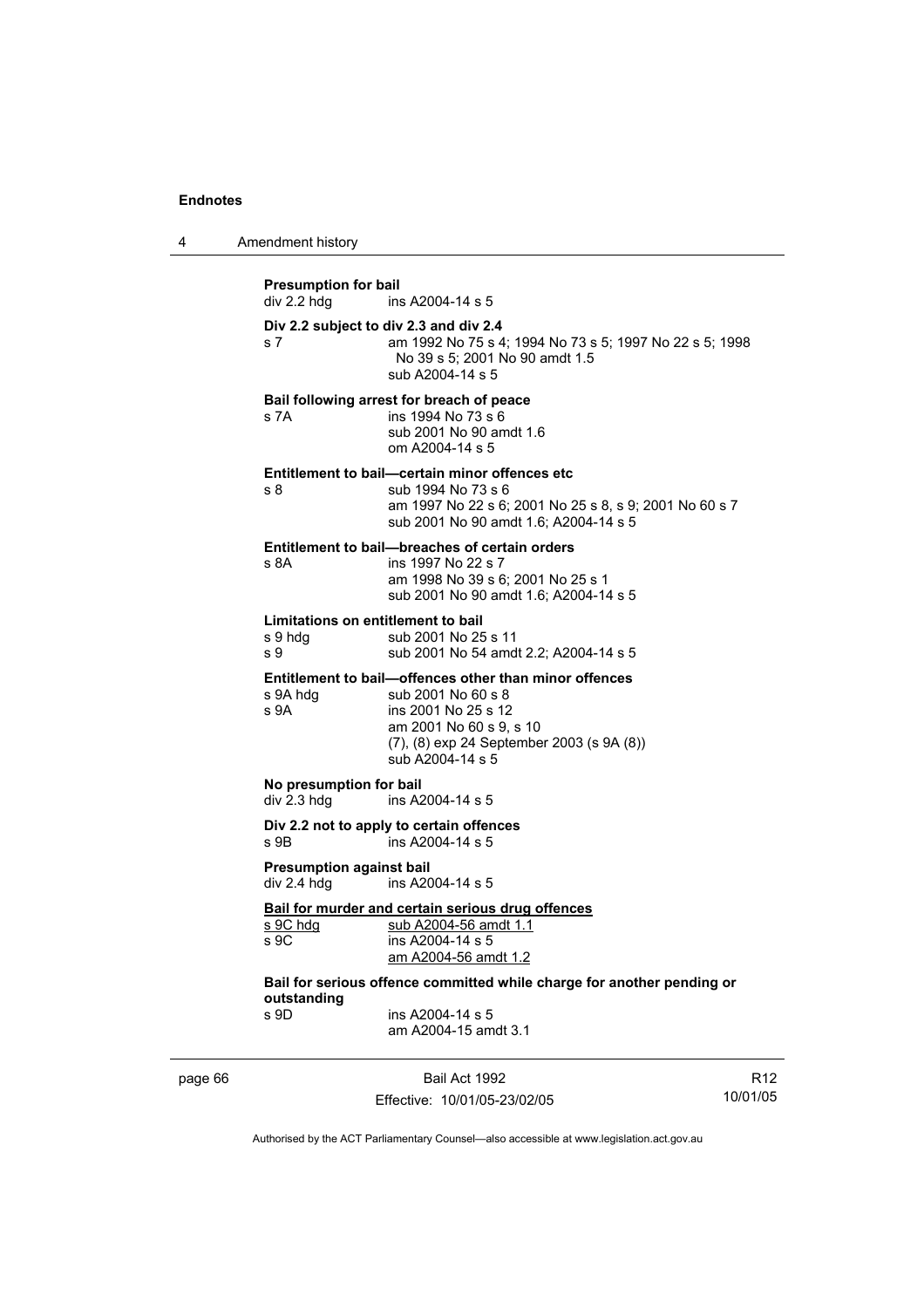**Bail for person sentenced to imprisonment**   $ins$  A2004-14 s 5 **Domestic violence offence—bail by authorised officer**  s 9F ins A2004-14 s 5 **Special or exceptional circumstances**  ins A2004-14 s 5 am A2004-15 amdt 3.2 **Dispensing with bail** s 10 am 1994 No 73 s 7; 2001 No 25 s 13; 2001 No 60 s 11; A2004-14 s 6 **Deciding bail after charge laid** s 13 am 1994 No 73 s 8; 1997 No 22 s 8; 2001 No 25 s 14 **Grant of bail by authorised officers**  s 14 am A2004-14 s 7 **Deciding of questions of bail by authorised officers** s 15 am 1997 No 22 s 9; 2001 No 25 s 15; A2004-14 s 8 **Notification of decision of authorised officer** s 16 am 1994 No 73 s 9; 1997 No 22 s 10; 2001 No 90 amdt 1.7; ss renum R6 LA (see also 2001 No 90 amdt 1.8) **General provisions relating to court bail** s 19 am 1997 No 22 sch 2; am 1997 No 96 sch 1; A2004-14 s 9 **Limitations on power of magistrate**  s 20 sub A2004-14 s 10 **Bail in relation to several offences** s 21 am 1997 No 22 s 11 and sch 2 **Criteria for granting bail to adults** s 22 am 1994 No 84 s 5; 1997 No 22 s 11 sub A2004-14 s 11 **Criteria for granting bail to children** s 23 am 1997 No 22 s 12; 1999 No 64 sch 2 sub A2004-14 s 11 **Victim's concern about need for protection** s 23A ins 1994 No 84 s 6 am 1997 No 22 s 13 sub A2004-14 s 11 **Bail conditions and undertakings to appear**<br>pt 5 hdg sub 1994 No 73 s 10 sub 1994 No 73 s 10

R12 10/01/05

Bail Act 1992 Effective: 10/01/05-23/02/05 page 67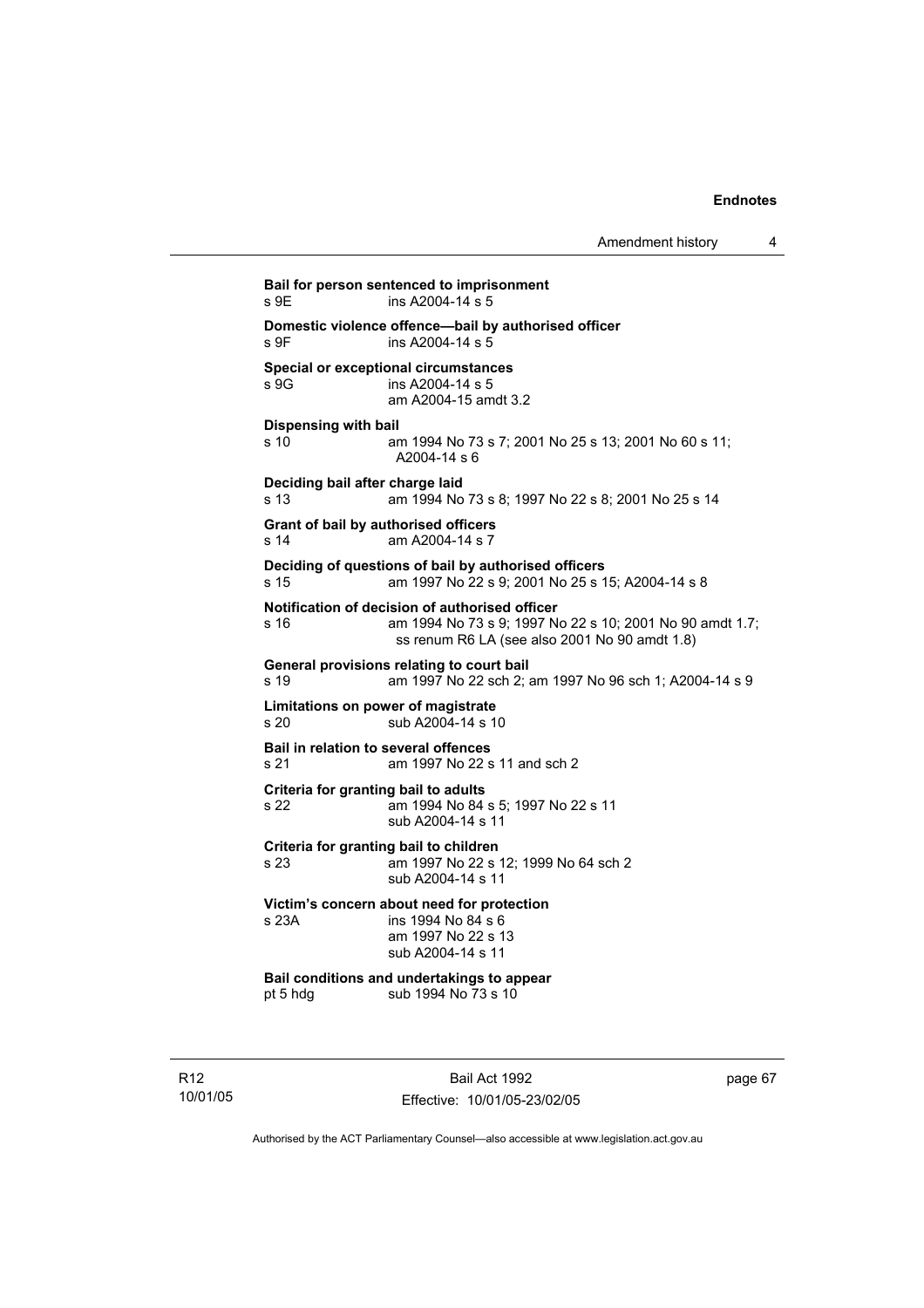4 Amendment history

| s 25                                                                                       | Conditions on which bail may be granted to adults<br>am 1994 No 73 s 11; am 1994 No 84 s 7; 2001 No 44<br>amdt 1.317; 2001 No 90 amdt 1.9; ss renum R6 LA;<br>A2004-14 s 12, s 13, s 15, s 16; pars renum R11 LA<br>(see A2004-14 s 14); ss renum R11 LA (see A2004-14 s 17) |
|--------------------------------------------------------------------------------------------|------------------------------------------------------------------------------------------------------------------------------------------------------------------------------------------------------------------------------------------------------------------------------|
| s 26                                                                                       | Conditions on which bail may be granted to children<br>am 1999 No 64 sch 2; A2004-14 s 18, s 19; ss renum R11 LA<br>(see A2004-14 s 20)                                                                                                                                      |
| Recording of certain bail decisions<br>s 27                                                | am 1997 No 22 sch 2                                                                                                                                                                                                                                                          |
| Notice to victim of bail decisions<br>s 27A                                                | ins 1994 No 84 s 8<br>om A2004-14 s 21                                                                                                                                                                                                                                       |
| <b>Undertakings to appear</b><br>s 28                                                      | am 2001 No 44 amdt 1.318<br>sub A2004-14 s 22                                                                                                                                                                                                                                |
| s 29                                                                                       | Undertakings in respect of more than 1 offence<br>om 1994 No 73 s 12                                                                                                                                                                                                         |
| s 30                                                                                       | Accused person may be excused from attendance before court<br>am 1997 No 96 sch 1; 2001 No 44 amdt 1.319; A2004-14<br>amdt 1.3, amdt 1.4; ss renum R11 LA (see A2004-14<br>amdt $1.5$ )                                                                                      |
| <b>Bail requirements</b><br>s 31                                                           | am 1994 No 73 s 13<br>sub A2004-14 s 23                                                                                                                                                                                                                                      |
| s 32                                                                                       | Acceptable people and security for bail<br>am 1994 No 73 s 14; ss renum R6 LA<br>sub A2004-14 s 23                                                                                                                                                                           |
| s 33                                                                                       | <b>Continuation of bail and undertakings</b><br>am 1994 No 73 s 15; 1997 No 22 sch 2; ss renum R6 LA;<br>A2004-14 s 24, s 25                                                                                                                                                 |
| Written notice of conditions of bail<br>s 34<br>am 1997 No 22 sch 2; 2001 No 44 amdt 1.320 |                                                                                                                                                                                                                                                                              |
| s 35                                                                                       | Warning to person making acknowledgment<br>om A2004-14 s 26                                                                                                                                                                                                                  |
| <b>Discharge of surety</b><br>s 36                                                         | am 1994 No 73 s 16<br>sub A2004-14 s 27                                                                                                                                                                                                                                      |
|                                                                                            |                                                                                                                                                                                                                                                                              |

page 68 Bail Act 1992 Effective: 10/01/05-23/02/05

R12 10/01/05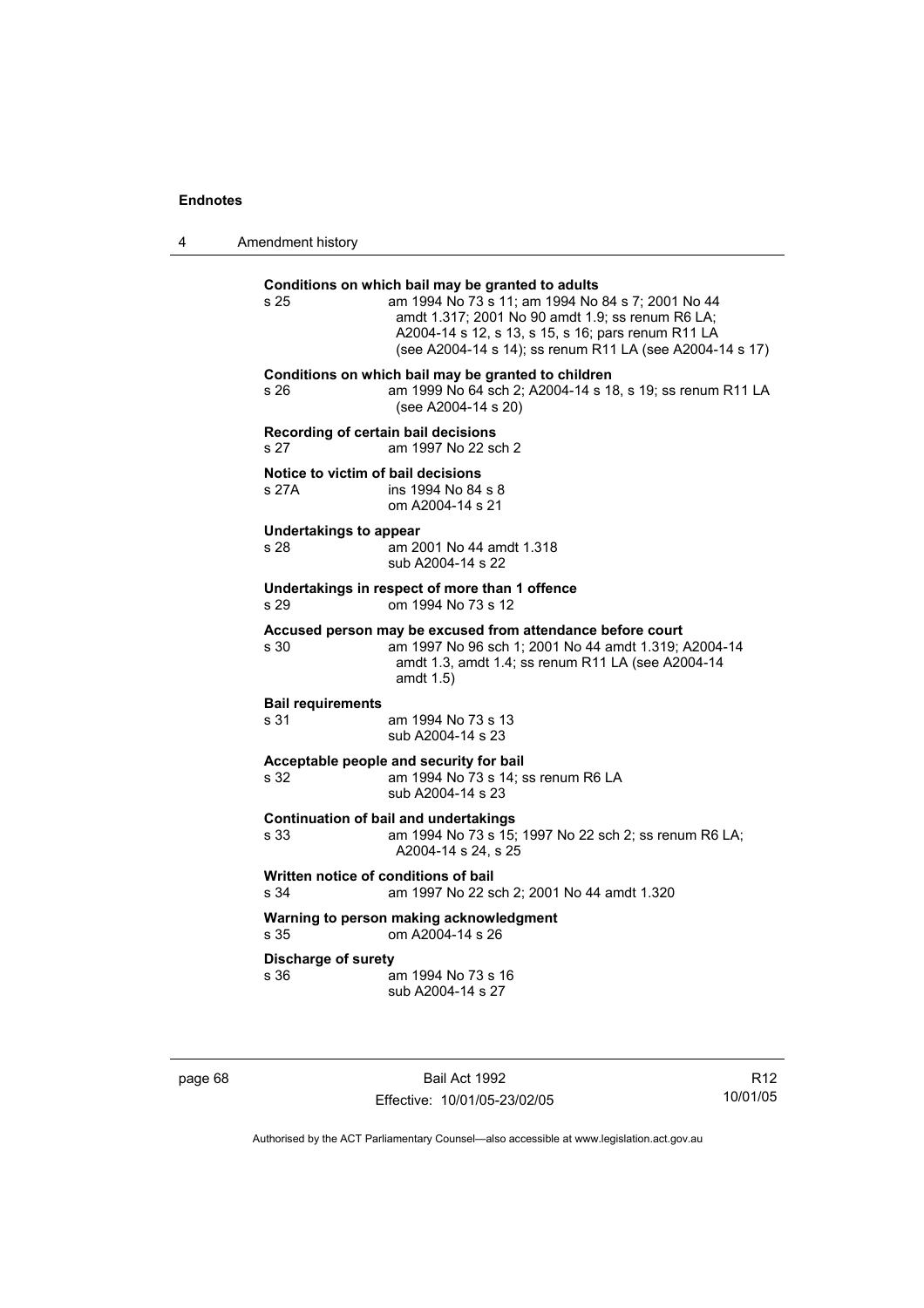```
Payment of amounts to Territory<br>s 37 sub A2004-14 s
                 sub A2004-14 s 28
                  am A2004-60 amdt 1.16 
Review of decisions by authorised officers 
div 6.1 hdg (prev pt 6 div 1 hdg) renum R4 
Review by authorised officers
s 38 am 1997 No 22 sch 2 
Expiry—Motor Traffic Act reference 
s 39 renum as s 60 R5 LA 
Review of decisions by courts 
div 6.2 hdg (prev pt 6 div 2 hdg) renum R4 LA 
Court may review on its own initiative
s 41A ins A2004-14 s 29
Power of magistrate to review
s 42 sub A2004-14 s 30
Power of Supreme Court to review
s 43 am A2004-14 s 31, s 32; ss renum R11 LA 
General limitation on power of court to review
s 44 om A2004-14 s 33 
Miscellaneous 
                 orig pt 6 div 3 hdg ins 1994 No 84 s 9
                  (prev pt 6 div 3 hdg) renum R4 LA 
                  om A2004-14 s 34 
Notice to victim of bail decisions
s 46A ins 1994 No 84 s 9 
                  om A2004-14 s 34 
Giving information relating to bail
s 47 am 1994 No 73 s 17; 2001 No 44 amdt 1.321 
Notice to victim of bail decisions
s 47A ins A2004-14 s 35; ss renum R11 LA 
Notification to court that bail condition not satisfied
s 48 am 1994 No 73 s 18; 2001 No 44 amdt 1.322 
Failure to answer bail
s 49 am 1994 No 73 s 19; 1994 No 81 sch 
                  sub 2001 No 25 s 16 
False statements in acknowledgments
s 50 am 1994 No 81 sch 
                  om A2004-14 s 36
```
R12 10/01/05

Bail Act 1992 Effective: 10/01/05-23/02/05 page 69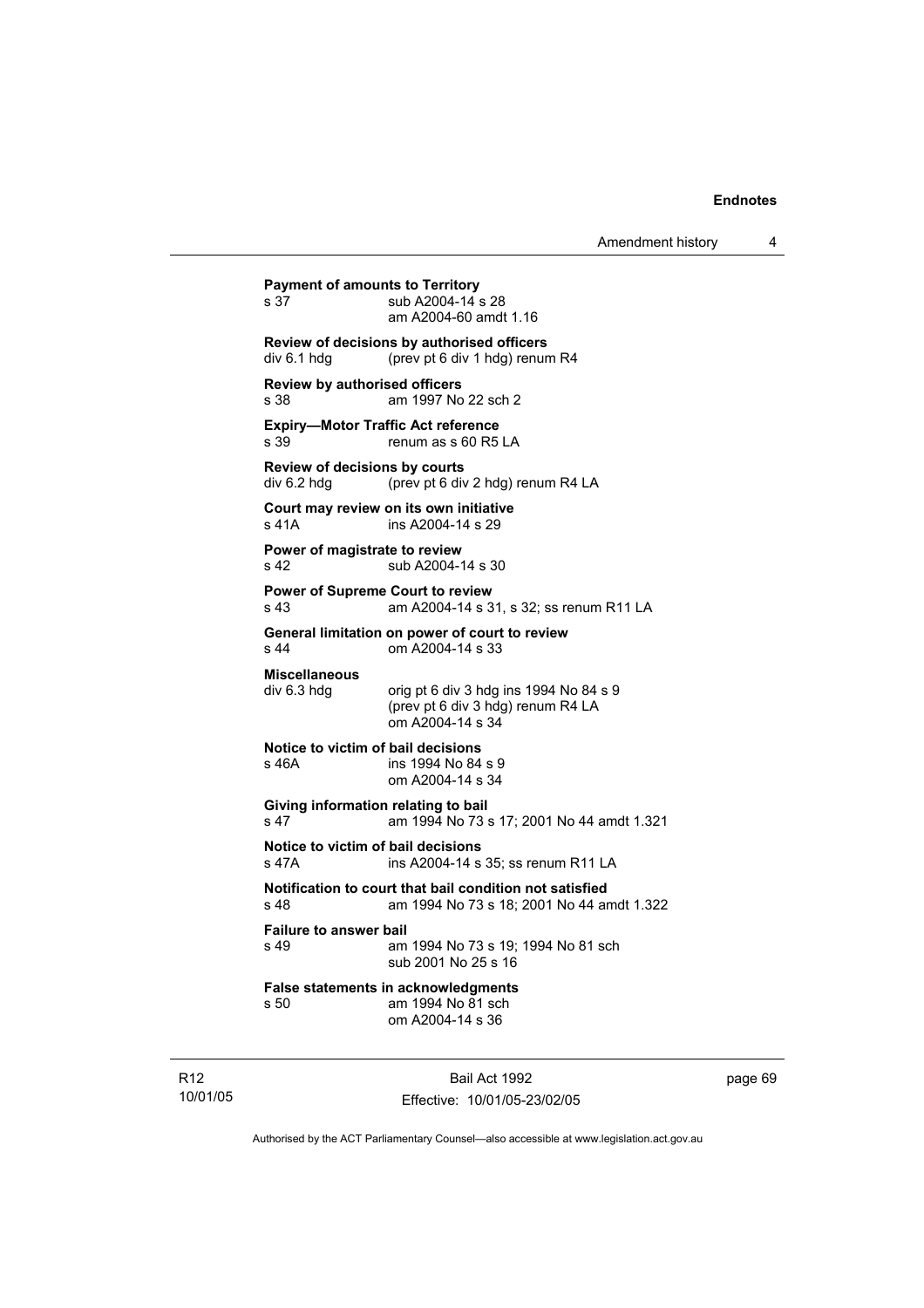| 4 | Amendment history                                                                                                                                                        |
|---|--------------------------------------------------------------------------------------------------------------------------------------------------------------------------|
|   | Indemnification of sureties<br>s <sub>51</sub><br>am 1994 No 81 sch                                                                                                      |
|   | Apprehension of person admitted to bail<br>om 1994 No 75 sch 3<br>s 53                                                                                                   |
|   | Power of court where person apprehended<br>om 1994 No 75 sch 3<br>s 54                                                                                                   |
|   | No right of surety to arrest<br>s 56<br>am 1994 No 73 s 20<br>sub A2004-14 s 37                                                                                          |
|   | Arrest without warrant of person on bail<br>ins A2004-14 s 28<br>s 56A                                                                                                   |
|   | Arrest for breach of condition by person outside ACT<br>ins A2004-14 s 28<br>s 56B                                                                                       |
|   | Act to prevail<br>s 57<br>am A2004-14 amdt 1.6, amdt 1.7                                                                                                                 |
|   | Abolition of inherent power of bail<br>s 57AA<br>ins 1996 No 81 s 7                                                                                                      |
|   | Form of certain instruments<br>ins 1994 No 73 s 21<br>s 57A<br>om 2001 No 44 amdt 1.323                                                                                  |
|   | <b>Approved forms</b><br>s 58<br>sub 2001 No 44 amdt 1.323<br>am A2004-14 s 39                                                                                           |
|   | <b>Regulation-making power</b><br>s 59<br>ins 2001 No 44 amdt 1.323<br>am A2004-14 s 40, s 41                                                                            |
|   | <b>Transitional</b><br>ins 1999 No 79 sch 3<br>pt 8 hdg<br>om R6 LA                                                                                                      |
|   | <b>Expiry-Motor Traffic Act reference</b><br>s 60<br>(prev s 39) ins 1999 No 79 sch 3<br>sub 2001 No 90 amdt 1.10 as s 59<br>renum R5 LA<br>exp 27 March 2002 (see s 60) |

page 70 Bail Act 1992 Effective: 10/01/05-23/02/05

R12 10/01/05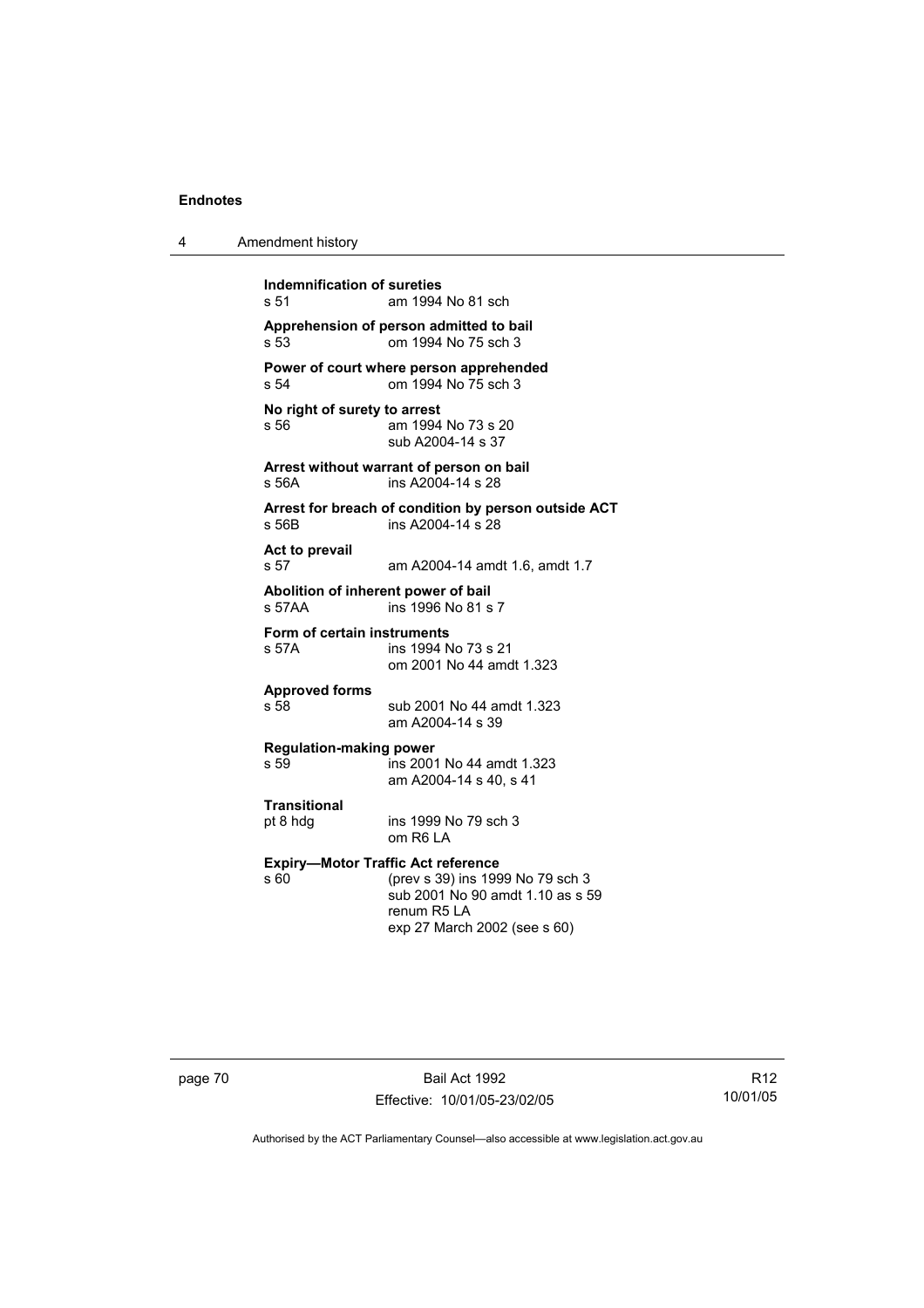Amendment history 4

def *victim* ins A2004-14 amdt 1.8

| Domestic violence offences against the Crimes Act 1900 |                                                                                                                 |  |  |  |
|--------------------------------------------------------|-----------------------------------------------------------------------------------------------------------------|--|--|--|
| sch 1                                                  | ins 1997 No 22 s 14                                                                                             |  |  |  |
|                                                        | am 1998 No 39 s 7                                                                                               |  |  |  |
|                                                        | sub 2001 No 90 amdt 1.11                                                                                        |  |  |  |
|                                                        | am 2002 No 51 amdt 1.2                                                                                          |  |  |  |
|                                                        | sub A2004-14 s 43                                                                                               |  |  |  |
|                                                        | am A2004-14 s 44; A2004-15 amdt 3.3, amdt 3.4; pts renum<br>R11 LA (see A2004-15 amdt 3.5); items renum R11 LA; |  |  |  |
|                                                        | A2004-56 amdt 1.3, amdt 1.4                                                                                     |  |  |  |
| <b>Dictionary</b>                                      |                                                                                                                 |  |  |  |
| dict                                                   | ins A2004-14 amdt 1.8                                                                                           |  |  |  |
|                                                        | def <b>accused person</b> ins A2004-14 s 42                                                                     |  |  |  |
|                                                        | def <i>appeal</i> ins A2004-14 amdt 1.8                                                                         |  |  |  |
|                                                        | def <i>applicable bail criteria</i> ins A2004-14 amdt 1.8                                                       |  |  |  |
|                                                        | def <i>authorised officer</i> ins A2004-14 amdt 1.8                                                             |  |  |  |
|                                                        | def <b>bail</b> ins A2004-14 amdt 1.8                                                                           |  |  |  |
|                                                        | def <b>bail condition</b> ins A2004-14 amdt 1.8                                                                 |  |  |  |
|                                                        | def <i>child</i> ins A2004-14 amdt 1.8                                                                          |  |  |  |
|                                                        | def court ins $A2004-14$ amdt 1.8                                                                               |  |  |  |
|                                                        | def <i>domestic violence offence</i> ins A2004-14 amdt 1.8                                                      |  |  |  |
|                                                        | def <i>grant</i> ins $A2004-14$ amdt 1.8                                                                        |  |  |  |
|                                                        | def <i>offence</i> ins A2004-14 amdt 1.8                                                                        |  |  |  |
|                                                        | def relevant person ins A2004-14 amdt 1.8                                                                       |  |  |  |
|                                                        | def surety ins A2004-14 amdt 1.8                                                                                |  |  |  |
|                                                        | def <i>undertaking to appear</i> ins A2004-14 amdt 1.8                                                          |  |  |  |

R12 10/01/05

Bail Act 1992 Effective: 10/01/05-23/02/05 page 71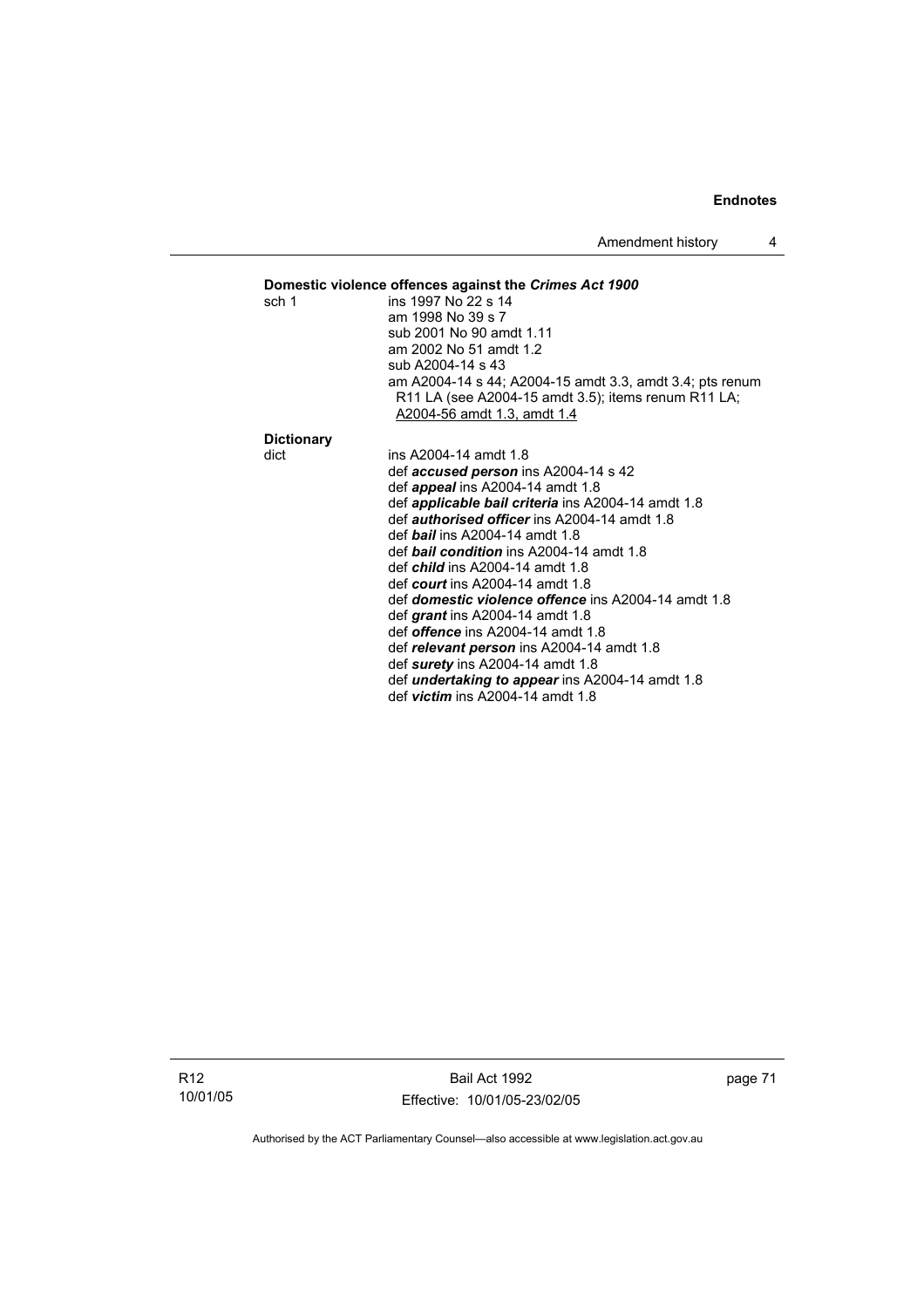# **5 Earlier republications**

Some earlier republications were not numbered. The number in column 1 refers to the publication order.

Since 12 September 2001 every authorised republication has been published in electronic pdf format on the ACT legislation register. A selection of authorised republications have also been published in printed format. These republications are marked with an asterisk (\*) in column 1. Except for the footer, electronic and printed versions of an authorised republication are identical.

| <b>Republication No Amendments to</b> |                | <b>Republication date</b> |
|---------------------------------------|----------------|---------------------------|
| 1                                     | Act 1994 No 84 | 29 February 1996          |
| 2                                     | Act 1996 No 81 | 1 January 1997            |
| 3                                     | Act 1998 No 39 | 31 January 1999           |
| $\overline{4}$                        | Act 2001 No 54 | 12 September 2001         |
| 5                                     | Act 2001 No 90 | 12 October 2001           |
| 6                                     | Act 2001 No 90 | 27 March 2002             |
| $7^*$                                 | Act 2002 No 11 | 28 May 2002               |
| 8                                     | Act 2002 No 51 | 1 January 2003            |
| 9                                     | A2003-14       | 28 March 2003             |
| 10                                    | A2003-14       | 25 September 2003         |
| 11                                    | A2004-15       | 26 June 2004              |

page 72 Bail Act 1992 Effective: 10/01/05-23/02/05

R12 10/01/05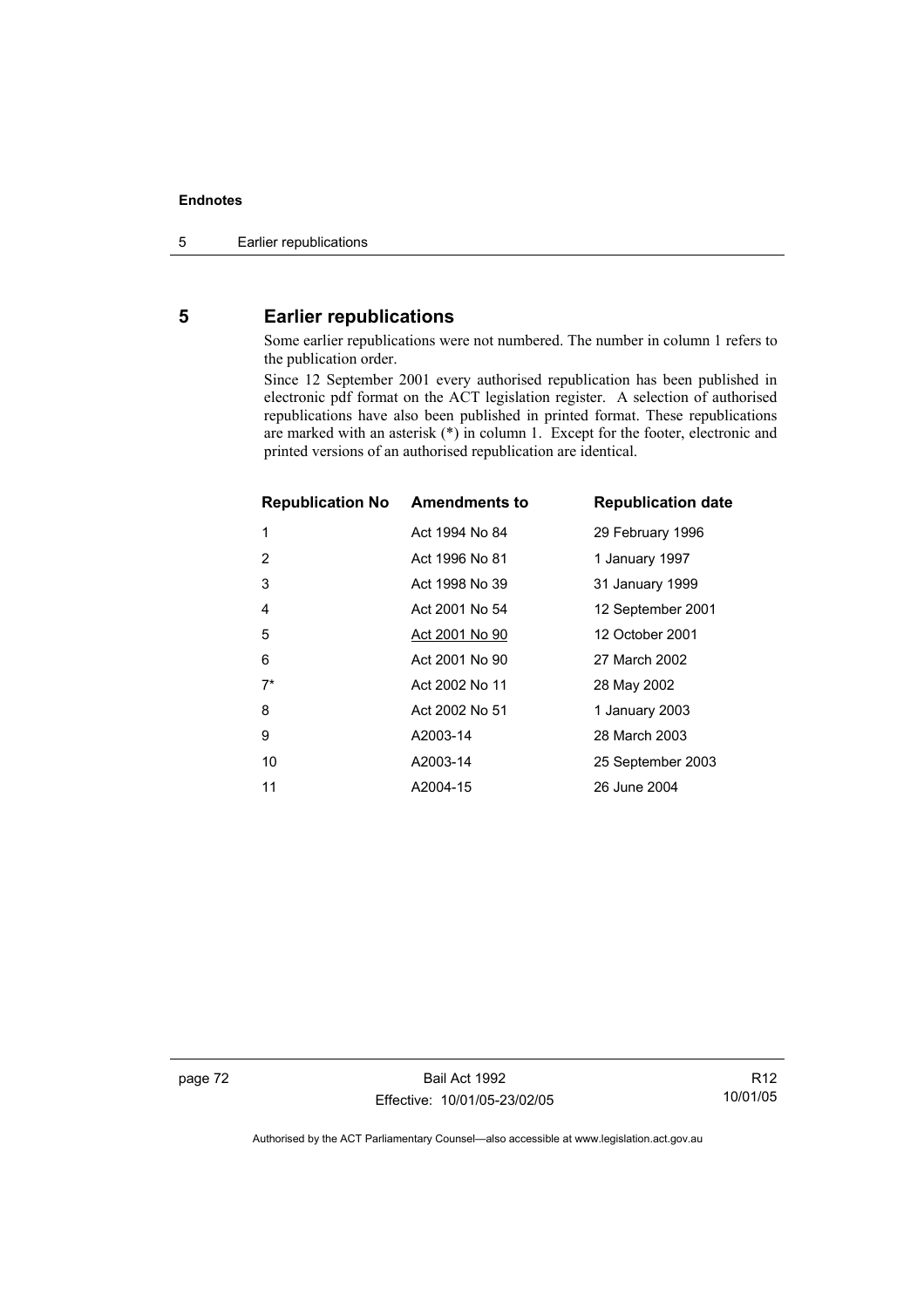### **6 Uncommenced amendments**

The following amendments have not been included in this republication because they were uncommenced at the republication date:

# **Criminal Code (Serious Drug Offences) Amendment Act 2004 A2004-56 sch 1 pt 1.1**

# **Part 1.1 Bail Act 1992**

#### **[1.1] Section 9C heading**

*substitute* 

# **9C Bail for murder and certain serious drug offences**

# **[1.2] Section 9C (1)**

*substitute* 

- (1) This section applies to a person accused of—
	- (a) murder; or
	- (b) an offence against any of the following provisions of the Criminal Code, chapter 6 (Serious drug offences):
		- (i) section 603 (1) (which is about trafficking in a large commercial quantity of a controlled drug);
		- (ii) section 607 (1) (which is about manufacturing a large commercial quantity of a controlled drug for selling);
		- (iii) section 616 (1) (which is about cultivating a large commercial quantity of a controlled plant for selling);
		- (iv) section 619 (1) (which is about selling a large commercial quantity of a controlled plant);

page 73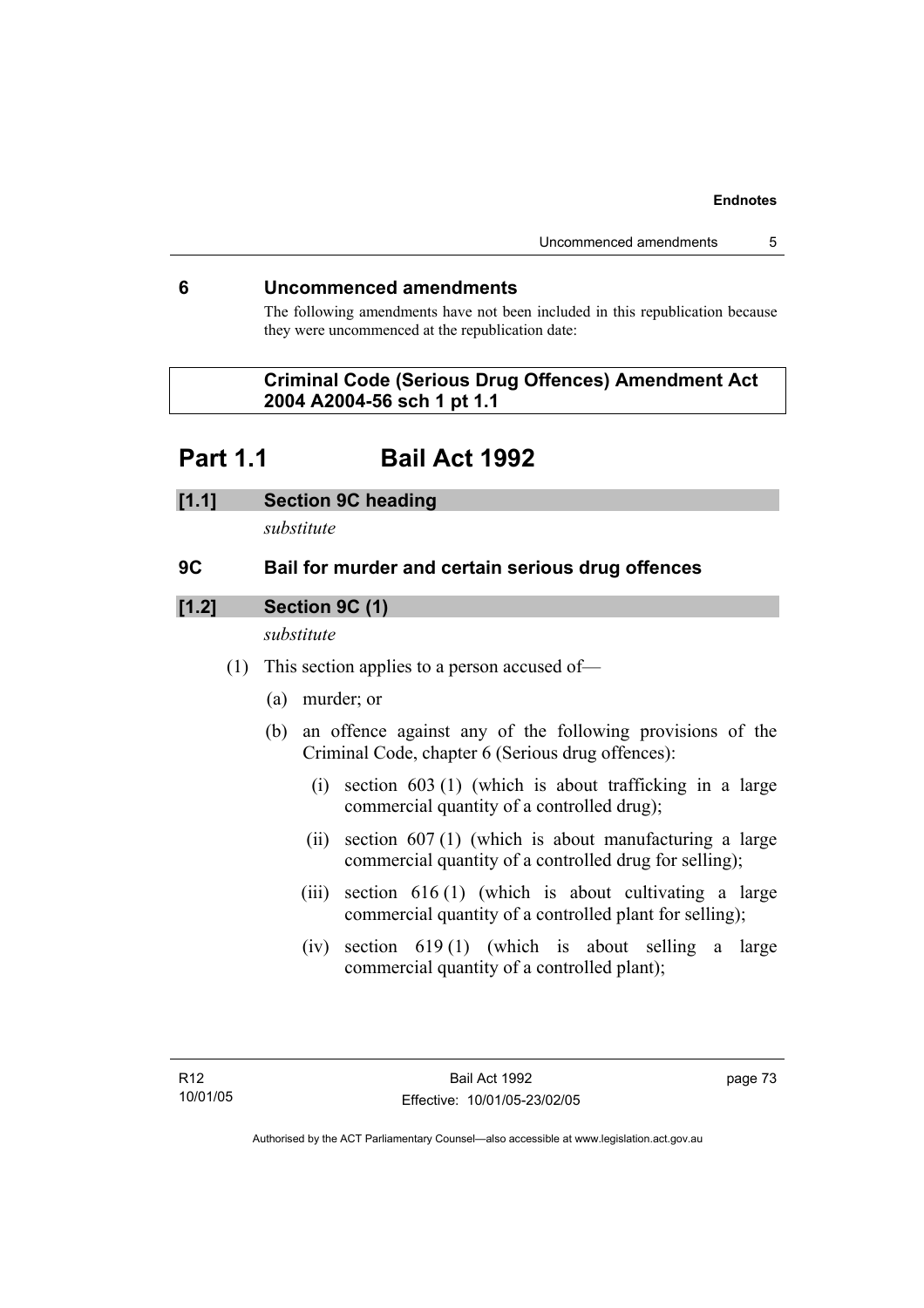| 5<br>Uncommenced amendments |             |                                                                                                                                                    |                 |
|-----------------------------|-------------|----------------------------------------------------------------------------------------------------------------------------------------------------|-----------------|
|                             | (v)         | section $622(1)$ (which is about supplying etc<br>commercial quantity of a controlled drug to a child for<br>selling);                             | a a             |
|                             | (vi)        | section $624(1)$ (which is about procuring a child to<br>traffic in a commercial quantity of a controlled drug).                                   |                 |
|                             | <b>Note</b> | A reference to an offence against a Territory law includes a reference to<br>a related ancillary offence, eg attempt (see Legislation Act, s 189). |                 |
| [1.3]                       |             | Schedule 1, part 1.2, new items 3 to 19                                                                                                            |                 |
|                             | insert      |                                                                                                                                                    |                 |
| 3                           | 603(3)      | trafficking in commercial quantity of<br>controlled drug                                                                                           |                 |
| 4                           | 603(5)      | trafficking in trafficable quantity of cannabis                                                                                                    |                 |
| 5                           | 603(7)      | trafficking in controlled drug other than<br>cannabis                                                                                              |                 |
| 6                           | 607(3)      | manufacturing commercial quantity of<br>controlled drug for selling                                                                                |                 |
| 7                           | 607(5)      | manufacturing controlled drug for selling                                                                                                          |                 |
| 8                           | 610(1)      | selling large commercial quantity of controlled<br>precursor for manufacture of controlled drug                                                    |                 |
| 9                           | 610(3)      | selling commercial quantity of controlled<br>precursor for manufacture of controlled drug                                                          |                 |
| 10                          | 611(1)      | manufacturing large commercial quantity of<br>controlled precursor for manufacture of<br>controlled drug                                           |                 |
| 11                          | 611(3)      | manufacturing large commercial quantity of<br>controlled precursor for selling                                                                     |                 |
| 12                          | 611(5)      | manufacturing commercial quantity of<br>controlled precursor for manufacture of                                                                    |                 |
| page 74                     |             | Bail Act 1992                                                                                                                                      | R <sub>12</sub> |

Effective: 10/01/05-23/02/05

R12 10/01/05